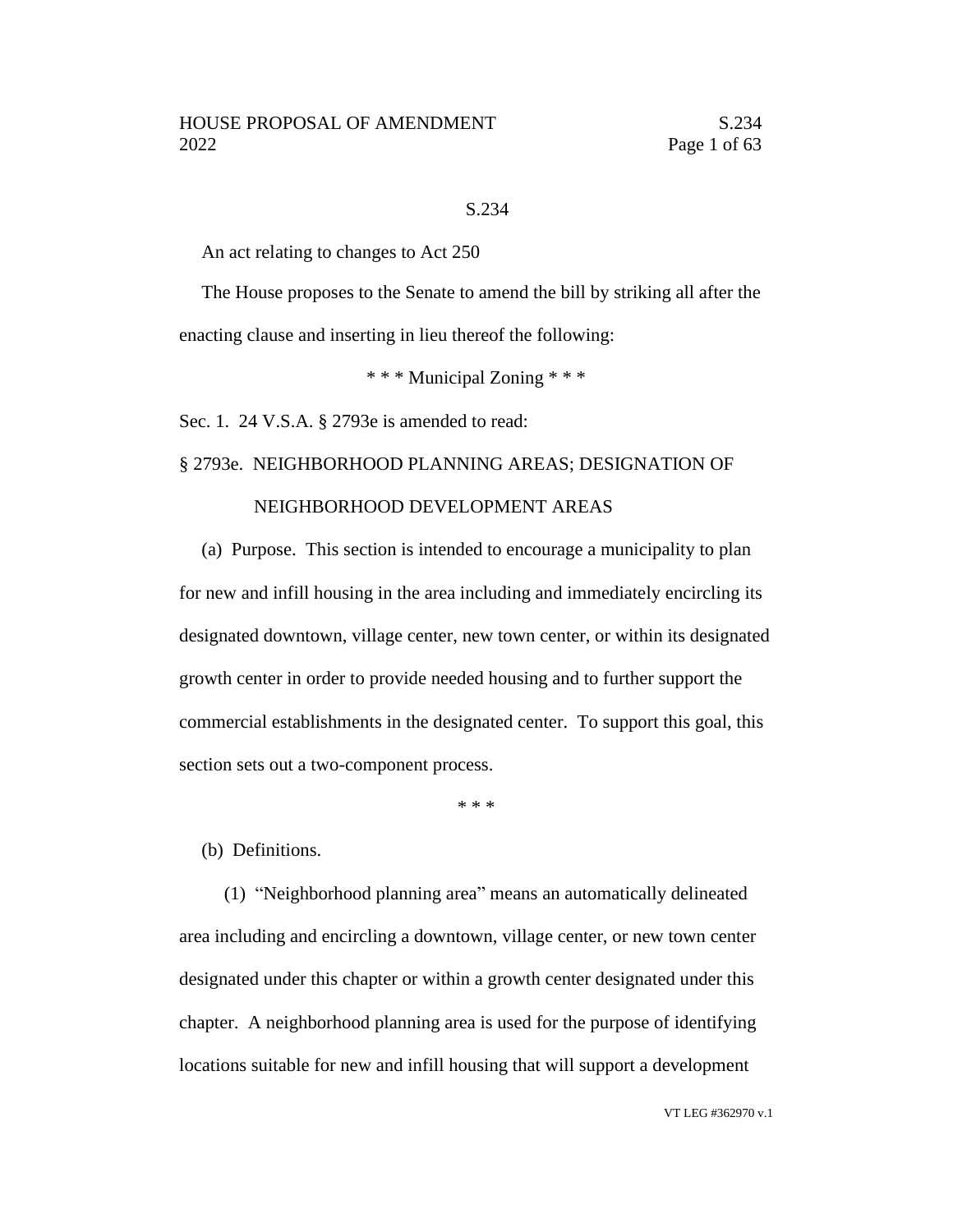pattern that is compact, oriented to pedestrians, and consistent with smart growth principles. To ensure a compact settlement pattern, the outer boundary of a neighborhood planning area shall be located entirely within the boundaries of the applicant municipality, unless a joint application is submitted by more than one municipality, and shall be determined:

\* \* \*

(c) Application for designation of a neighborhood development area. The State Board shall approve a neighborhood development area if the application demonstrates and includes all of the following elements:

\* \* \*

(5) The proposed neighborhood development area consists of those portions of the neighborhood planning area that are appropriate for new and infill housing, excluding identified flood hazard and fluvial erosion areas, except those areas containing preexisting development in areas suitable for infill development as defined in § 29-201 of the Vermont Flood Hazard Area and River Corridor Rule. In determining what areas are most suitable for new and infill housing, the municipality shall balance local goals for future land use, the availability of land for housing within the neighborhood planning area, and the smart growth principles. Based on those considerations, the municipality shall select an area for neighborhood development area designation that: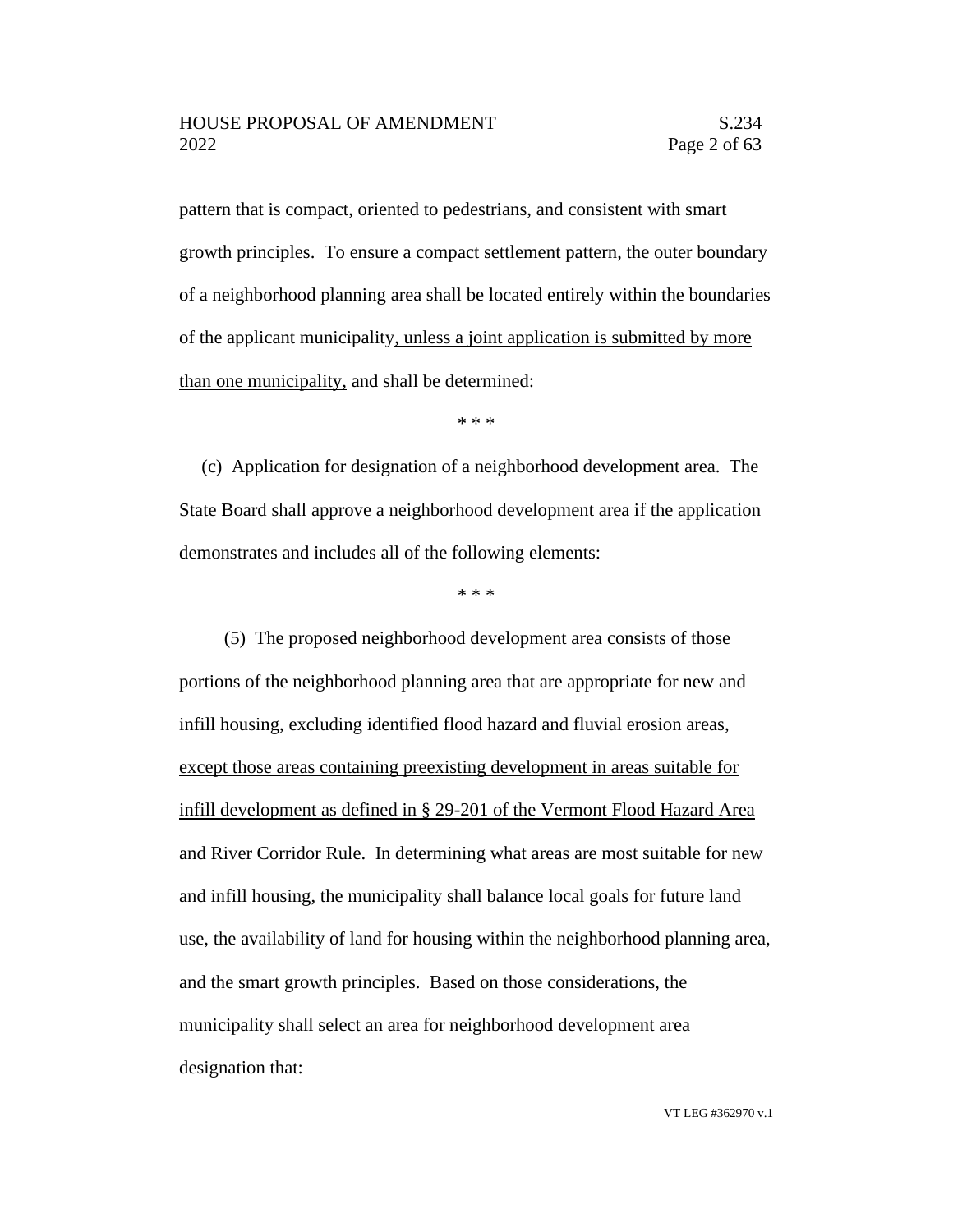(A) Avoids or that minimizes to the extent feasible the inclusion of "important natural resources" as defined in subdivision 2791(14) of this title. If an "important natural resource" is included within a proposed neighborhood development area, the applicant shall identify the resource, explain why the resource was included, describe any anticipated disturbance to such resource, and describe why the disturbance cannot be avoided or minimized. If the neighborhood development area includes flood hazard areas or river corridors, the local bylaws shall contain provisions consistent with the Agency of Natural Resources' rules required under 10 V.S.A. § 754(a) to ensure that new infill development within a neighborhood development area occurs outside the floodway and will not cause or contribute to fluvial erosion hazards within the river corridor. If the neighborhood development area includes flood hazard areas or river corridors, local bylaws shall also contain provisions to protect river corridors outside the neighborhood development area consistent with the Agency of Natural Resources' rules required under 10 V.S.A. § 754(a).

\* \* \*

# (6) The neighborhood development area is served by:

(A) municipal sewer infrastructure; or

(B) a community or alternative wastewater system approved by the Agency of Natural Resources. [Repealed.]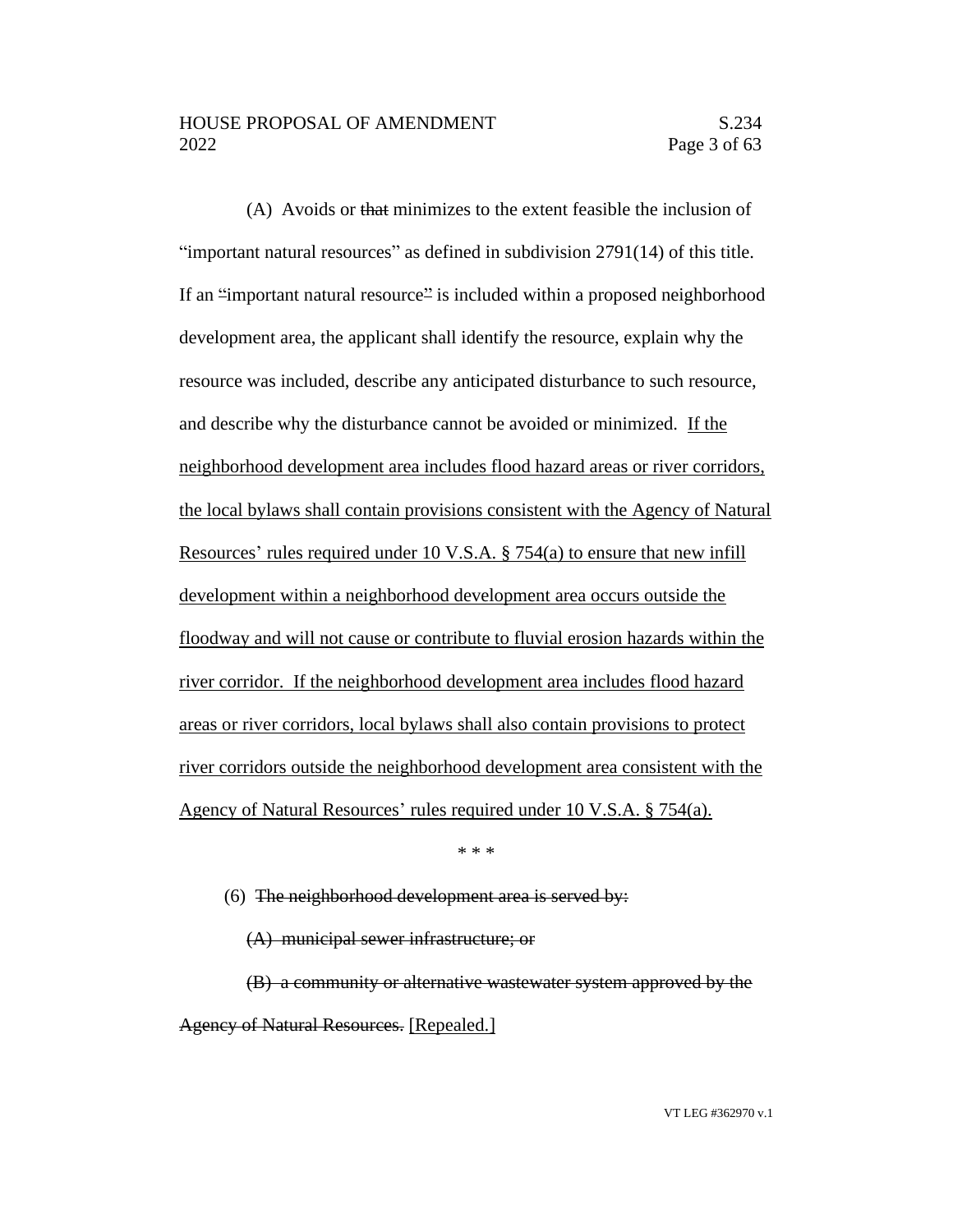(7) The municipal bylaws allow minimum net residential densities within the neighborhood development area greater than or equal to four singlefamily detached dwelling units per acre for all identified residential uses or residential building types, exclusive of accessory dwelling units, or no not fewer than the average existing density of the surrounding neighborhood, whichever is greater. The methodology for calculating density shall be established in the guidelines developed by the Department pursuant to subsection 2792(d) of this title.

\* \* \*

Sec. 2. 24 V.S.A. § 2793b is amended to read:

§ 2793b. DESIGNATION OF NEW TOWN CENTER DEVELOPMENT DISTRICTS

\* \* \*

(b) Within 45 days of receipt of a completed application, the State Board shall designate a new town center development district if the State Board finds, with respect to that district, the municipality has:

\* \* \*

(2) Provided a community investment agreement that has been executed by authorized representatives of the municipal government, businesses and property owners within the district, and community groups with an articulated purpose of supporting downtown interests, and contains the following: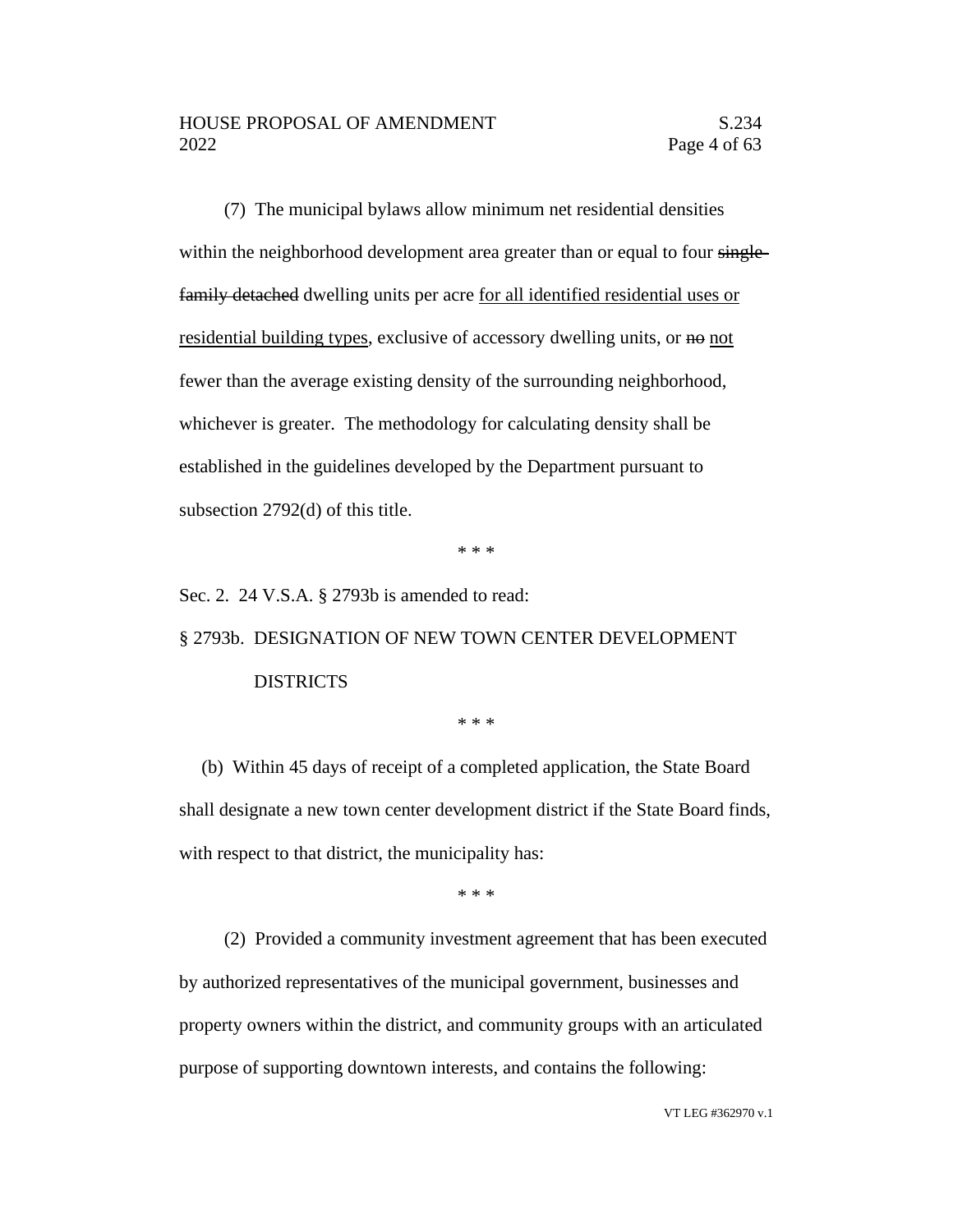\* \* \*

(B) Regulations enabling high densities that are greater not less than four dwelling units, including all identified residential uses or residential building types, per acre and not less than those allowed in any other part of the municipality not within an area designated under this chapter.

\* \* \*

Sec. 3. 24 V.S.A. § 4449 is amended to read:

§ 4449. ZONING PERMIT, CERTIFICATE OF OCCUPANCY, AND MUNICIPAL LAND USE PERMIT

(a) Within any municipality in which any bylaws have been adopted:

\* \* \*

(4) No municipal land use permit issued by an appropriate municipal panel or administrative officer, as applicable, for a site plan or conditional use shall be considered abandoned or expired unless more than two years has passed since the permit approval was issued.

\* \* \* Municipal Bylaw Grants \* \* \*

Sec. 4. 24 V.S.A. § 4306 is amended to read:

# § 4306. MUNICIPAL AND REGIONAL PLANNING FUND

(a)(1) The Municipal and Regional Planning Fund for the purpose of assisting municipal and regional planning commissions to carry out the intent of this chapter is hereby created in the State Treasury.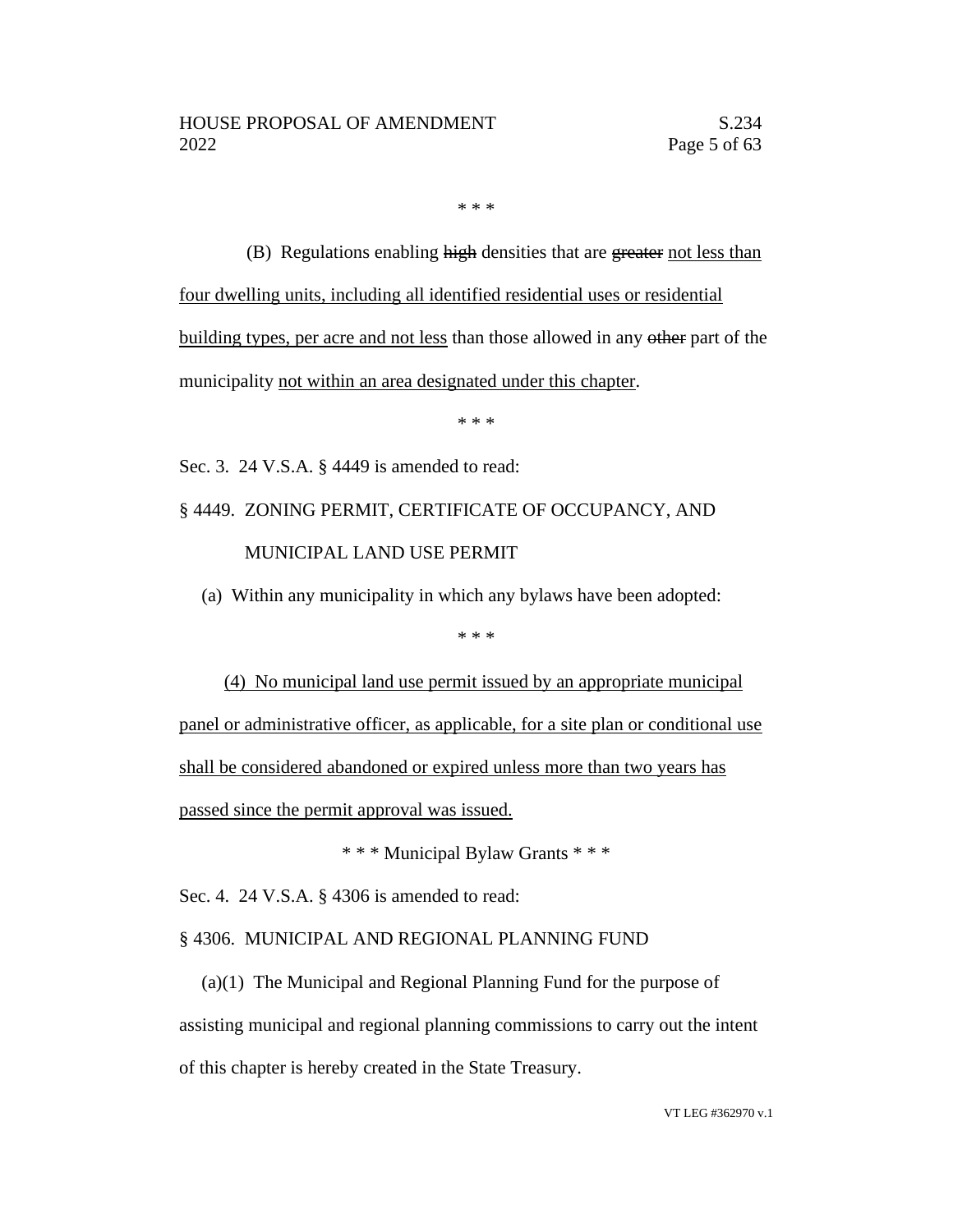(2) The Fund shall be composed of 17 percent of the revenue from the property transfer tax under 32 V.S.A. chapter 231 and any monies from time to time appropriated to the Fund by the General Assembly or received from any other source, private or public. All balances at the end of any fiscal year shall be carried forward and remain in the Fund. Interest earned by the Fund shall be deposited in the Fund.

(3) Of the revenues in the Fund, each year:

(A) 10 percent shall be disbursed to the Vermont Center for Geographic Information;

(B) 70 percent shall be disbursed to the Secretary of Commerce and Community Development for performance contracts with regional planning commissions to provide regional planning services pursuant to section 4341a of this title; and

(C) 20 percent shall be disbursed to municipalities.

\* \* \*

(c) Funds allocated to municipalities shall be used for the purposes of:

\* \* \*

(4) reasonable and necessary costs of administering the Fund by the Department of Housing and Community Development, not to exceed six percent of the municipality allocation.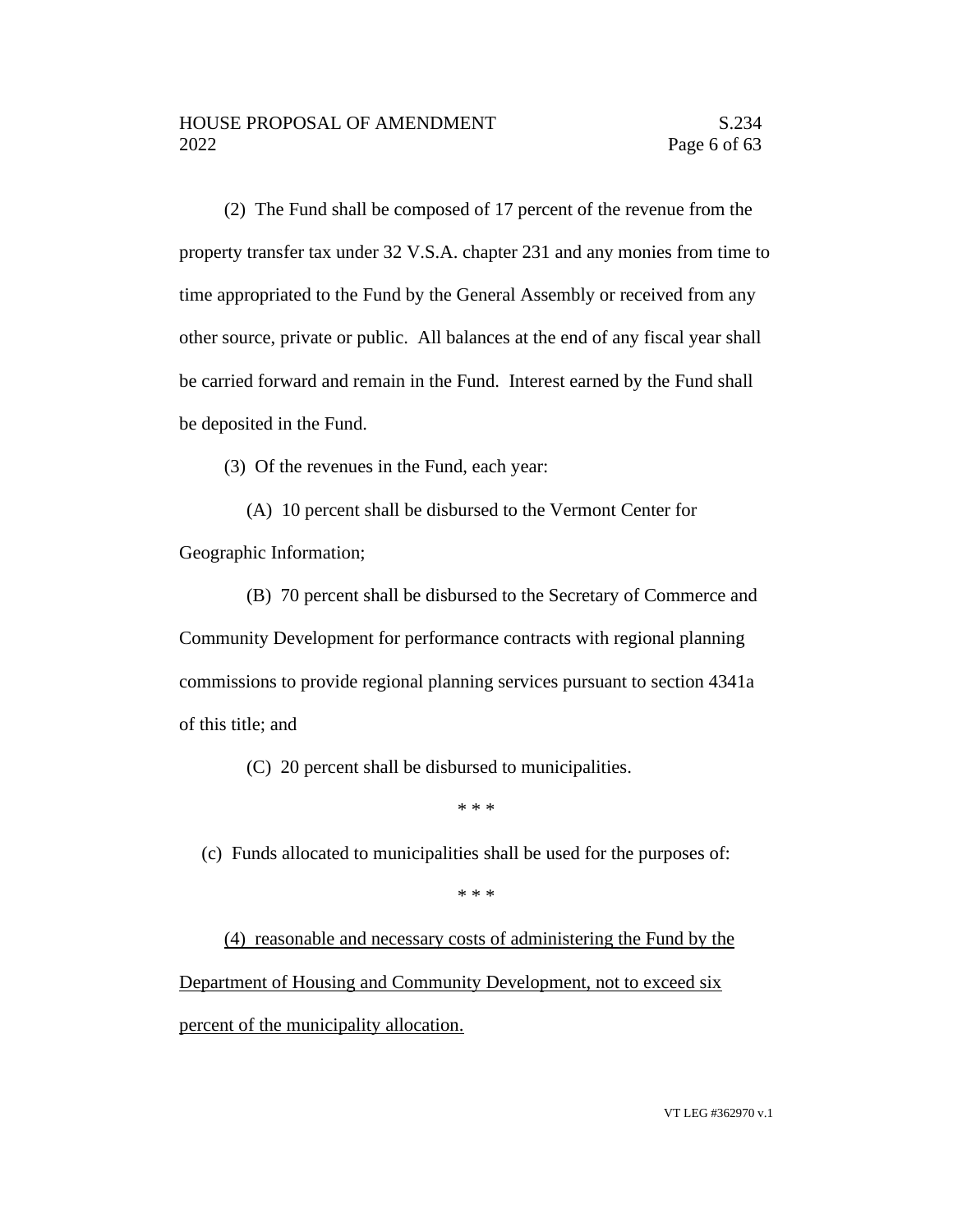(d) New funds allocated to municipalities under this section may take the form of municipal bylaw modernization grants in accordance with section 4307 of this title.

Sec. 5. 24 V.S.A. § 4307 is added to read:

# § 4307. MUNICIPAL BYLAW MODERNIZATION GRANTS

(a) There are created Municipal Bylaw Modernization Grants to assist municipalities in updating their land use and development bylaws. Bylaws updated under this section shall increase housing choice, affordability, and opportunity in areas planned for smart growth. The Grants shall be funded by monies allocated from the municipality allocation of the Municipal and Regional Planning Funds established in subdivision  $4306(a)(3)(C)$  of this title and any other monies appropriated for this purpose.

(b) Disbursement to municipalities shall be administered by the Department of Housing and Community Development through a competitive process providing the opportunity for all regions and any eligible municipality to compete regardless of size.

(c) Funds may be disbursed by the Department in installments to ensure the municipal bylaw updates meet the goals of this section.

(d) Funding may be used for the cost of regional planning commission staff or consultant time and any other purpose approved by the Department.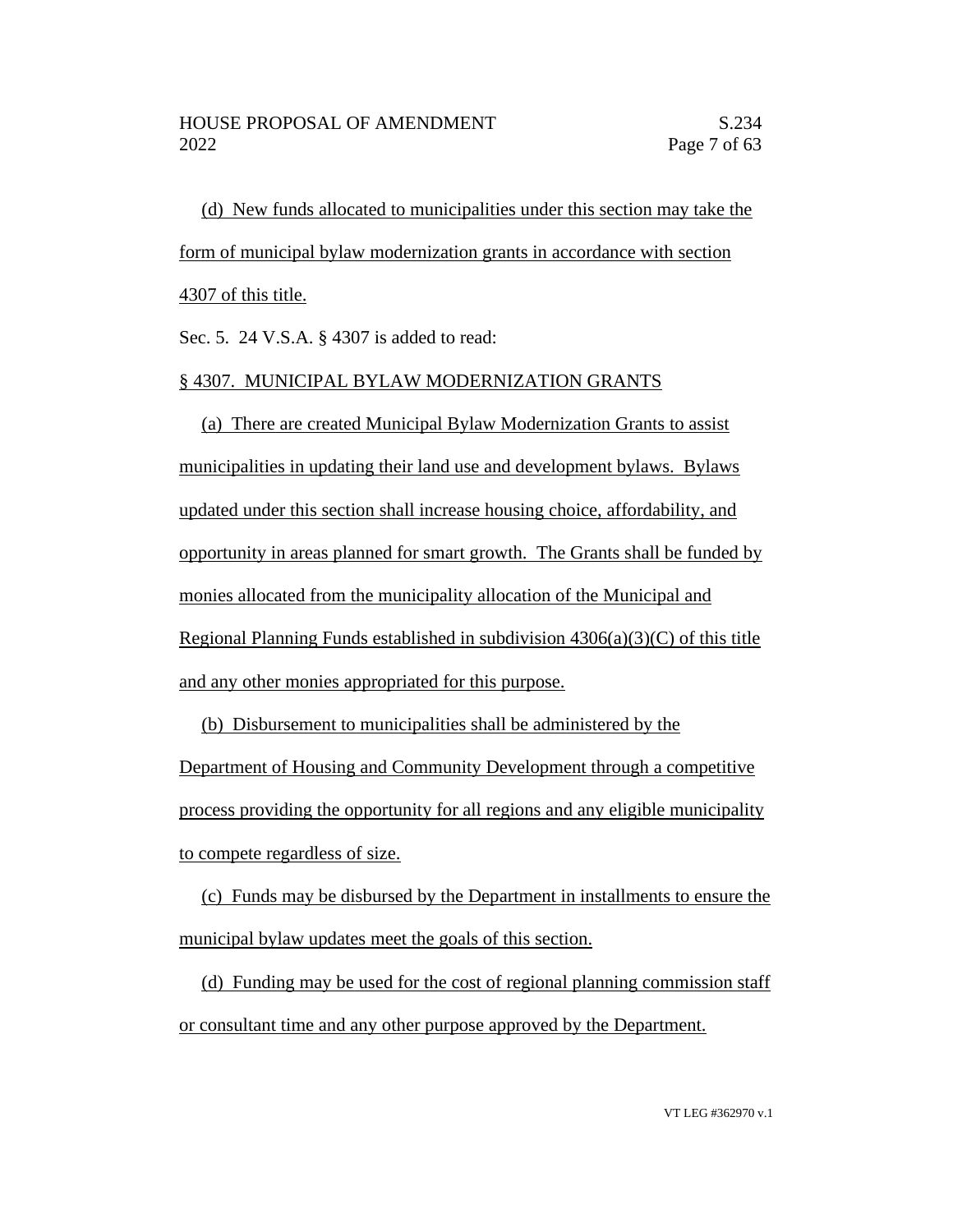(e) A municipality grantee shall use the funds to prepare amendments to bylaws to increase housing choice, affordability, and opportunity and that support a neighborhood development pattern that is pedestrian oriented in areas planned for smart growth consistent with the smart growth principles established in section 2791 of this title and that prioritize projects in designated areas in accordance with chapter 76A of this title.

(f) To receive the grant, the municipality shall:

(1) identify municipal water and wastewater disposal infrastructure, municipal water and sewer service areas, and the constraints on that infrastructure based on the best available data;

(2) increase allowed housing types and uses, which may include duplexes to the same extent as single-family homes;

(3) include parking waiver provisions in areas planned for smart growth consistent with smart growth principles as defined in section 2791 of this title and appropriate situations;

(4) review and modify street standards that implement the complete streets principles as described in 19 V.S.A. § 309d and that are oriented to pedestrians;

(5) reduce nonconformities by making the allowed standards principally conform to the existing settlement within any area designated under chapter 76A of this title and increase allowed lot/building/dwelling unit density by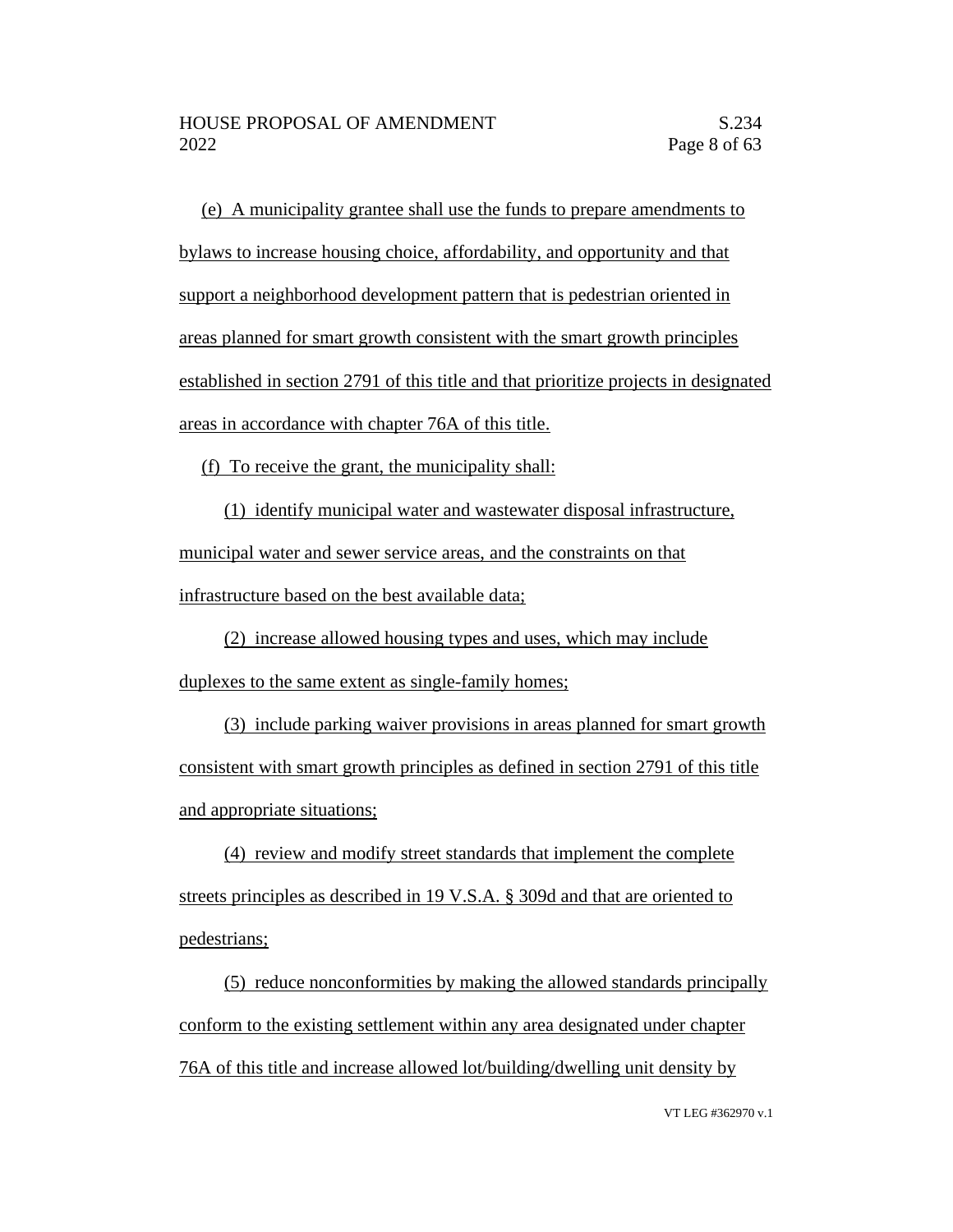adopting dimensional, use, parking, and other standards that allow compact neighborhood form and support walkable lot and dwelling unit density, which may be achieved with a standard allowing at least four units per acre or allowing the receipt of a State or municipal water and wastewater permit to determine allowable density or by other means established in guidelines issued by the Department;

(6) restrict development of and minimize impact to important natural resources, including new development in flood hazard areas, undeveloped floodplains, and river corridor areas, unless lawfully allowed for infill development in §29-201 of the Vermont Flood Hazard Area and River Corridor Rule;

(7) update the municipal plan's housing element as provided in subdivision  $4382(a)(10)$  of this title related to addressing lower- and moderateincome housing needs, implement that element of the plan including through the bylaw amendments, and demonstrate how those bylaws support the implementation of the housing element; and

(8) comply with State and Federal Fair Housing Act, including the fair housing provisions of Vermont's Planning and Development Act.

(g) On or before September 1, 2022, the Department shall adopt guidelines to assist municipalities applying for grants under this section.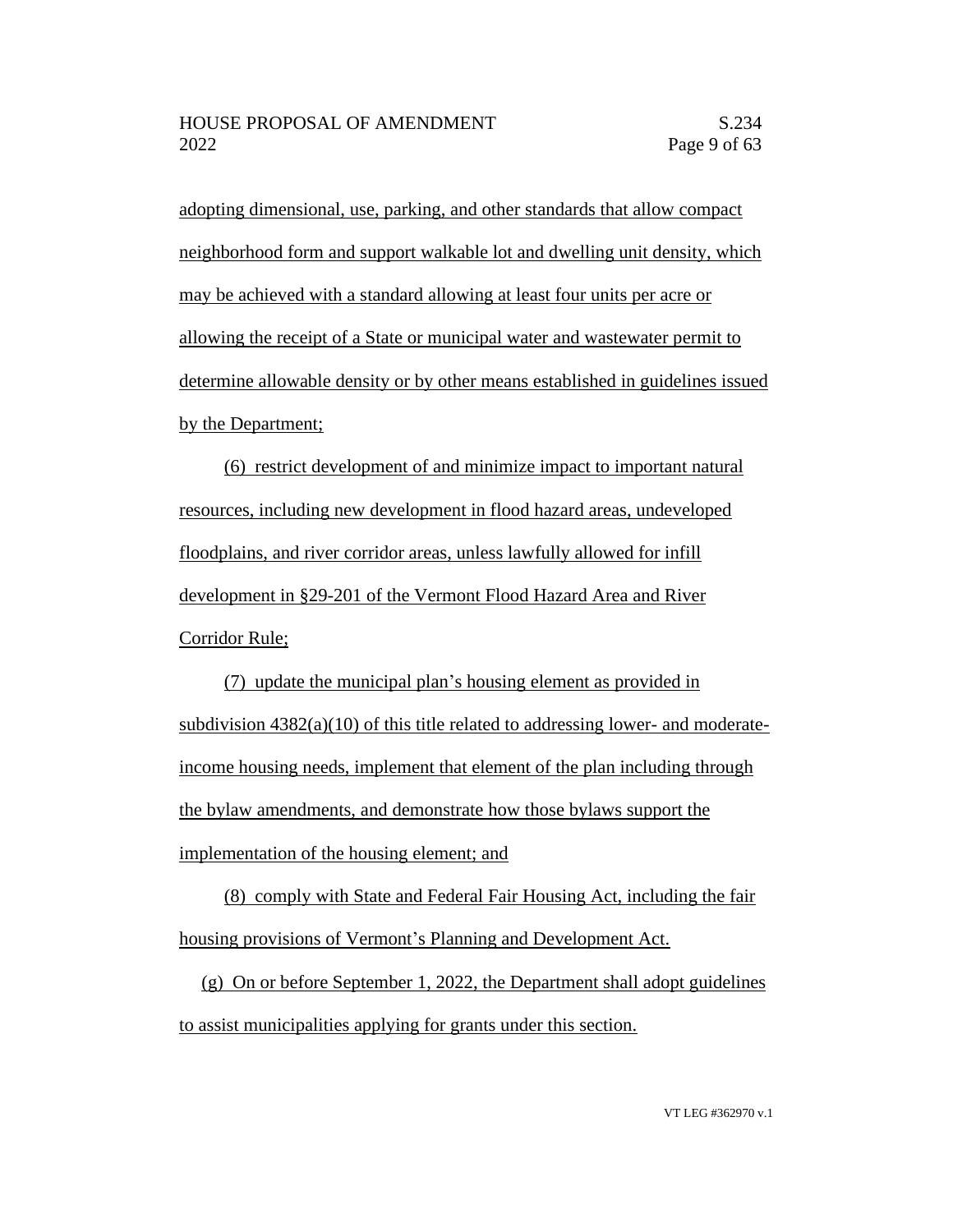#### Sec. 6. MUNICIPAL BYLAW MODERNIZATION GRANT FUNDING

Of the funds appropriated in fiscal year 2023 to the municipality allocation of the Municipal and Regional Planning Fund, up to \$650,000.00 shall be used for Municipal Bylaw Modernization Grants as established in 24 V.S.A. § 4307.

\* \* \* Accessory Dwelling Units \* \* \*

Sec. 7. 24 V.S.A. § 4414 is amended to read:

§ 4414. ZONING; PERMISSIBLE TYPES OF REGULATIONS

\* \* \*

(4) Parking and loading facilities. A municipality may adopt provisions setting forth standards for permitted and required facilities for off-street parking and loading which may vary by district and by uses within each district. These bylaws may also include provisions covering the location, size, design, access, landscaping, and screening of those facilities. In determining the number and size of parking spaces required under these regulations, the appropriate municipal panel may take into account the existence or availability of employer "transit pass" and rideshare programs, public transit routes, and public parking spaces in the vicinity of the development. However, a municipality shall not require an accessory dwelling unit to have more than one parking space per bedroom.

\* \* \*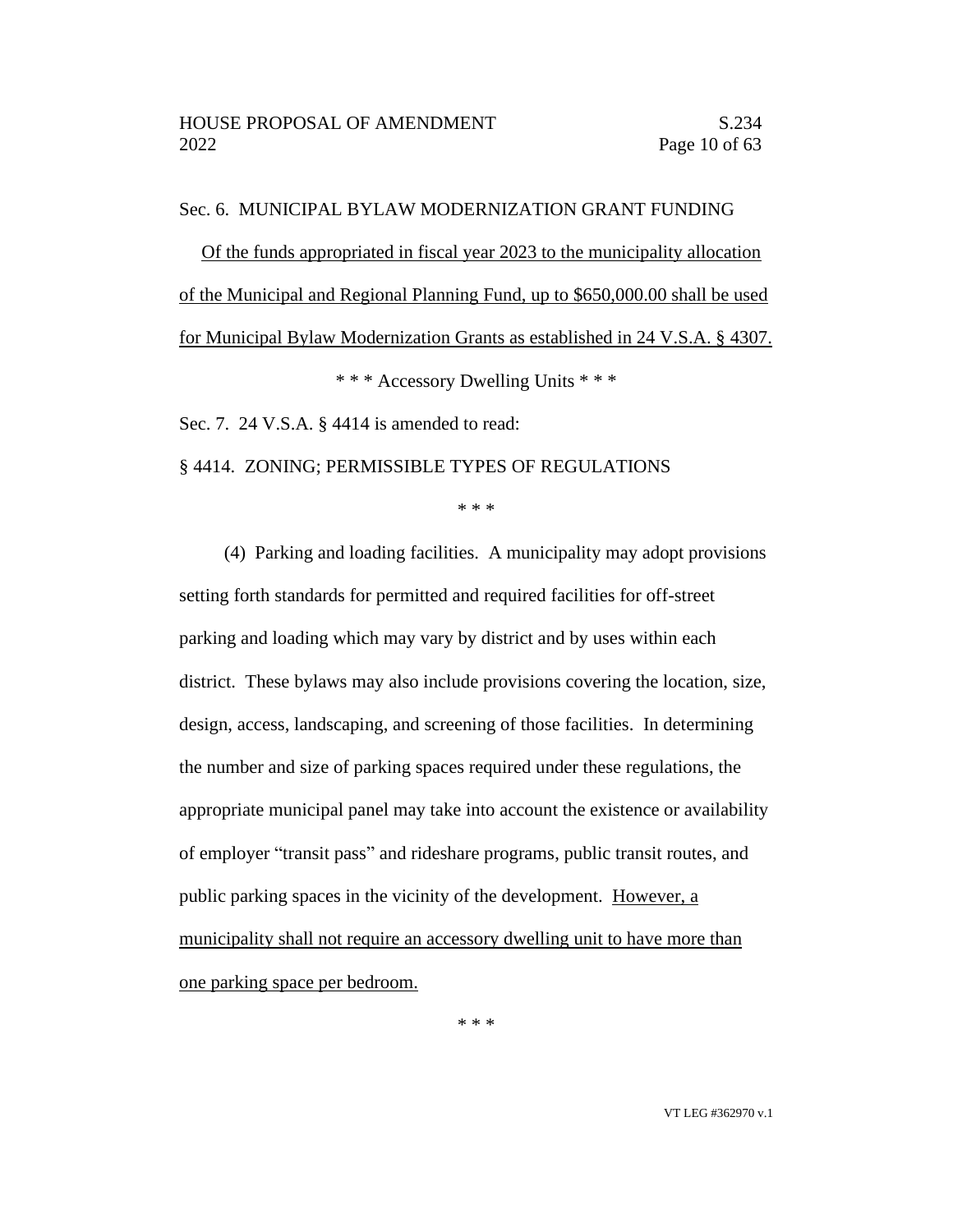\* \* \* Act  $250$  \* \* \*

Sec. 8. 10 V.S.A. § 6001 is amended to read:

§ 6001. DEFINITIONS

As used in this chapter:

\* \* \*

(3)(A) "Development" means each of the following:

\* \* \*

(iv) The construction of housing projects such as cooperatives, condominiums, or dwellings, or construction or maintenance of mobile homes or mobile home parks, with 10 or more units, constructed or maintained on a tract or tracts of land, owned or controlled by a person, within a radius of five miles of any point on any involved land and within any continuous period of five years. However:

(I) A priority housing project shall constitute a development under this subdivision (iv) only if the number of housing units in the project is:

- (aa) [Repealed.]
- (bb) [Repealed.]

(cc) 75 or more, in a municipality with a population of 6,000 or more but less than 10,000.

(dd) 50 or more, in a municipality with a population of 3,000 or more but less than 6,000.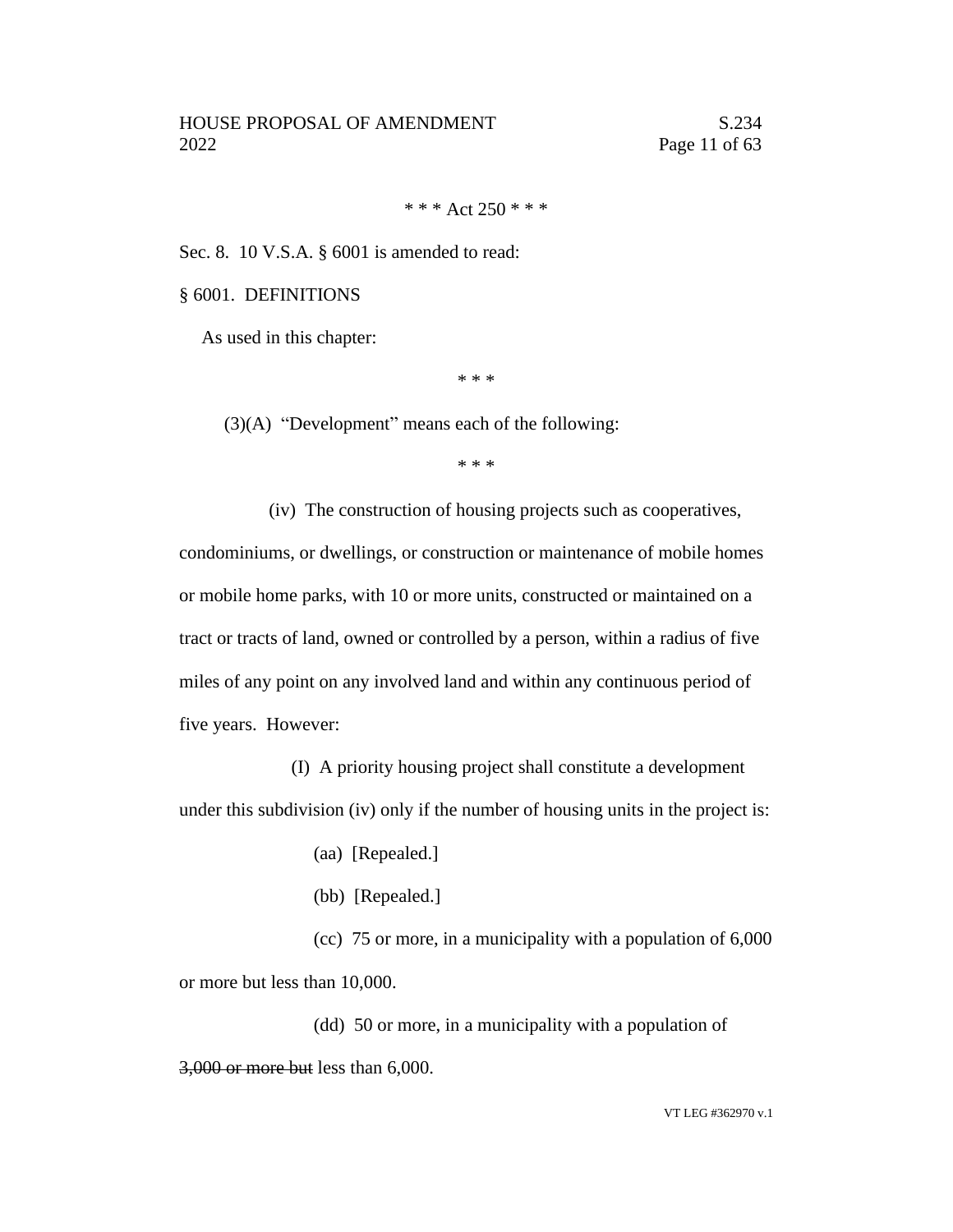(ee) 25 or more, in a municipality with a population of less than 3,000. [Repealed.]

(ff) Notwithstanding subdivisions (cc) through (ee) of this subdivision  $(3)(A)(iv)(I)$ , 10 or more if the construction involves the demolition of one or more buildings that are listed on or eligible to be listed on the State or National Register of Historic Places. However, demolition shall not be considered to create jurisdiction under this subdivision (ff) if the Division for Historic Preservation has determined that the proposed demolition will have no adverse effect, will have no adverse effect if specified conditions are met, or will have an adverse effect that will be adequately mitigated. Any imposed conditions shall be enforceable through a grant condition, deed covenant, or other legally binding document.

\* \* \*

(D) The word "development" does not include:

\* \* \*

(6) "Floodway" means the channel of a watercourse that is expected to flood on an average of at least once every 100 years and the adjacent land areas that are required to carry and discharge the flood of the watercourse, as determined by the Secretary of Natural Resources with full consideration given to upstream impoundments and flood control projects "Flood hazard area" has the same meaning as under section 752 of this title.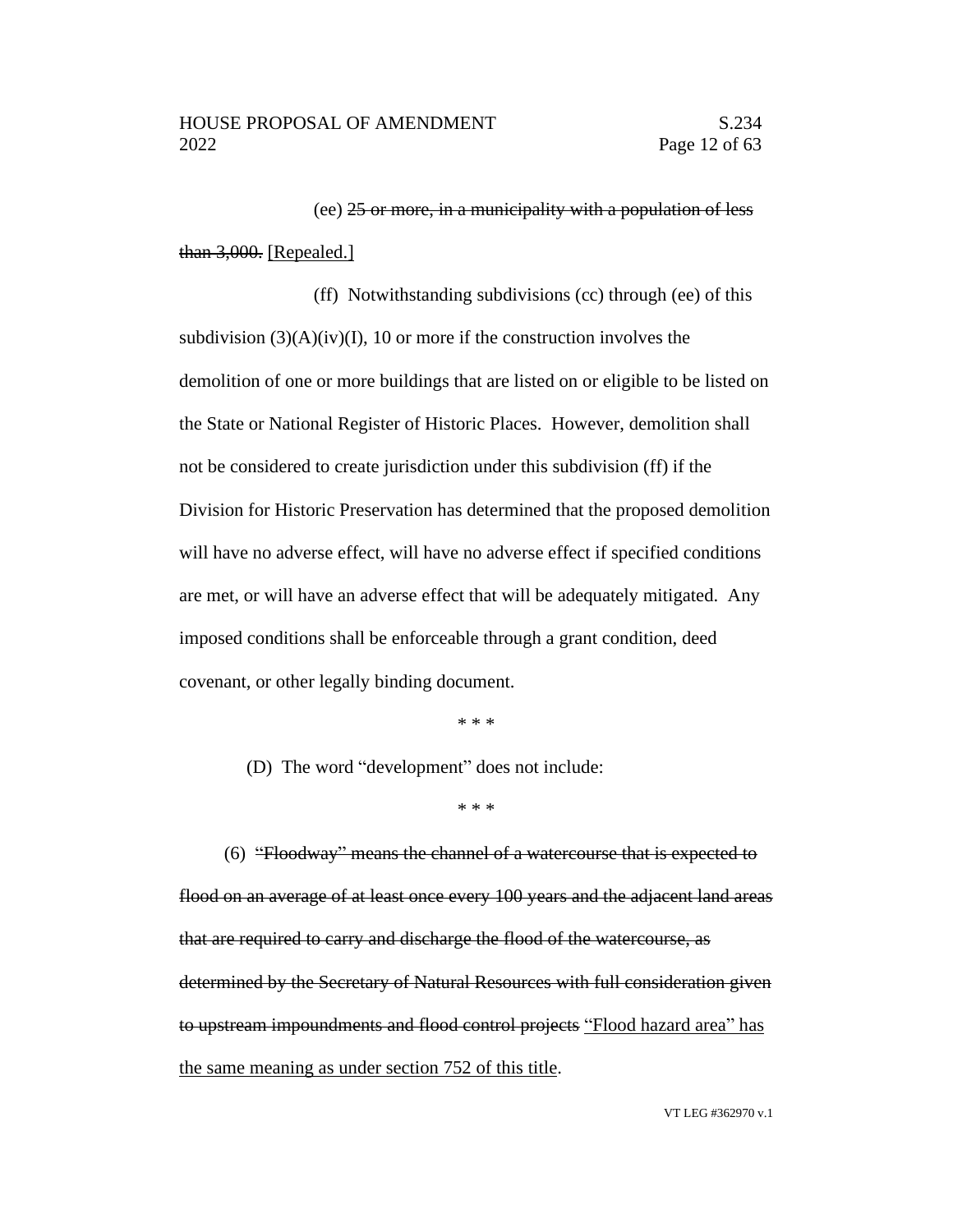(7) "Floodway fringe" means an area that is outside a floodway and is flooded with an average frequency of once or more in each 100 years, as determined by the Secretary of Natural Resources with full consideration given to upstream impoundments and flood control projects "River corridor" has the same meaning as under section 752 of this title.

\* \* \*

(27) "Mixed income housing" means a housing project in which the following apply:

(A) Owner-occupied housing. At the option of the applicant, owneroccupied housing may be characterized by either of the following:

(i) at least 15 percent of the housing units have a purchase price that at the time of first sale does not exceed 85 percent of the new construction, targeted area purchase price limits established and published annually by the Vermont Housing Finance Agency; or

 $(ii)$  at least 20 percent of the housing units have a purchase price that at the time of first sale does not exceed 90 percent of the new construction, targeted area purchase price limits established and published annually by the Vermont Housing Finance Agency meet the requirements of affordable owneroccupied housing under subdivision (29)(A) of this section, adjusted for the number of bedrooms, as established and published annually by the Vermont Housing Finance Agency.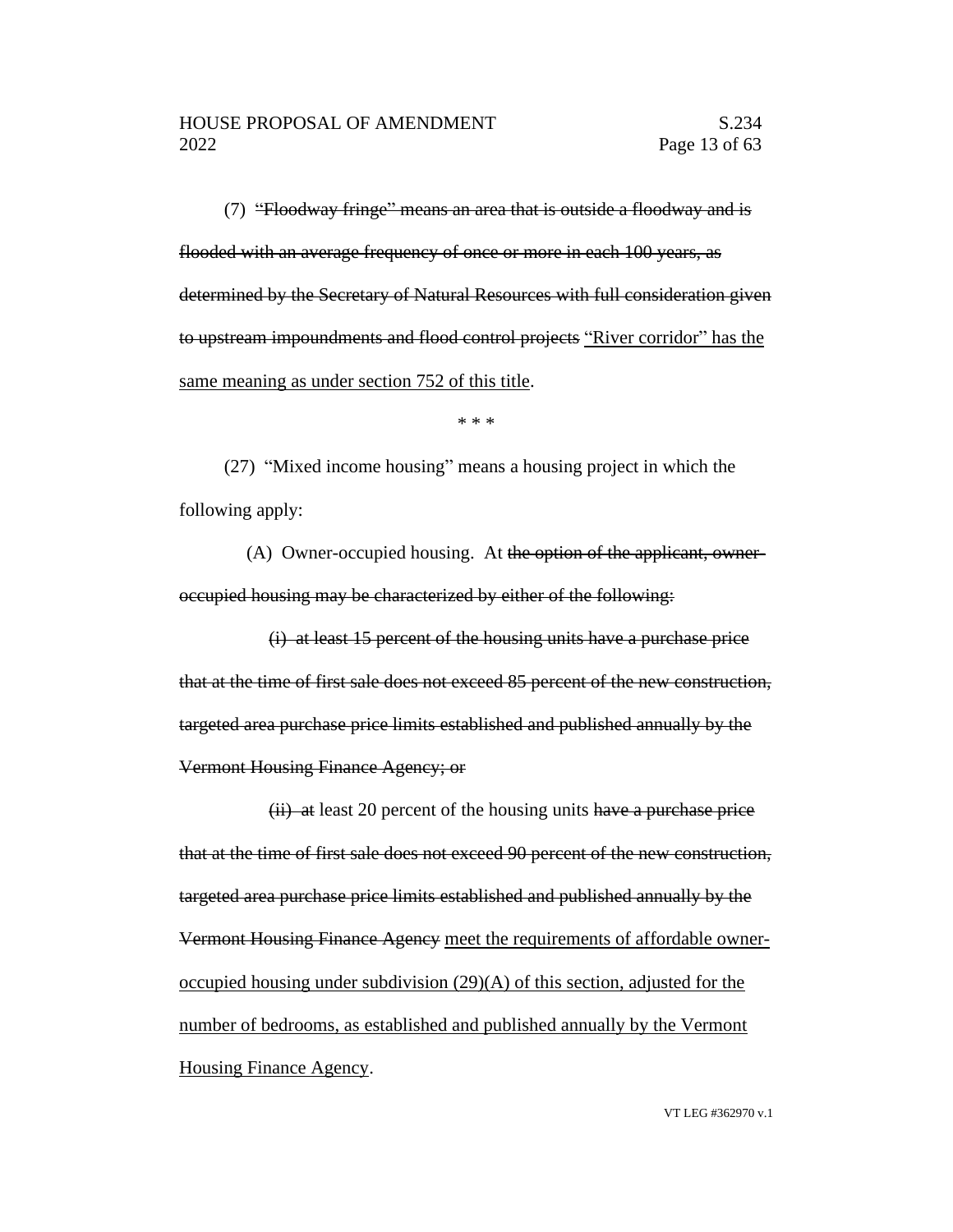(B) Rental housing. At least 20 percent of the housing units that are rented constitute affordable housing and have a duration of affordability of For not less than 15 years following the date that rental housing is initially placed in service, at least 20 percent of the housing units meet the requirements of affordable rental housing under subdivision (29)(B) of this section, adjusted for the number of bedrooms, as established and published annually by the Vermont Housing Finance Agency.

\* \* \*

(35) "Priority housing project" means a discrete project located on a single tract or multiple contiguous tracts of land that consists exclusively of:

(A) mixed income housing or mixed use, or any combination thereof, and is located entirely within a designated downtown development district, designated new town center, designated growth center, or designated village center that is also a designated neighborhood development area under 24 V.S.A. chapter  $76A$ ; or

(B) mixed income housing and is located entirely within a designated Vermont neighborhood or designated neighborhood development area under 24 V.S.A. chapter 76A.

\* \* \*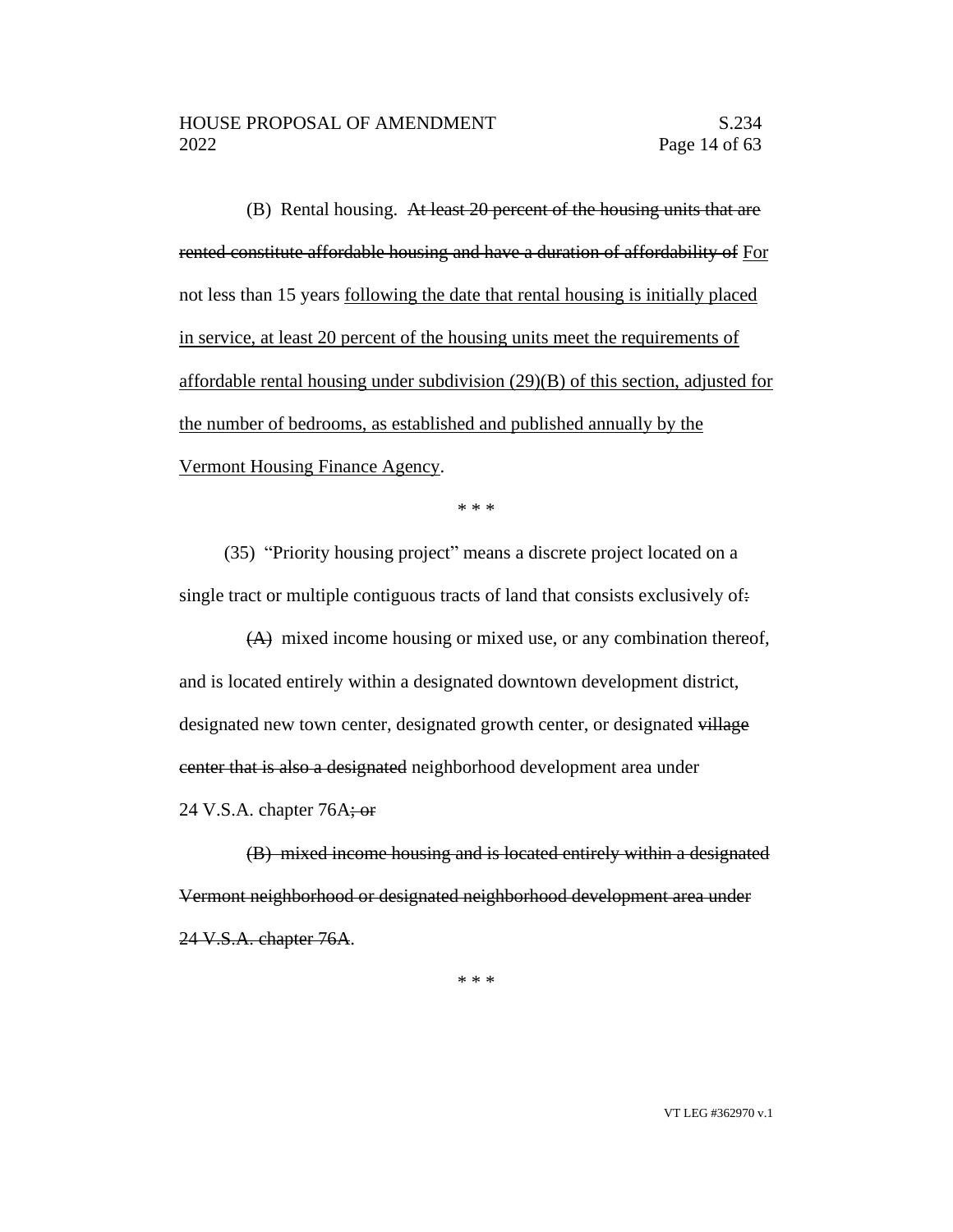Sec. 9. 10 V.S.A. § 6081(p) is amended to read:

 $(p)(1)$  No permit or permit amendment is required for any change to a project that is located entirely within a downtown development district designated pursuant to 24 V.S.A. § 2793, if the change consists exclusively of any combination of mixed use and mixed income housing, and the cumulative changes within any continuous period of five years, commencing on or after May 28, 2002, remain below any applicable jurisdictional threshold specified in subdivision  $6001(3)(A)(iv)(I)$  of this title.

(2) No permit or permit amendment is required for a priority housing project in a designated center other than a downtown development district if the project remains below any applicable jurisdictional threshold specified in subdivision  $6001(3)(A)(iv)(I)$  of this title and will comply with all conditions of any existing permit or permit amendment issued under this chapter that applies to the tract or tracts on which the project will be located. If such a priority housing project will not comply with one or more of these conditions, an application may be filed pursuant to section 6084 of this title. Sec. 10. 10 V.S.A. § 6084(f) is amended to read:

(f) This subsection concerns an application for a new permit amendment to change the conditions of an existing permit or existing permit amendment in order to authorize the construction of a priority housing project described in subdivision  $6081(p)(2)$  of this title.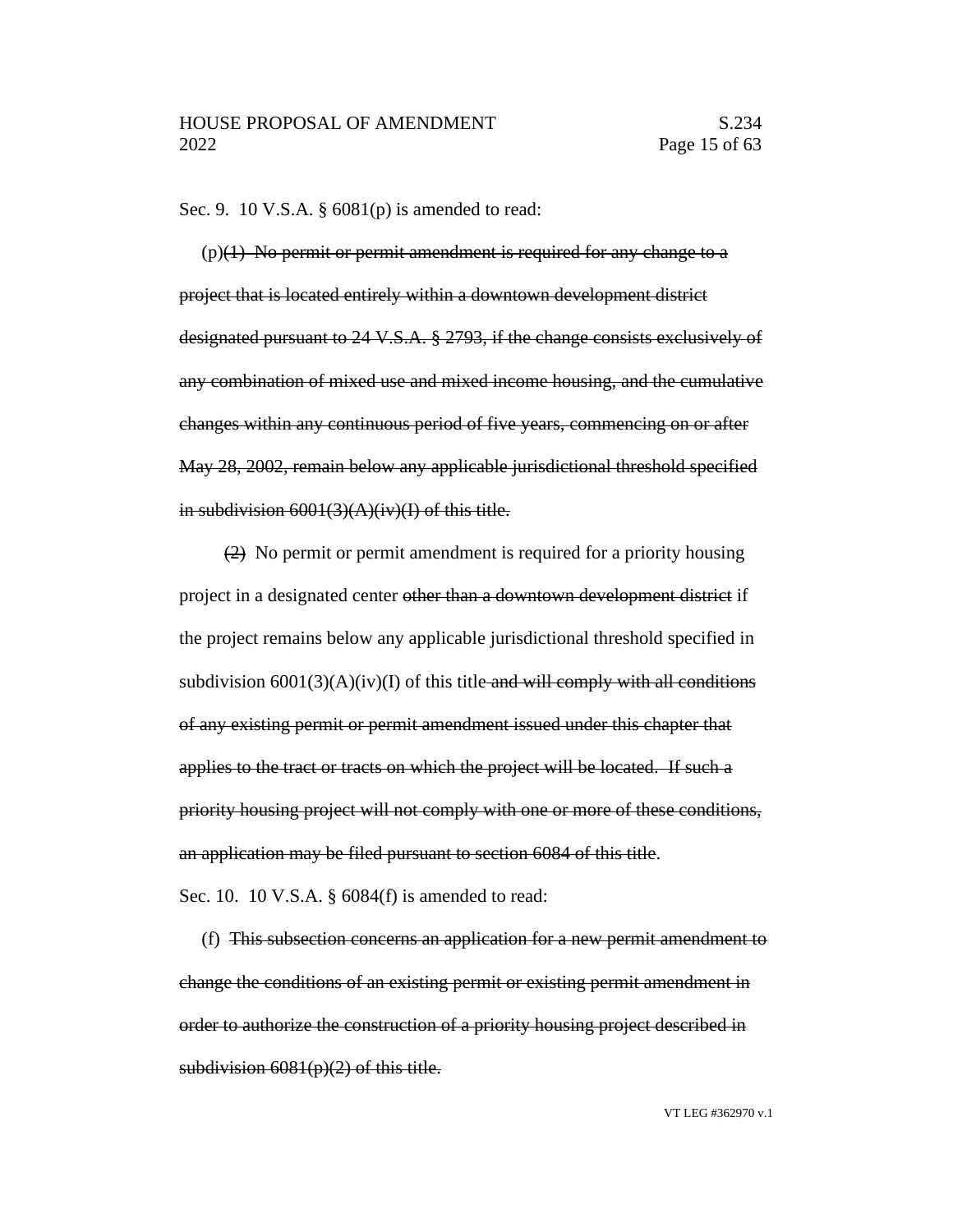(1) The District Commission may authorize a district coordinator to issue such an amendment, without notice and a hearing, if the applicant demonstrates that all parties to the existing permit or existing permit amendment, which contains the condition or conditions proposed to be changed, or their successors in interest have consented to the proposed changes to conditions relative to the criteria for which the party obtained party status.

(2) If the applicant is not able to obtain the consent of a party or parties or their successors in interest with respect to one or more of the conditions in the existing permit or permit amendment proposed to be changed, the applicant shall file a permit application pursuant to this section. However, review by the District Commission shall be limited to whether the changes to conditions not consented to by the party or parties or their successors in interest enable positive findings to be made under subsection 6086(a) and are authorized under subsection 6086(c) of this title. [Repealed.]

\* \* \* Criterion  $1(D)$  \* \* \*

Sec. 11. 10 V.S.A. § 6086 is amended to read:

#### § 6086. ISSUANCE OF PERMIT; CONDITIONS AND CRITERIA

(a) Before granting a permit, the District Commission shall find that the subdivision or development:

\* \* \*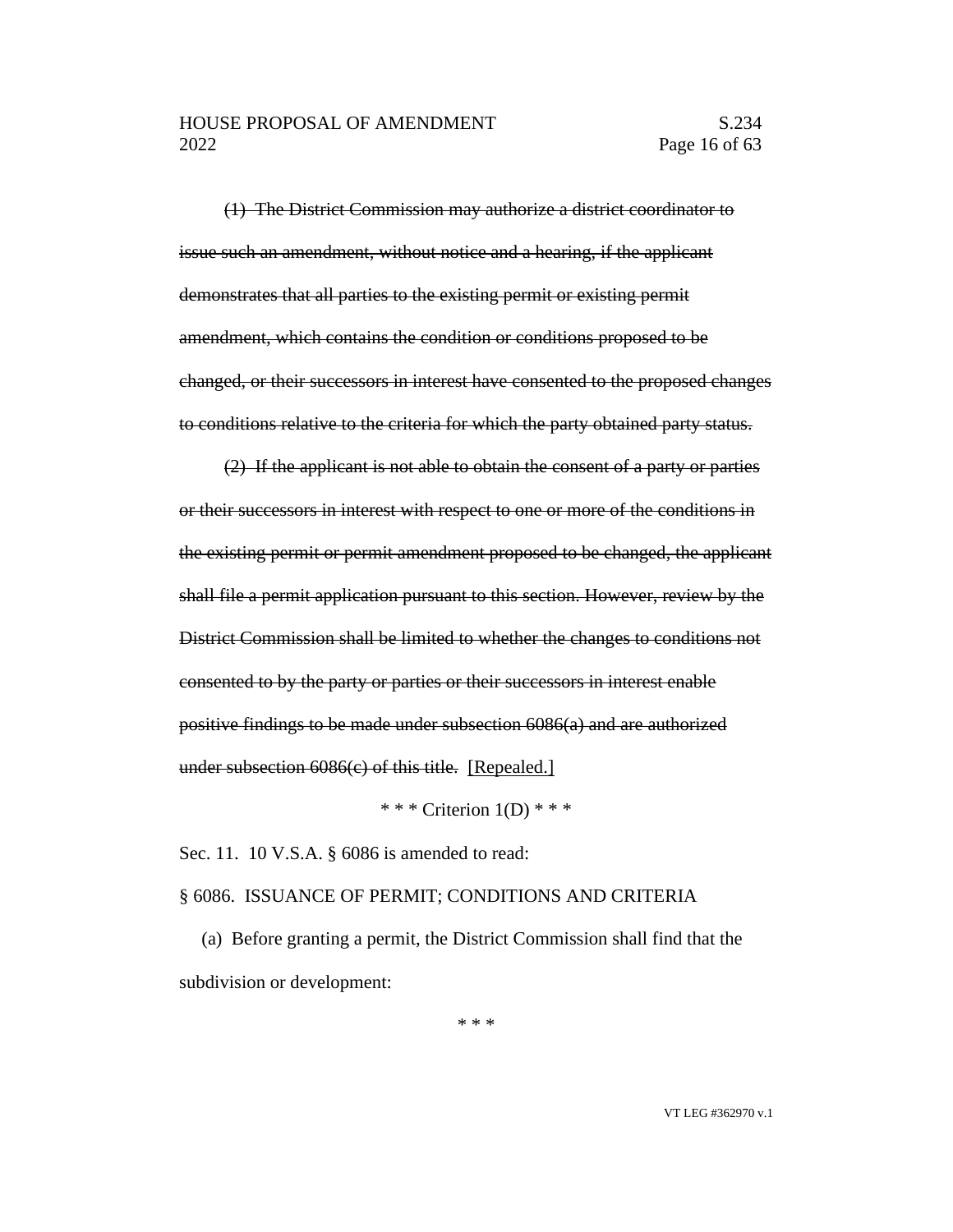(D) Floodways Flood hazard areas; river corridors. A permit will be granted whenever it is demonstrated by the applicant that, in addition to all other applicable criteria:,

 $\overrightarrow{H}$  the development or subdivision of lands within a floodway flood hazard area or river corridor will not restrict or divert the flow of flood waters floodwaters, cause or contribute to fluvial erosion, and endanger the health, safety, and welfare of the public or of riparian owners during flooding; and

(ii) the development or subdivision of lands within a floodway fringe will not significantly increase the peak discharge of the river or stream within or downstream from the area of development and endanger the health, safety, or welfare of the public or riparian owners during flooding.

\* \* \*

\* \* \* Municipal Response to Act 250 Requests \* \* \*

Sec. 12. 10 V.S.A. 6086(g) is added to read:

(g) If a municipality fails to respond to a request by the applicant within 90 days as to the impacts related to subdivision (a)(6) or (7) of this section, the application will be presumed not to have an unreasonable burden on educational, municipal, or governmental services.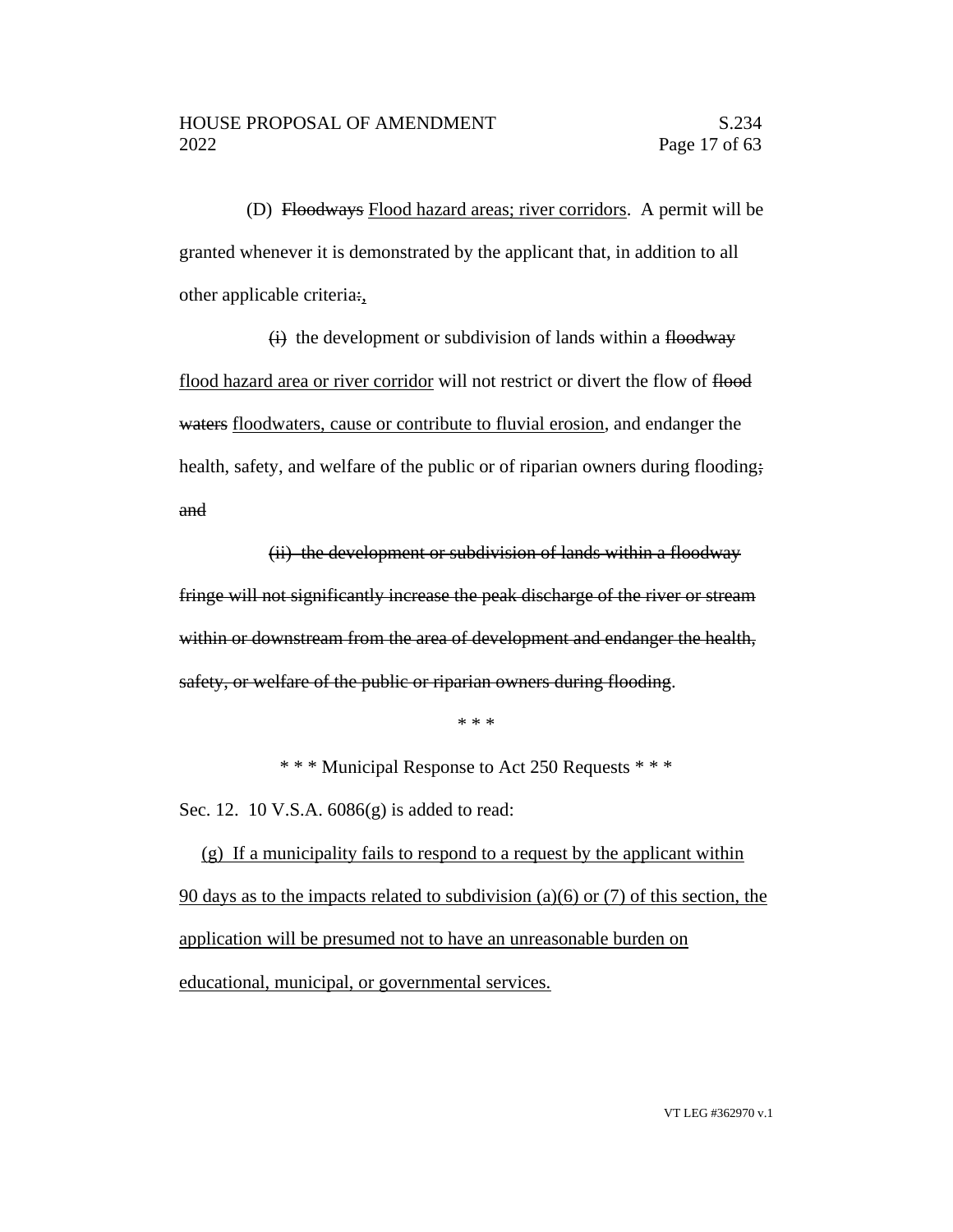\* \* \* Forest Blocks \* \* \*

Sec. 13. 10 V.S.A. § 6001 is amended to read:

§ 6001. DEFINITIONS

As used in this chapter:

\* \* \*

(43) "Connecting habitat" means land or water, or both, that links patches of habitat within a landscape, allowing the movement, migration, and dispersal of wildlife and plants and the functioning of ecological processes. A connecting habitat may include features including recreational trails and improvements constructed for farming, logging, or forestry purposes.

(44) "Forest block" means a contiguous area of forest in any stage of succession and not currently developed for nonforest use. A forest block may include features including recreational trails, wetlands, or other natural features that do not themselves possess tree cover and improvements constructed for farming, logging, or forestry purposes.

(45) "Habitat" means the physical and biological environment in which a particular species of plant or wildlife lives.

Sec. 14. 10 V.S.A. § 6086(a)(8) is amended to read:

(8) Ecosystem protection; scenic beauty; historic sites.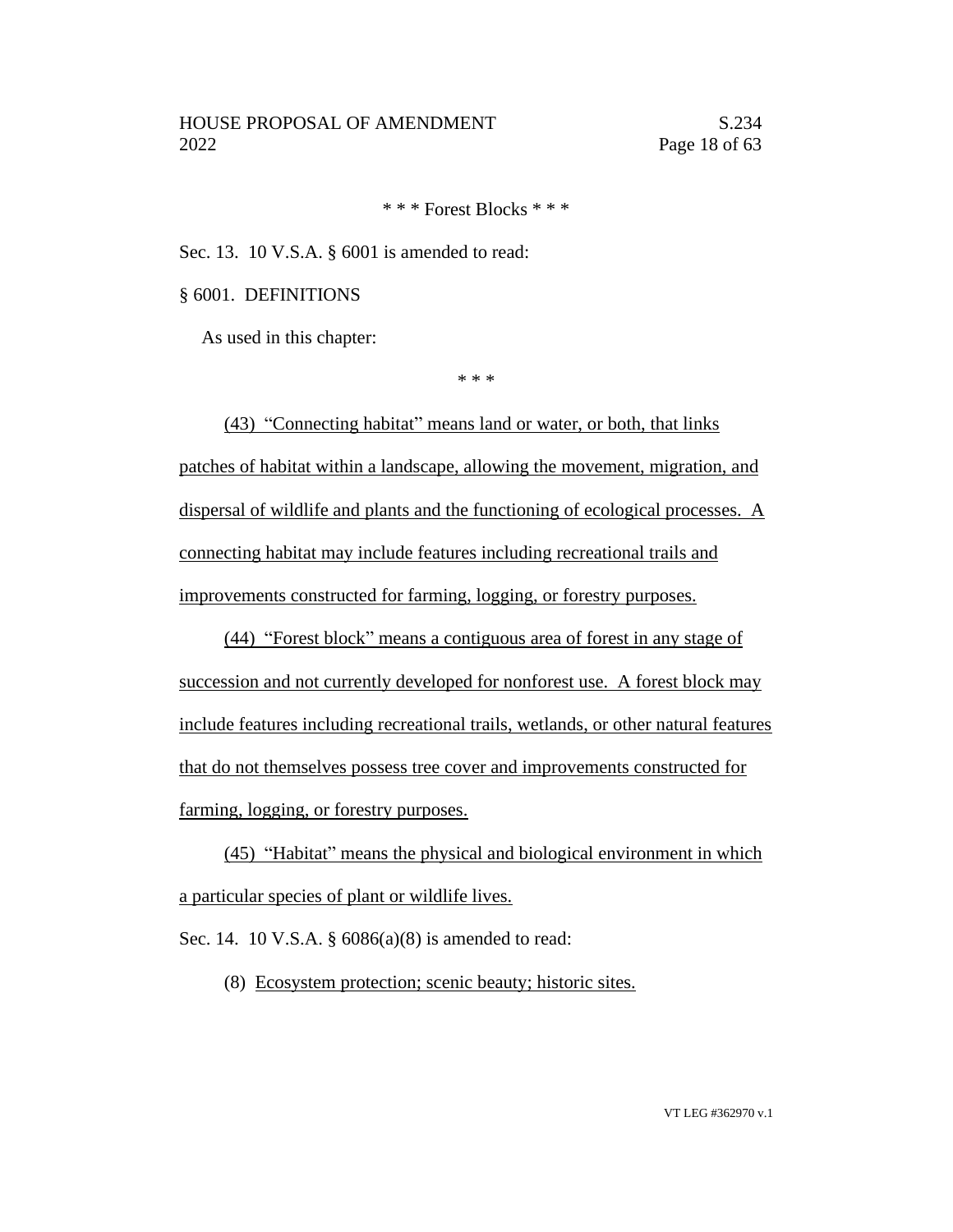(A) Aesthetics. Will not have an undue adverse effect on the scenic or natural beauty of the area, aesthetics, or historic sites or rare and irreplaceable natural areas.

 $(A)(B)$  Necessary wildlife habitat and endangered species. A permit will not be granted if it is demonstrated by any party opposing the applicant that a development or subdivision will destroy or significantly imperil necessary wildlife habitat or any endangered species; and:

(i) the economic, social, cultural, recreational, or other benefit to the public from the development or subdivision will not outweigh the economic, environmental, or recreational loss to the public from the destruction or imperilment of the habitat or species; or

(ii) all feasible and reasonable means of preventing or lessening the destruction, diminution, or imperilment of the habitat or species have not been or will not continue to be applied; or

(iii) a reasonably acceptable alternative site is owned or controlled by the applicant which that would allow the development or subdivision to fulfill its intended purpose.

(C) Forest blocks and connecting habitat. Will not result in an undue adverse impact on forest blocks, connecting habitat, or rare and irreplaceable natural areas. If a project as proposed would result in an undue adverse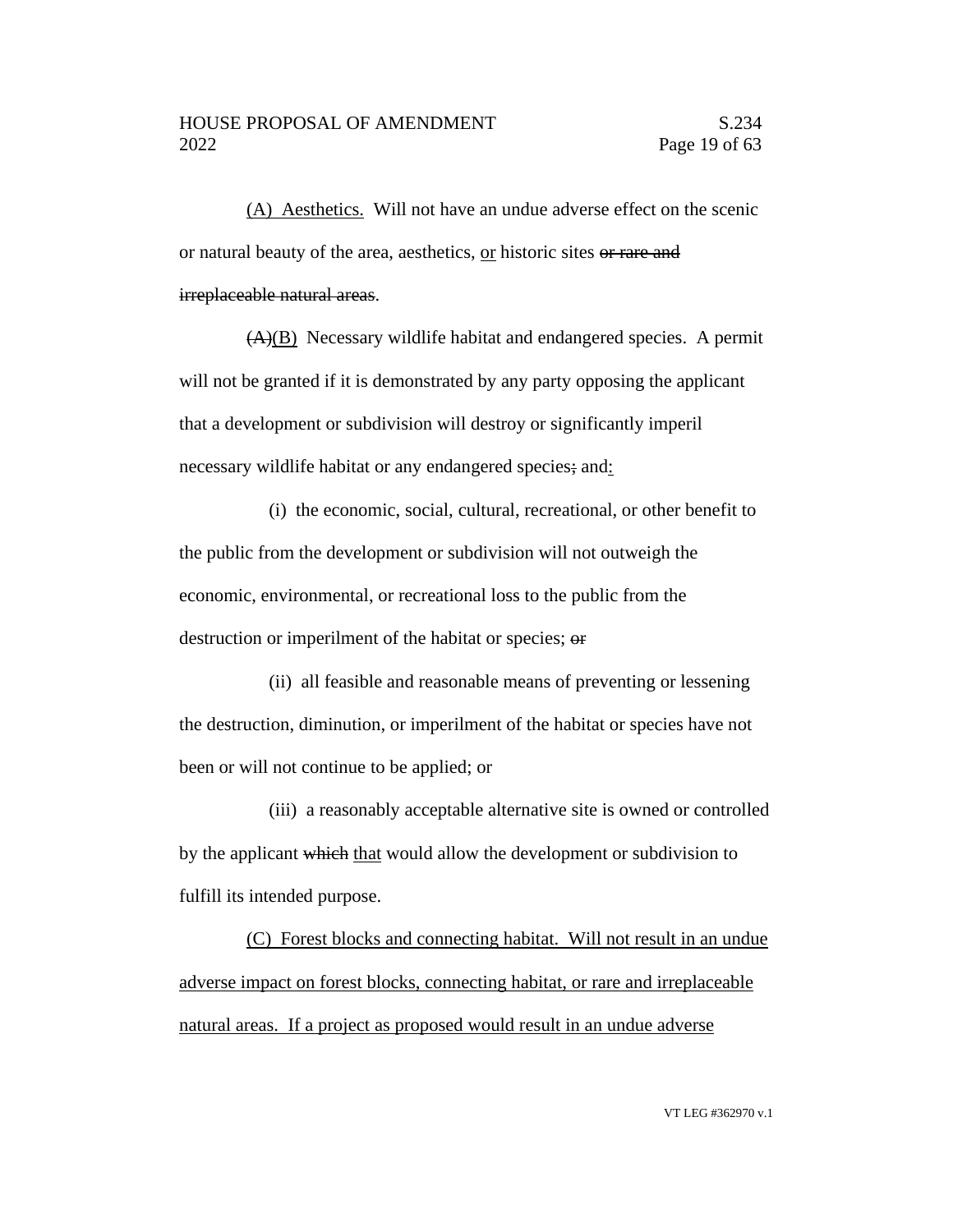impact, a permit may only be granted if effects are avoided or minimized and mitigated in accordance with rules adopted by the Board.

Sec. 15. CRITERION 8(C) RULEMAKING

(a) The Natural Resources Board (Board), in collaboration with the Agency of Natural Resources, shall adopt rules to implement the requirements for the administration of 10 V.S.A.  $\S$  6086(a)(8)(C). Rules adopted by the Board shall include:

(1) How forest blocks and connecting habitat are further defined, including their size, location, and function, which may include:

(A) information that will be available to the public to determine where forest blocks and connecting habitat are located; or

(B) advisory mapping resources, how they will be made available, how they will be used, and how they will be updated.

(2) Standards establishing how impacts can be avoided or minimized, including how fragmentation of forest blocks or connecting habitat is avoided or minimized, which may include steps to promote proactive site design of buildings, roadways and driveways, utility location, and location relative to existing features such as roads, tree lines, and fence lines.

 $(3)(A)$  As used in this section "fragmentation" generally means dividing land that has naturally occurring vegetation and ecological processes into smaller and smaller areas as a result of land uses that remove vegetation and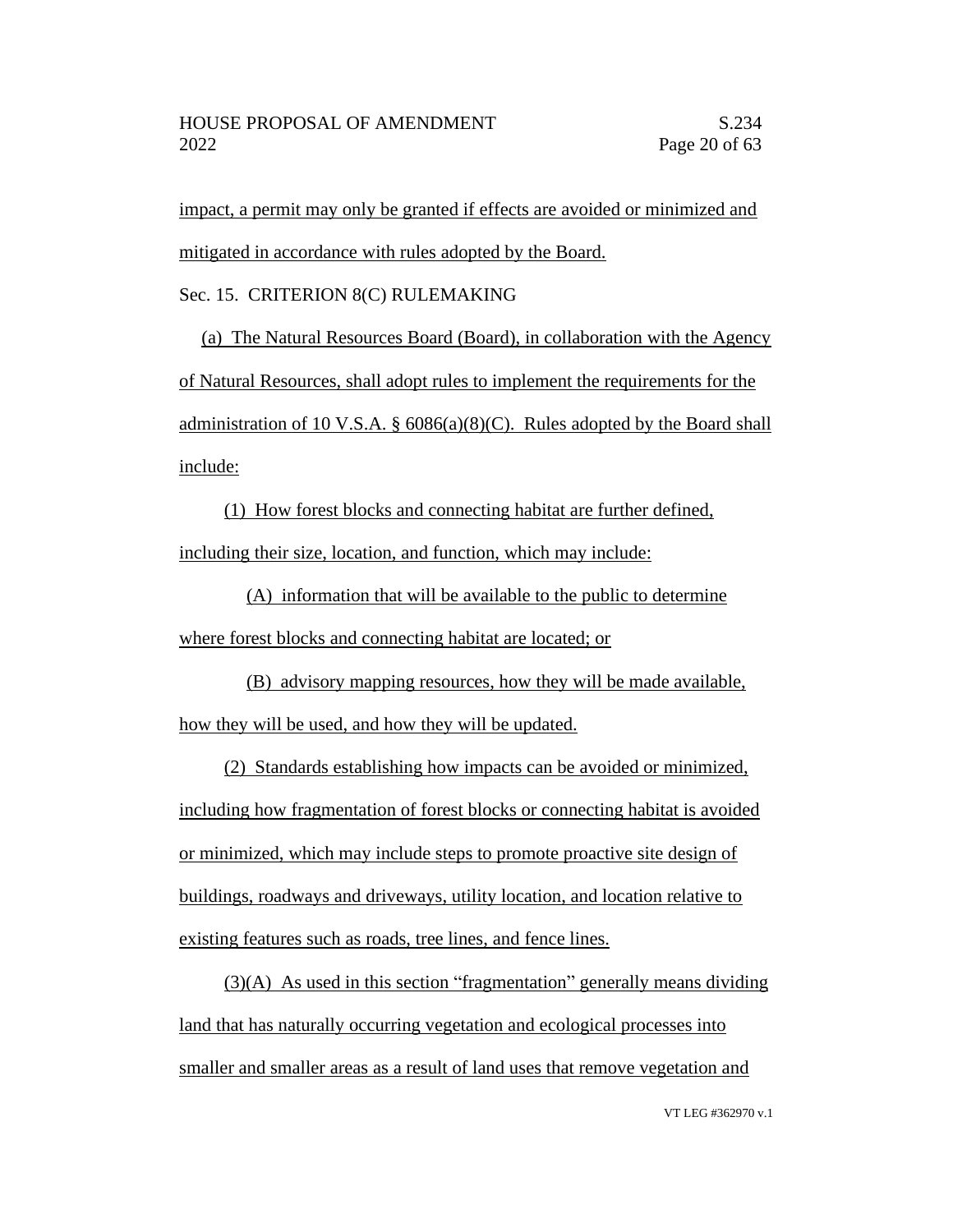create physical barriers that limit species' movement and interrupt ecological

processes between previously connected natural vegetation. However, the

rules shall further define "fragmentation" for purposes of avoiding,

minimizing, and mitigating undue adverse impacts on forest blocks and

connecting habitat. "Fragmentation" does not include the division or

conversion of a forest block or connecting habitat by an unpaved recreational

trail or by improvements constructed for farming, logging, or forestry purposes

below the elevation of 2,500 feet.

(B) As used in this subsection, "recreational trail" has the same meaning as "trails" in 10 V.S.A. § 442.

(4) Criteria to identify the circumstances when a forest block or connecting habitat is eligible for mitigation.

(5) Standards for how impacts to a forest block or connecting habitat may be mitigated. Standards may include:

(A) appropriate ratios for compensation;

(B) appropriate forms of compensation such as conservation

easements, fee interests in land, and other forms of compensation; and

(C) appropriate uses of on-site and off-site mitigation.

(b) The Board shall convene a working group of stakeholders to provide

input to the rule prior to prefiling with the Interagency Committee on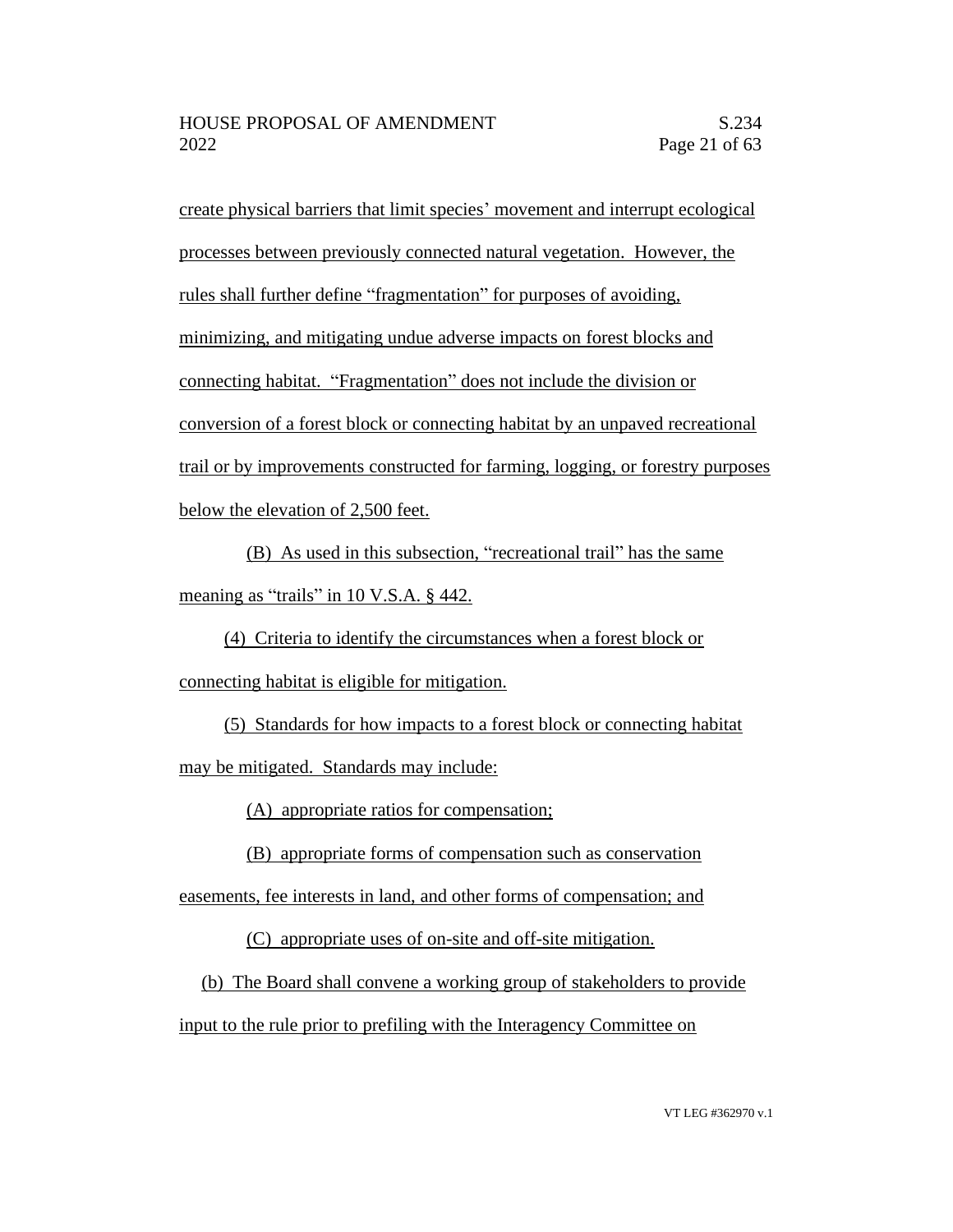Administrative Rules. The Board shall convene the working group on or before June 1, 2023.

(c) The Board shall file a final proposed rule with the Secretary of State and Legislative Committee on Administrative Rules on or before June 15, 2024.

Sec. 16. 10 V.S.A. § 127 is amended to read:

# § 127. RESOURCE MAPPING

(a) On or before January 15, 2013, the The Secretary of Natural Resources shall complete and maintain resource mapping based on the Geographic Information System (GIS) or other technology. The mapping shall identify natural resources throughout the State, including forest blocks and connecting habitat, that may be relevant to the consideration of energy projects and projects subject to chapter 151 of this title. The Center for Geographic Information shall be available to provide assistance to the Secretary in carrying out the GIS-based resource mapping.

(b) The Secretary of Natural Resources shall consider the GIS-based resource maps developed under subsection (a) of this section when providing evidence and recommendations to the Public Utility Commission under 30 V.S.A. § 248(b)(5) and when commenting on or providing recommendations under chapter 151 of this title to District Commissions on other projects.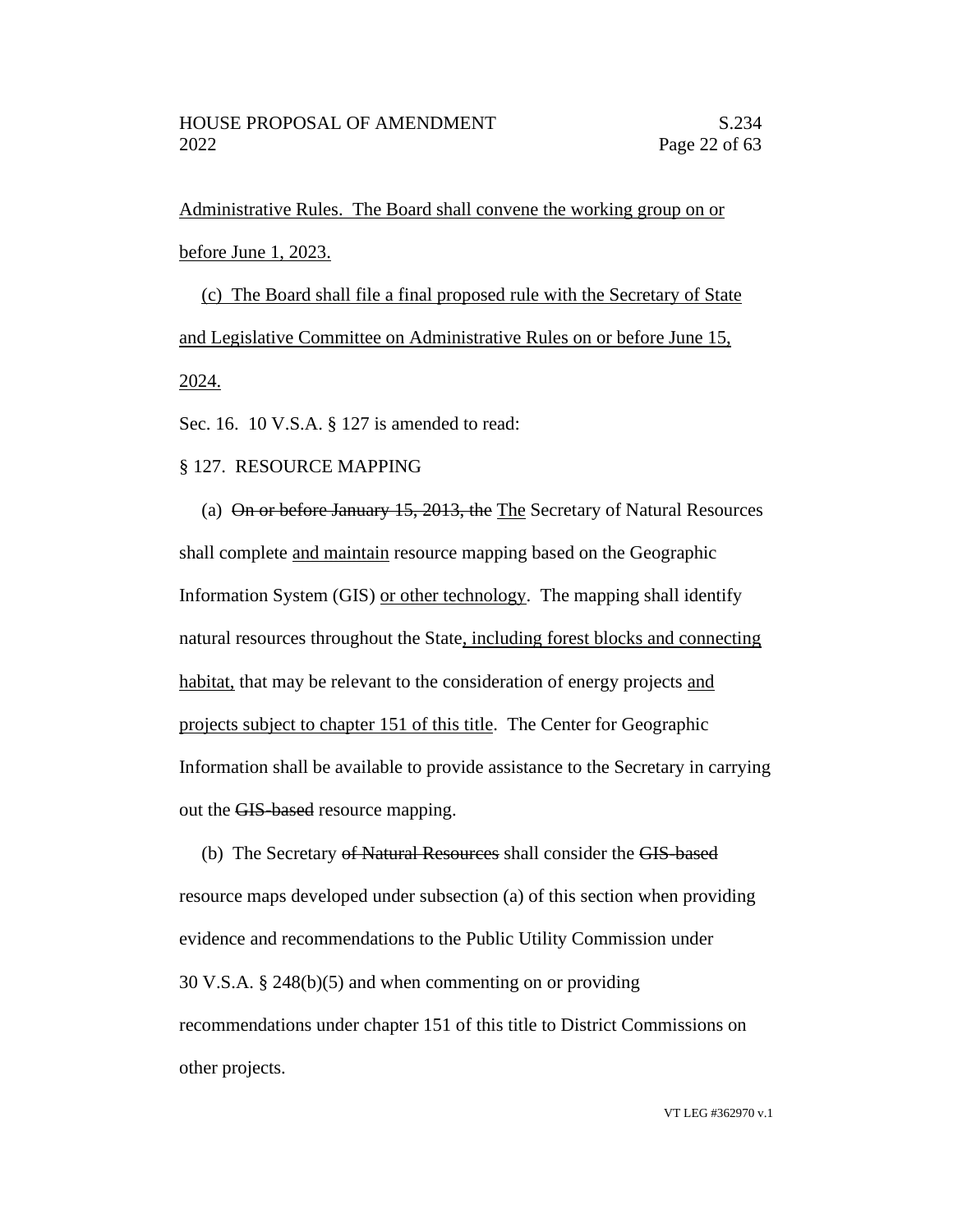(c) The Secretary shall establish and maintain written procedures that include a process and science-based criteria for updating resource maps developed under subsection (a) of this section. Before establishing or revising these procedures, the Secretary shall provide opportunities for affected parties and the public to submit relevant information and recommendations.

\* \* \* Wood Products Manufacturers \* \* \*

Sec. 17. 10 V.S.A. § 6001 is amended to read:

§ 6001. DEFINITIONS

\* \* \*

(47) "Wood products manufacturer" means a manufacturer that aggregates wood products from forestry operations and adds value through processing or marketing in the wood products supply chain or directly to consumers through retail sales. "Wood products manufacturer" includes sawmills; veneer mills; pulp mills; pellet mills; producers of firewood, woodchips, mulch, and fuel wood; and log and pulp concentration yards. "Wood products manufacturer" does not include facilities that purchase, market, and resell finished goods, such as wood furniture, wood pellets, and milled lumber, without first receiving wood products from forestry operations.

(48) "Wood product" means logs, pulpwood, veneer wood, bolt wood, wood chips, stud wood, poles, pilings, biomass, fuel wood, maple sap, and bark.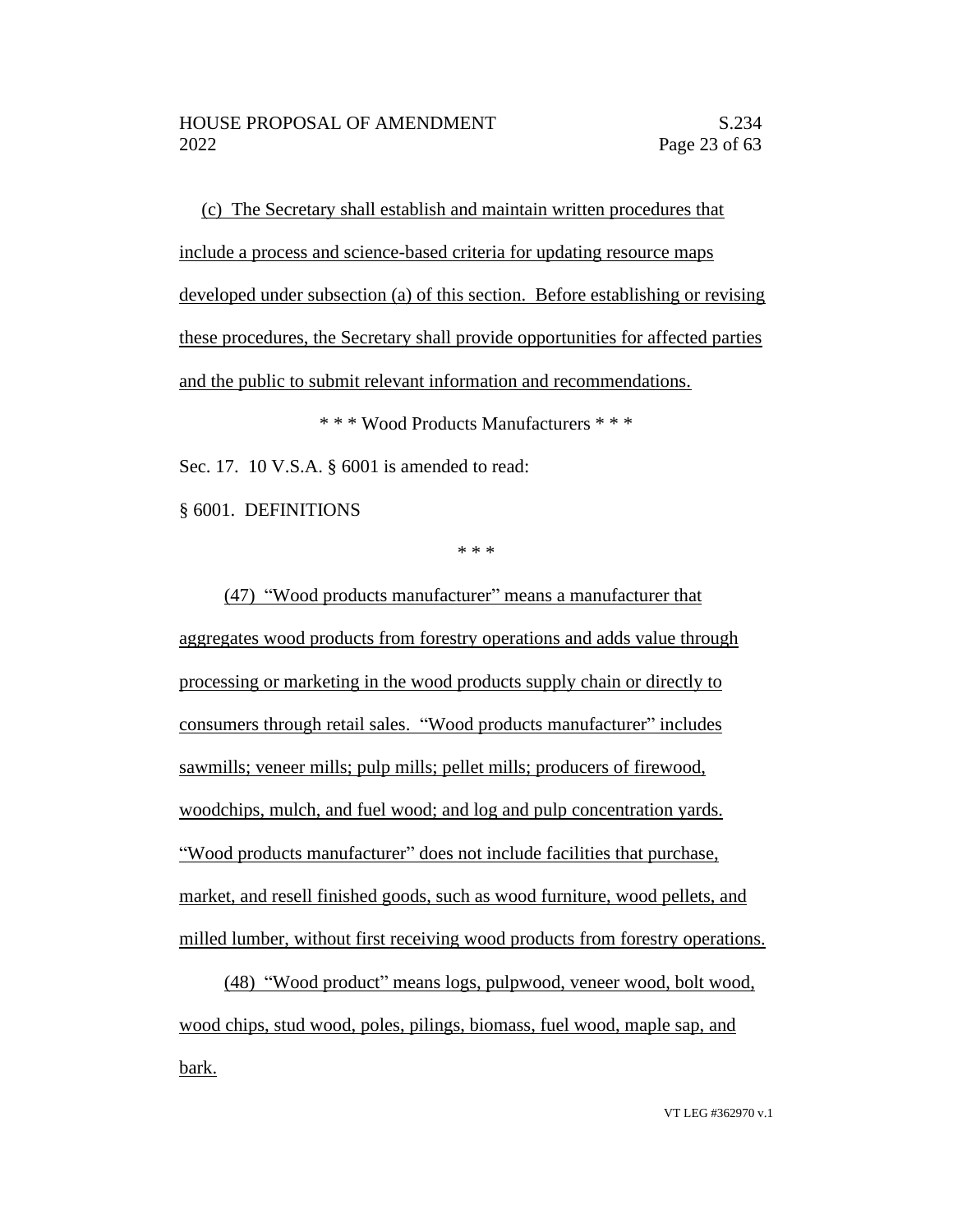Sec. 18. 10 V.S.A. § 6086(c) is amended to read:

(c)(1) Permit conditions. A permit may contain such requirements and conditions as are allowable proper exercise of the police power and which that are appropriate within the respect to subdivisions  $(a)(1)$  through  $(10)$  of this section, including those set forth in 24 V.S.A.  $\S$  $\frac{1}{2}$  4414(4), 4424(a)(2),  $4414(1)(D)(i)$ ,  $4463(6)$ , and  $4464$ , the dedication of lands for public use, and the filing of bonds to ensure compliance. The requirements and conditions incorporated from Title 24 may be applied whether or not a local plan has been adopted. General requirements and conditions may be established by rule of the Natural Resources Board.

(2) Permit conditions on a wood products manufacturer.

(A) When issuing a permit with conditions on wood products manufacturing and delivery, the District Commission shall account for the seasonal, weather-dependent, land-dependent, and varied conditions unique to the industry.

(B) A permit condition that sets hours of operation for a wood products manufacturer shall only be imposed to mitigate an impact under subdivision (a)(1), (5), or (8) of this section. If an adverse impact under would result, a permit with conditions shall allow the manufacturer to operate while allowing for flexible timing of deliveries of wood products from forestry operations to the manufacturer outside permitted hours of operation, including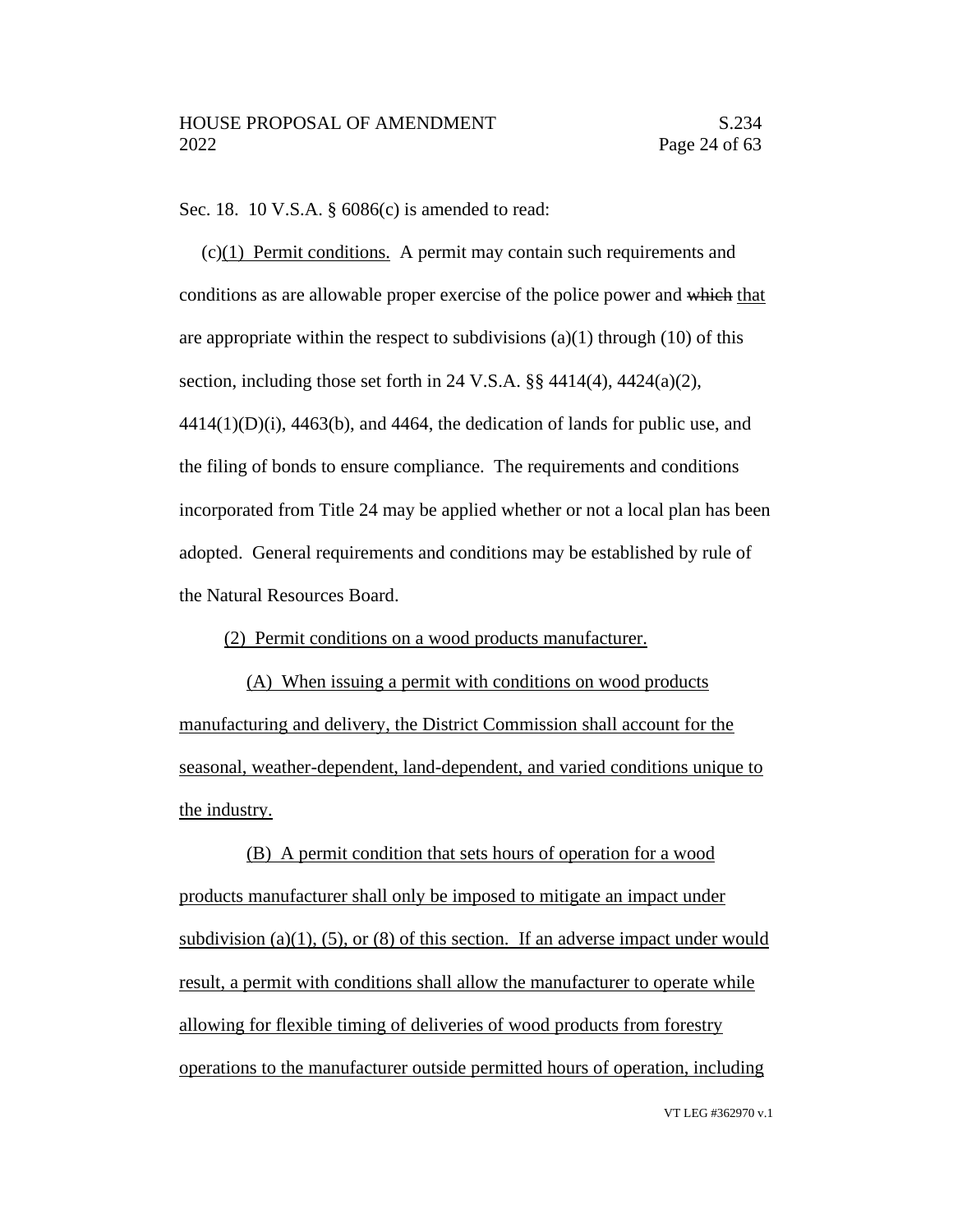nights, weekends, and holidays, for the number of days demonstrated by the manufacturer as necessary to enable deliveries, not to exceed 90 days per year.

(C) Permit with conditions on the delivery of wood heat fuels. A permit with conditions issued to a wood products manufacturer that produces wood chips, pellets, cord wood, or other fuel wood used for heat shall allow for flexible delivery of that fuel wood from the manufacturer to the end user outside permitted hours of operation, including nights, weekends, and holidays, from October 1 through April 30 of each year. Permits with conditions shall mitigate the undue adverse impacts while enabling deliveries by the manufacturer.

(D) Permit amendments. A wood products manufacturer holding a permit may request an amendment to existing permit conditions related to hours of operation and seasonal restrictions to be consistent with subdivisions (2) and (3) of this subsection. Requests for condition amendments under this subsection shall not be subject to Act 250 Rule 34(E).

Sec. 19. 10 V.S.A. § 6093 is amended to read:

### § 6093. MITIGATION OF PRIMARY AGRICULTURAL SOILS

(a) Mitigation for loss of primary agricultural soils. Suitable mitigation for the conversion of primary agricultural soils necessary to satisfy subdivision  $6086(a)(9)(B)(iv)$  of this title shall depend on where the project tract is located.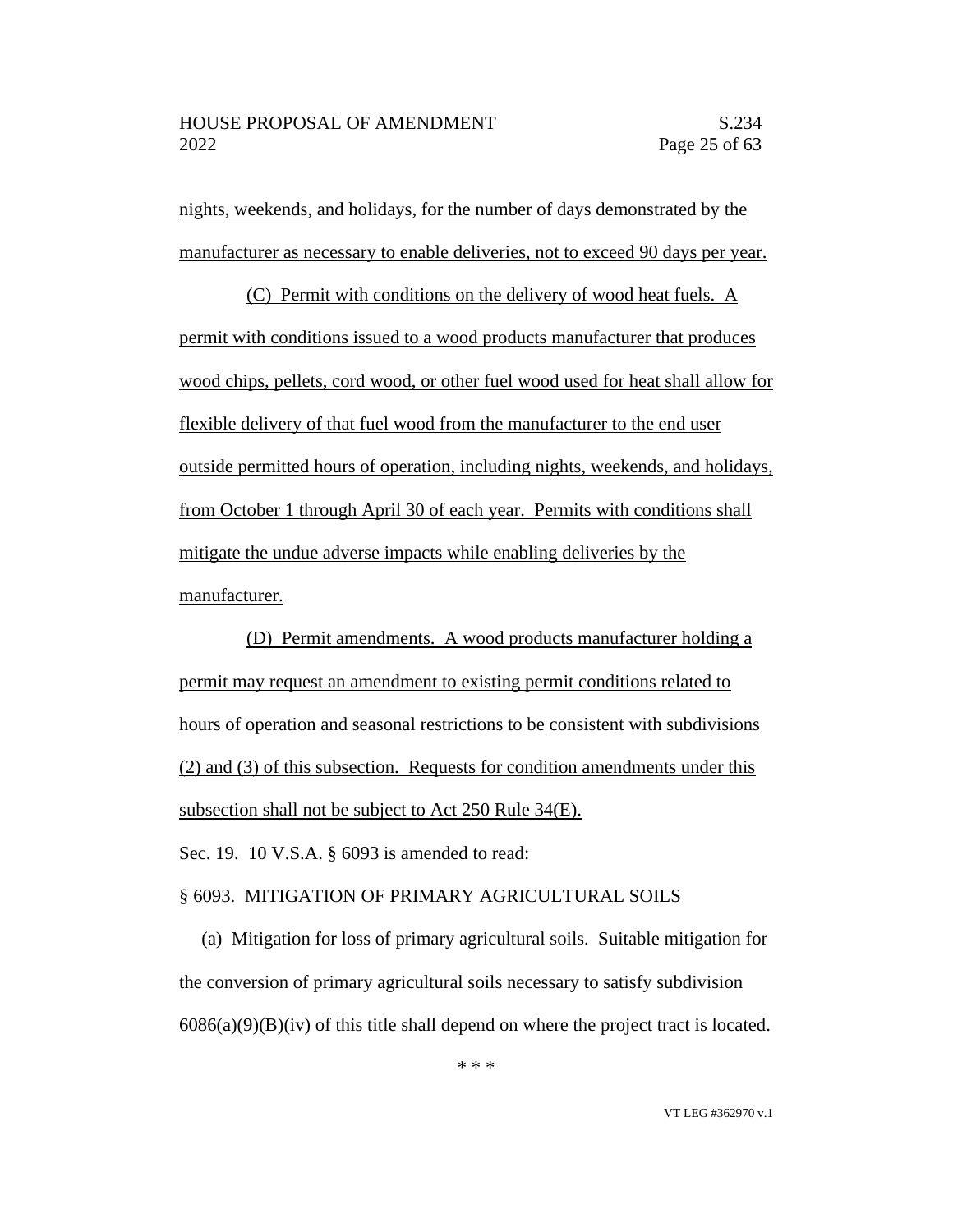(5) Wood products manufacturers. Notwithstanding any provision of this chapter to the contrary, a conversion of primary agricultural soils by a wood products manufacturer shall be allowed to pay a mitigation fee computed according to the provisions of subdivision (1) of this subsection, except that it shall be entitled to a ratio of 1:1 protected acres to acres of affected primary agricultural soil.

\* \* \* One-acre towns \* \* \*

Sec. 20. INTENT; AMENDMENT OF 10 V.S.A. § 6001(3)(A)(ii)

The General Assembly's intent in the amendments to 10 V.S.A.

§ 6001(3)(A)(ii) set forth in Sec. 21 of this act is to clarify the text to reflect the way jurisdiction over commercial and industrial development in towns without permanent zoning and subdivision bylaws has been determined since the passage of Act 250 in 1970. The General Assembly does not intend any provision of this act to be interpreted as a substantive change to determining jurisdiction under 10 V.S.A.  $\S$  6001(3)(A)(ii).

Sec. 21. 10 V.S.A. § 6001 is amended to read:

§ 6001. DEFINITIONS

\* \* \*

(3)(A) "Development" means each of the following:

(i) The construction of improvements on a tract or tracts of land, owned or controlled by a person, involving more than 10 acres of land within a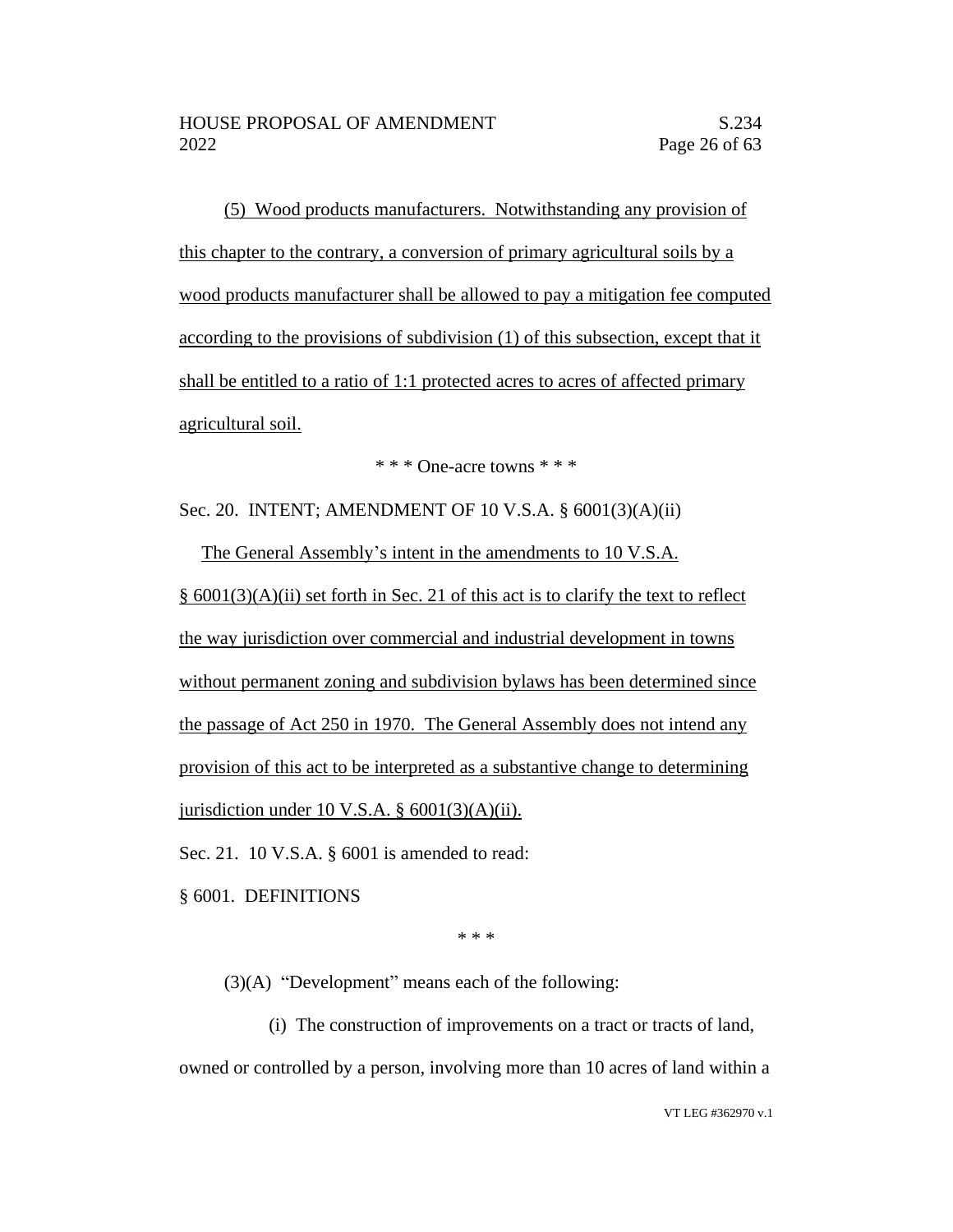radius of five miles of any point on any involved land, for commercial or industrial purposes in a municipality that has adopted permanent zoning and subdivision bylaws.

(ii) The construction of improvements on a tract or tracts of land, owned or controlled by a person, involving more than one acre of land within a radius of five miles of any point on any involved land, for commercial or industrial purposes on more than one acre of land within in a municipality that has not adopted permanent zoning and subdivision bylaws.

> \* \* \* \* \* \* Reports \* \* \*

# Sec. 22. REPORT; ACT 250 JURISDICTION OVER AGRICULTURAL **BUSINESSES**

On or before January 15, 2023, the Natural Resources Board shall submit to the General Assembly a report with recommendations on how Act 250 jurisdiction should be applied to agricultural businesses, including those located on properties already operating as farms. The Board shall consult with the Agency of Agriculture, Food and Markets, the Vermont Planners Association, the regional planning commissions, and other interested stakeholders. The report shall include recommendations as to how to clarify what is and what is not an accessory on-farm business. The report shall address the current land use planning requirements for farms and farms with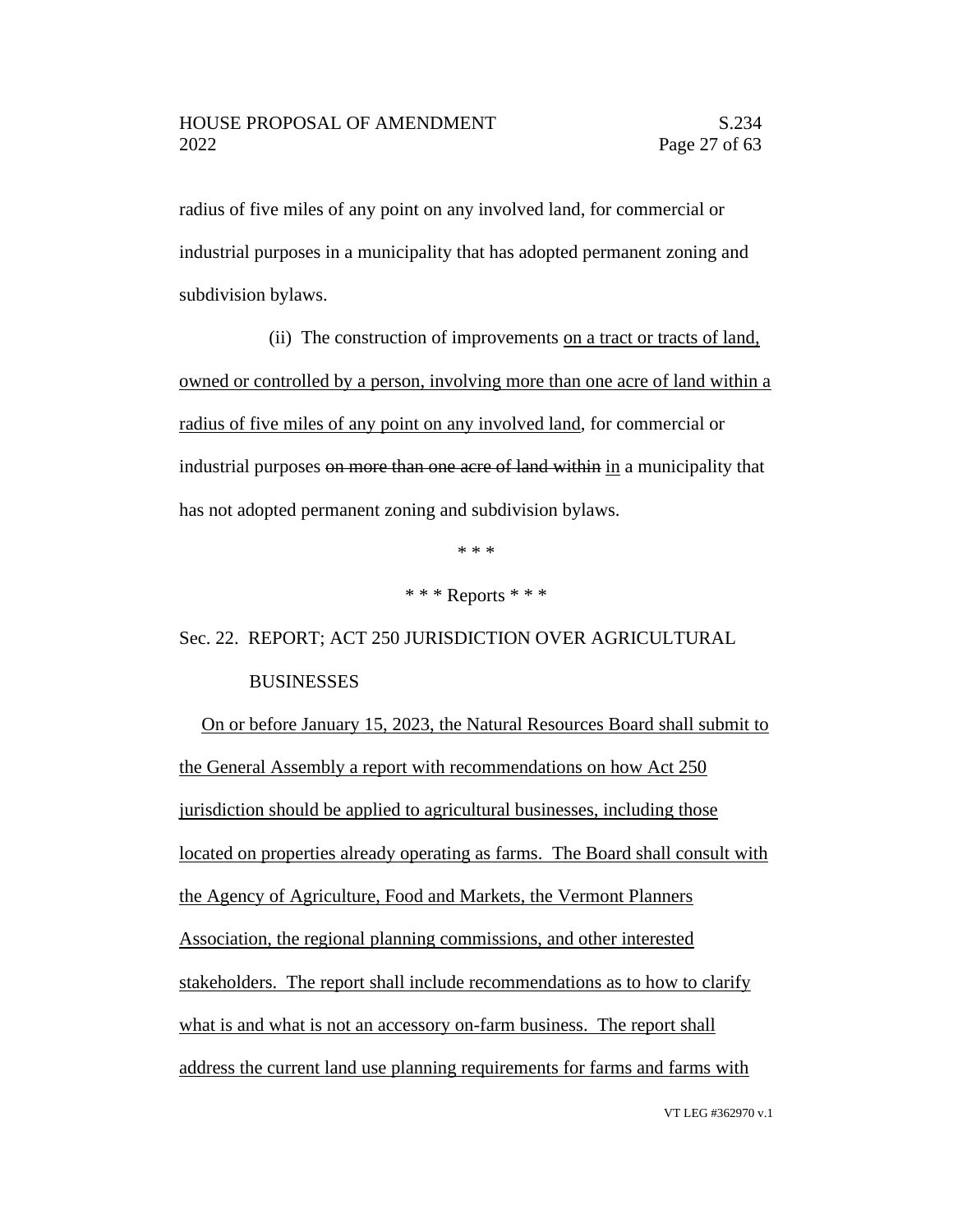accessory on-farm businesses and whether different types of businesses associated with farms and farming require different levels of review. The report may consider whether or not the location of such businesses is relevant and may consider the designation or adoption of agricultural business innovation zones with different levels of review.

Sec. 23. DESIGNATED AREA REPORT; APPROPRIATION

(a) The sum of \$150,000.00 is appropriated from the General Fund to the Department of Housing and Community Development in fiscal year 2023 for the purpose of hiring a consultant to evaluate the State designation programs established in 24 V.S.A. chapter 76A pursuant to subsection (b) of this section.

(b)(1) The Department of Housing and Community Development shall hire an independent consultant to:

(A) review and assess the State designation programs and incentives established in 24 V.S.A. chapter 76A that recognize and invest in the vitality of Vermont's compact settlement areas; and

(B) conduct statewide stakeholder outreach to support the evaluation of and future improvements to the programs, including participation by State, regional, municipal, and advocacy and non-governmental organizations.

(2) The consultant shall make recommendations on how to:

(A) objectively define and map existing compact settlements as a basis for broader recognition;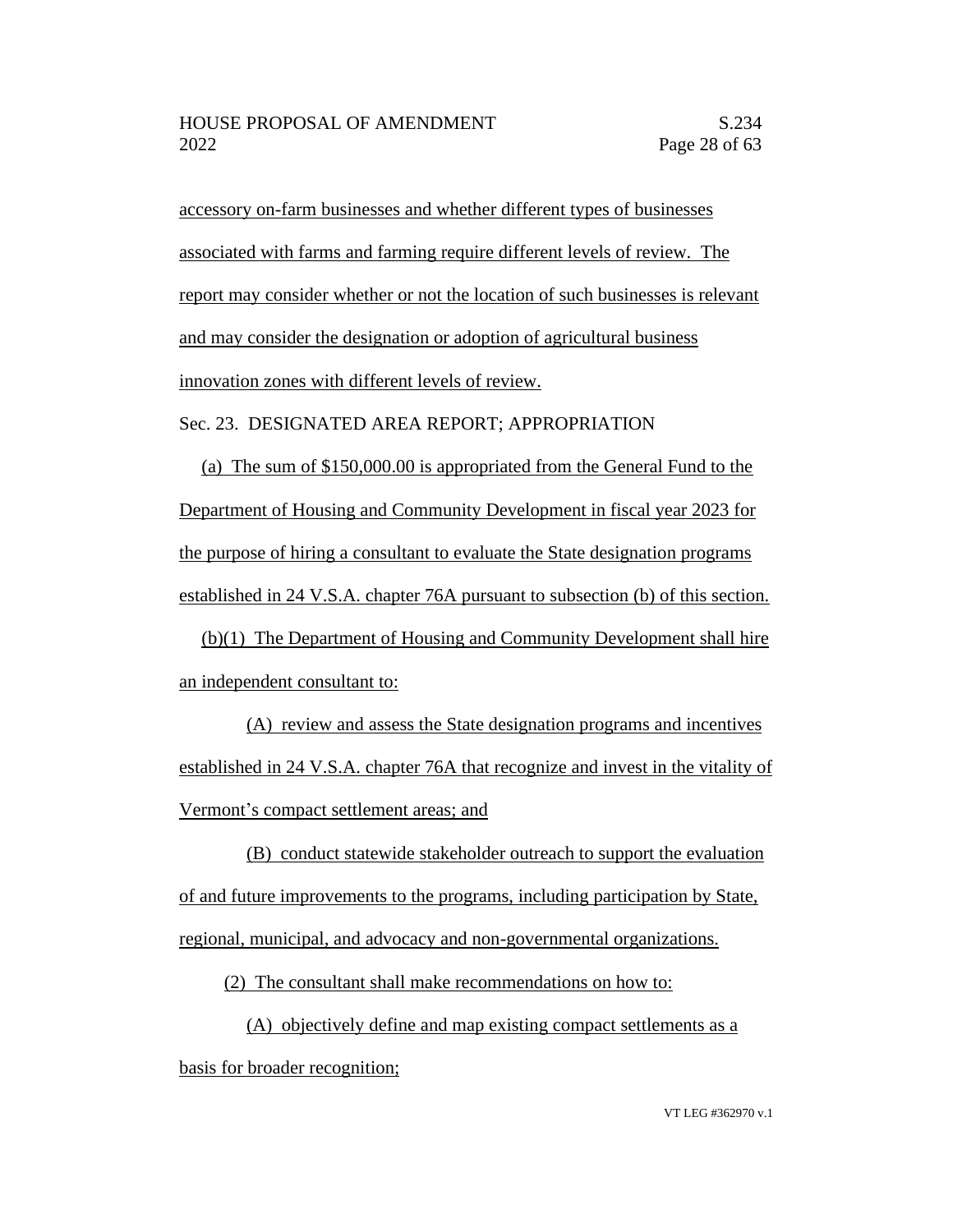(B) improve the consistency between and among regional plans and future land use maps;

(C) modernize these programs, including consideration of program reform or consolidation;

(D) make the designation programs and associated benefits more

accessible to municipalities;

(E) apply regulatory and non-regulatory benefits;

(F) strengthen designation and incentives as a platform for place-

based economic development, climate-action, complete streets, and equity and efficiency of public investment and service delivery;

(G) implement the smart growth principles established by 24 V.S.A.

§ 2791; and

(H) achieve the goals established in 24 V.S.A. § 4302.

(3) On or before July 15, 2023, the consultant shall submit a written report to the General Assembly with its findings and any recommendations for legislative action.

Sec. 24. REPORT; NATURAL RESOURCES BOARD

(a) On or before December 31, 2023, the Chair of the Natural Resources Board shall report to the House Committees on Natural Resources, Fish, and Wildlife and on Ways and Means and the Senate Committees on Finance and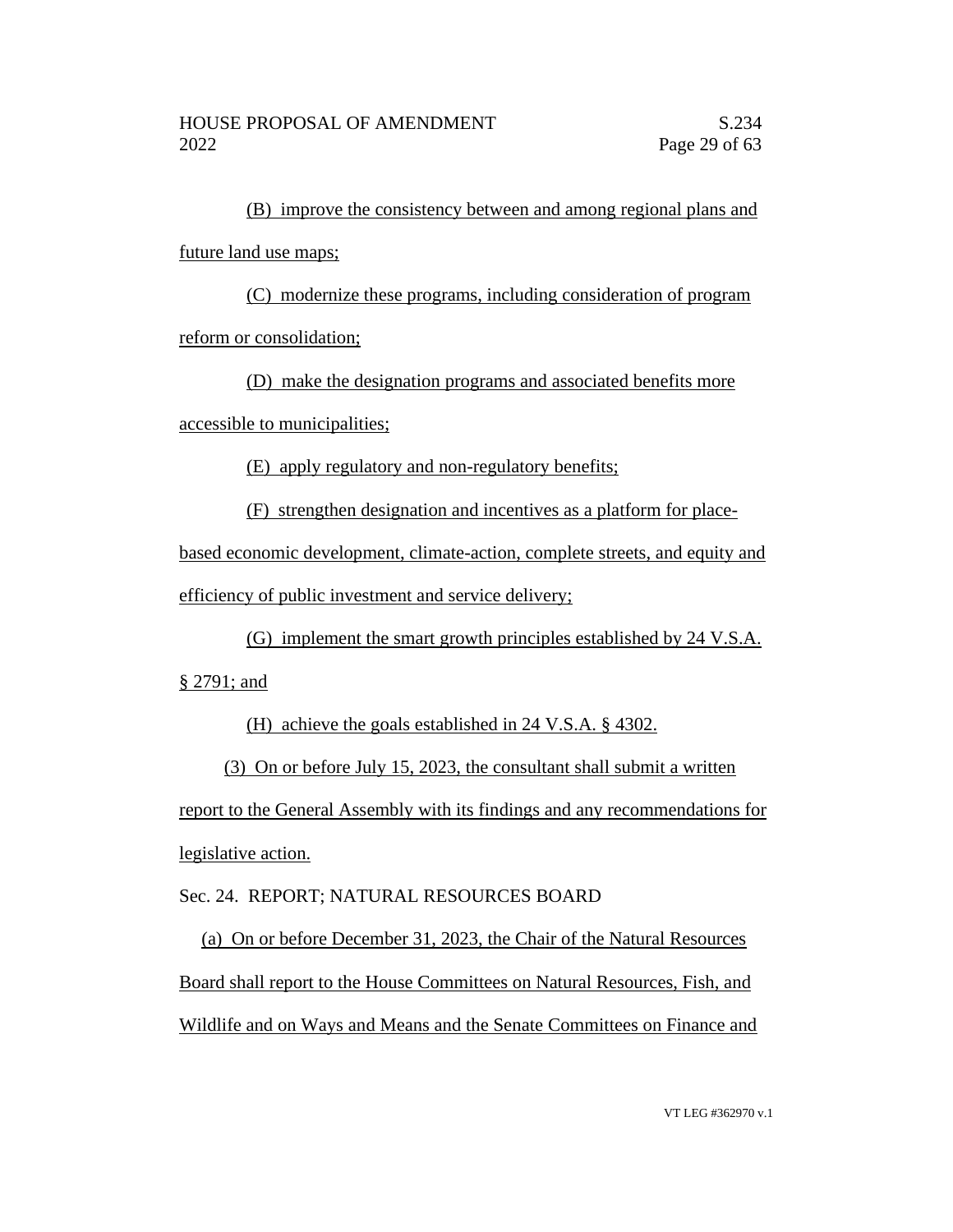on Natural Resources and Energy on necessary updates to the Act 250 program.

(b) The report shall include:

(1) How to transition to a system in which Act 250 jurisdiction is based on location, which shall encourage development in designated areas, the maintenance of intact rural working lands, and the protection of natural resources of statewide significance, including biodiversity. Location-based jurisdiction would adjust the threshold for Act 250 jurisdiction based on the characteristics of the location. This section of the report shall consider whether to develop thresholds and tiers of jurisdiction as recommended in the Commission on Act 250: the Next 50 Years Report.

(2) How to use the Capability and Development Plan to meet the statewide planning goals.

(3) An assessment of the current level of staffing of the Board and District Commissions, including whether there should be a district coordinator located in every district.

(4) Whether the permit fees are sufficient to cover the costs of the program and, if not, a recommendation for a source of revenue to supplement the fees.

(5) Whether the permit fees are effective in providing appropriate incentives.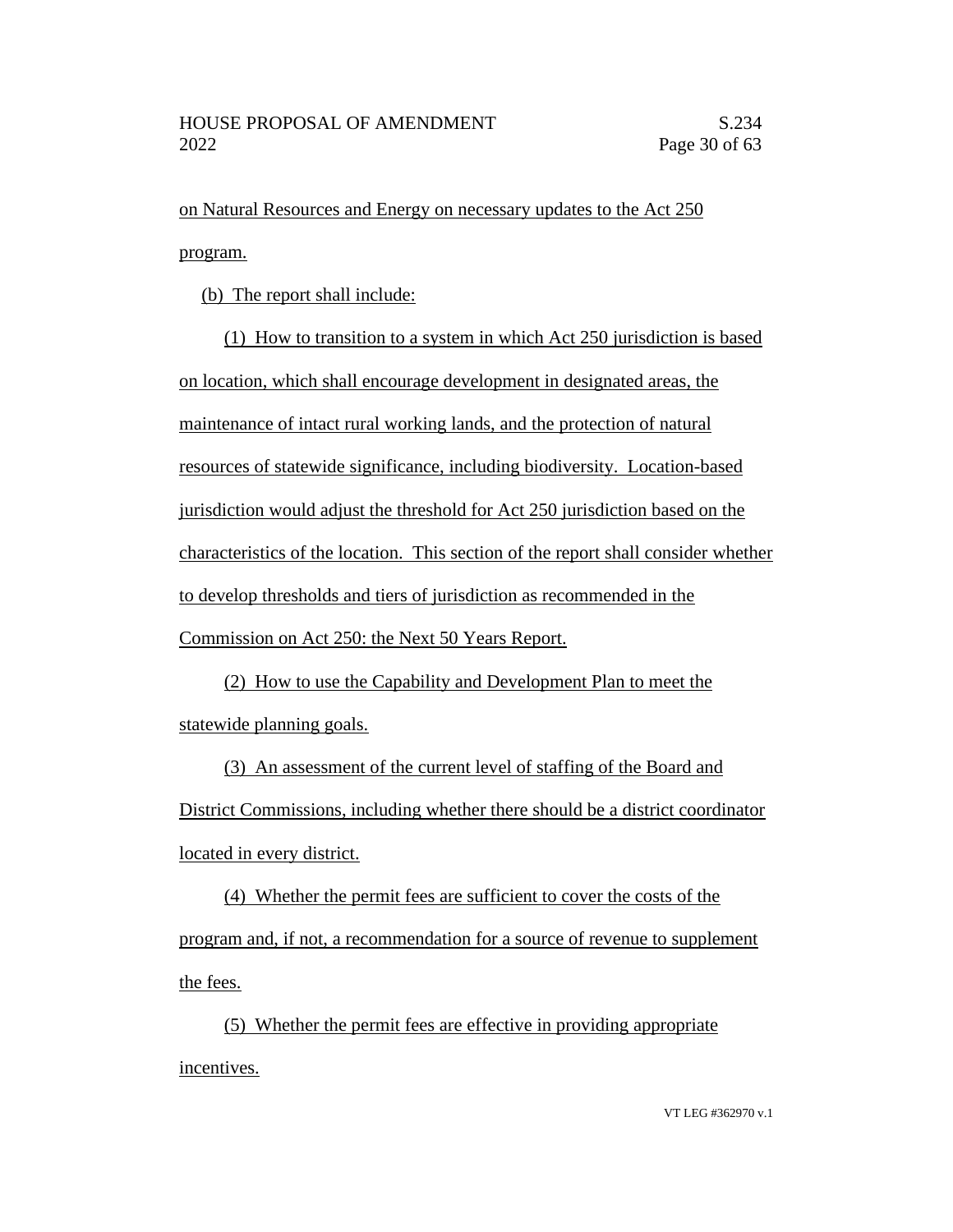(6) Whether the Board should be able to assess their costs on applicants. \* \* \* Natural Resources Board \* \* \*

Sec. 25. PURPOSE

The purpose of this act is to strengthen the administration of the Act 250 program by changing the structure, function, and name of the Natural Resources Board. This act requires that appeals of Act 250 permit decisions be heard by a five-member board called the Environmental Review Board. The Environmental Division of the Superior Court would continue to hear the other types of cases within its jurisdiction. The Environmental Review Board would keep the current duties of the Natural Resources Board in addition to hearing appeals. This change would allow the Act 250 program to return to how it was originally envisioned when enacted by being a citizen-friendly process. The Board would provide oversight, management, and training to the Act 250 program staff and District Commissions and develop Act 250 program policy through permit decisions and rulemaking.

Sec. 26. 10 V.S.A. § 6021 is amended to read:

§ 6021. BOARD; VACANCY,; REMOVAL

(a) A Natural Resources Board established. The Environmental Review Board is created to administer the Act 250 program and hear appeals.

(1) The Board shall consist of five members appointed by the Governor, after review and approval by the Environmental Review Board Nominating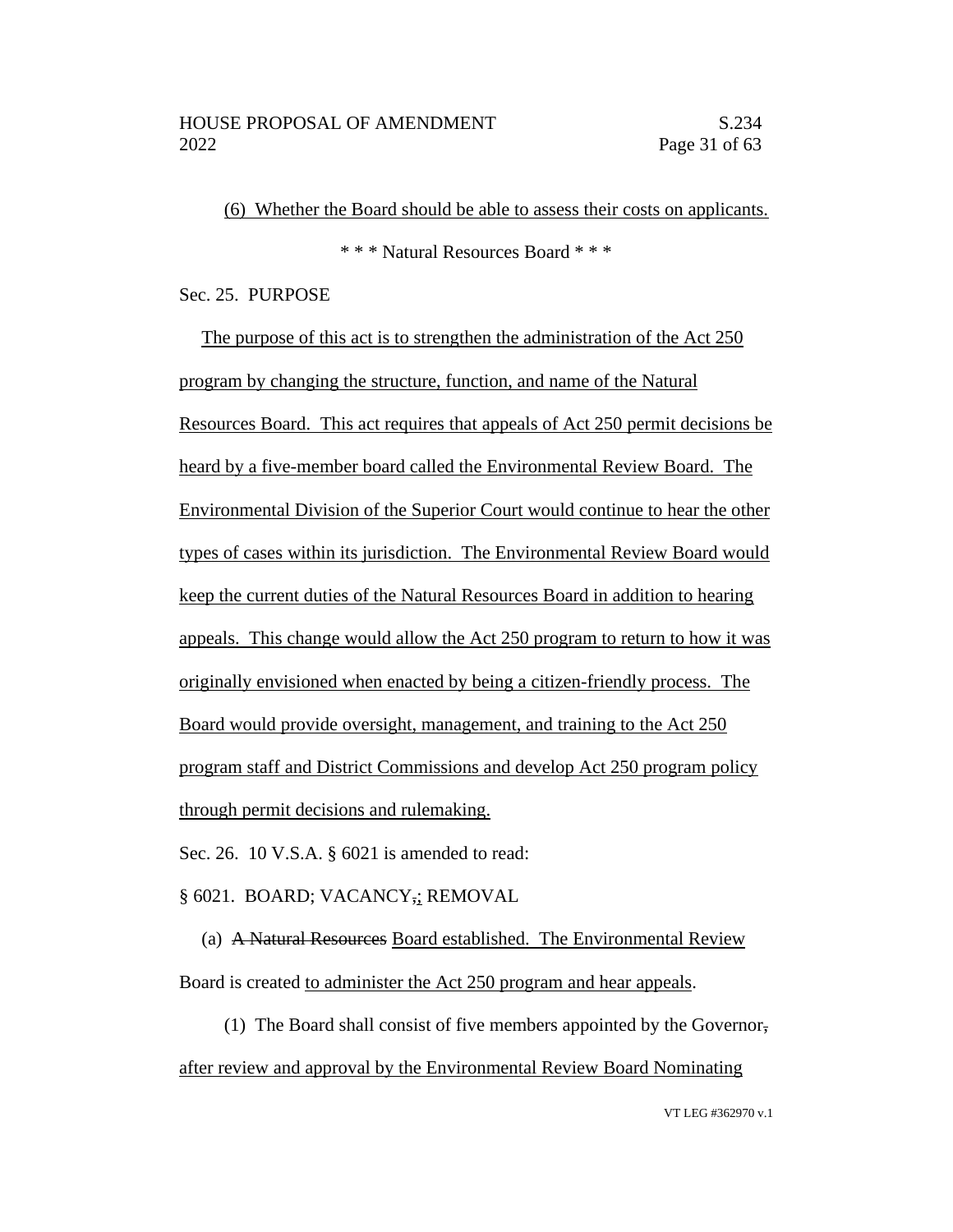Committee in accordance with subdivision (2) of this section and confirmed with the advice and consent of the Senate, so that one appointment expires in each year. The Chair shall be a full-time position, and the other four members shall be half-time positions. In making these appointments, the Governor and the Senate shall give consideration to candidates who have experience, expertise, or skills relating to the environment or land use one or more of the following areas: environmental science, natural resources law and policy, land use planning, community planning, or environmental justice.

(A) The Governor shall appoint a chair of the Board, a position that shall be a full-time position. The Governor shall ensure Board membership shall reflect, to the extent possible, the racial, ethnic, gender, and geographic diversity of the State. The Board shall not contain two members who reside in the same county.

(B) Following initial appointments, the members<del>, except for the</del> Chair, shall be appointed for terms of four five years. All terms shall begin on July 1 and expire on June 30. A member may continue serving until a successor is appointed. The initial appointments shall be for staggered terms.

(2) The Governor shall appoint up to five persons, with preference given to former Environmental Board, Natural Resources Board, or District Commission members, with the advice and consent of the Senate, to serve as alternates for Board members.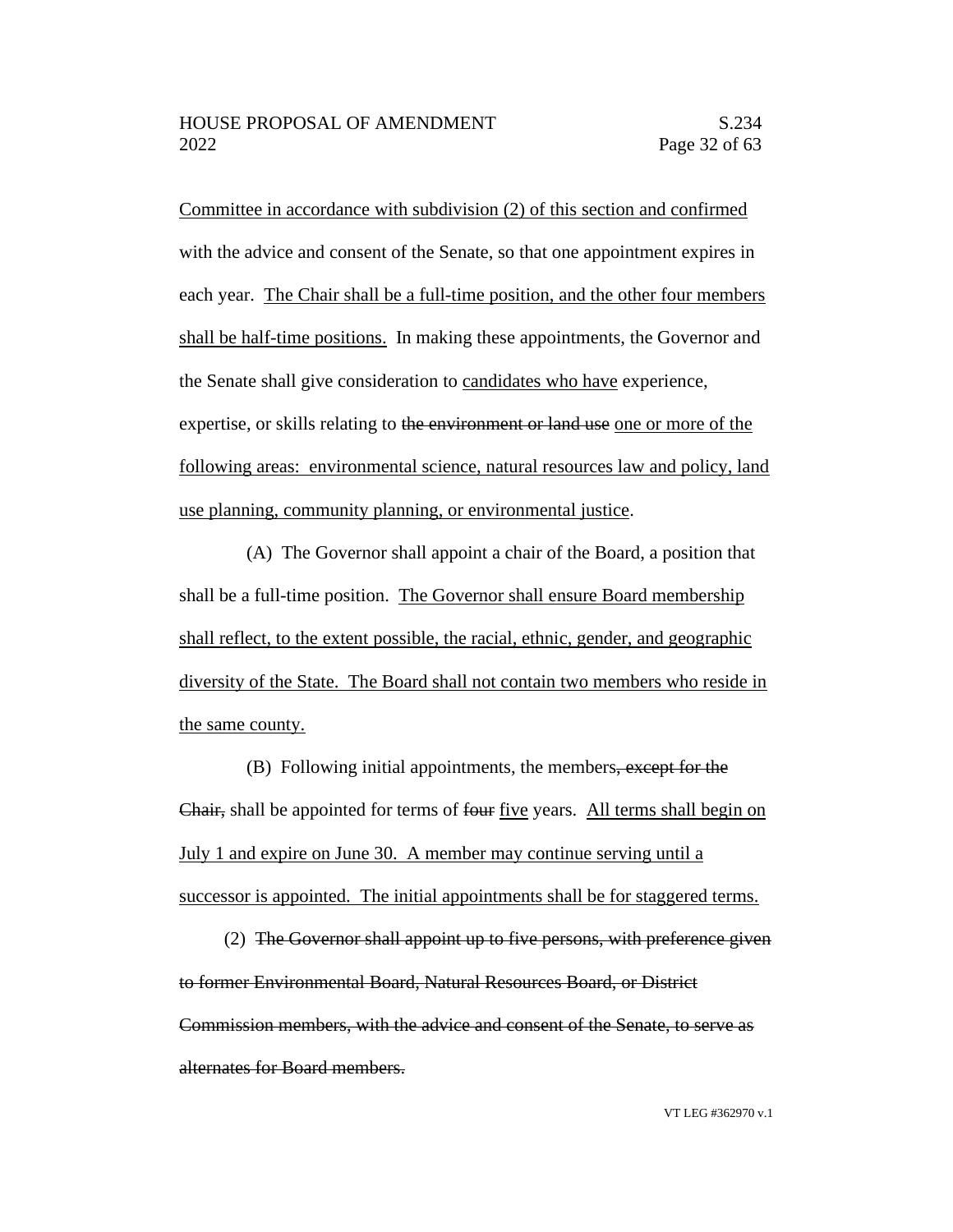(A) Alternates shall be appointed for terms of four years, with initial appointments being staggered The Environmental Review Board Nominating Committee shall advertise the position when a vacancy will occur on the Environmental Review Board.

(B) The Chair of the Board may assign alternates to sit on specific matters before the Board in situations where fewer than five members are available to serve The Nominating Committee shall review the applicants to determine which are well-qualified for appointment to the Board and shall recommend those candidates to the Governor. The names of candidates shall be confidential.

(C) The Governor shall appoint, with the advice and consent of the Senate, a chair and four members of the Board from the list of well-qualified candidates sent to the Governor by the Committee.

(b) Any vacancy occurring in the membership of the Board shall be filled by the Governor for the unexpired portion of the term Terms; vacancy; succession. The term of each appointment subsequent to the initial appointments described in subsection (a) of this section shall be five years. Any appointment to fill a vacancy shall be for the unexpired portion of the term vacated. A member may seek reappointment by informing the Governor. If the Governor decides not to reappoint the member, the Nominating Committee shall advertise the vacancy.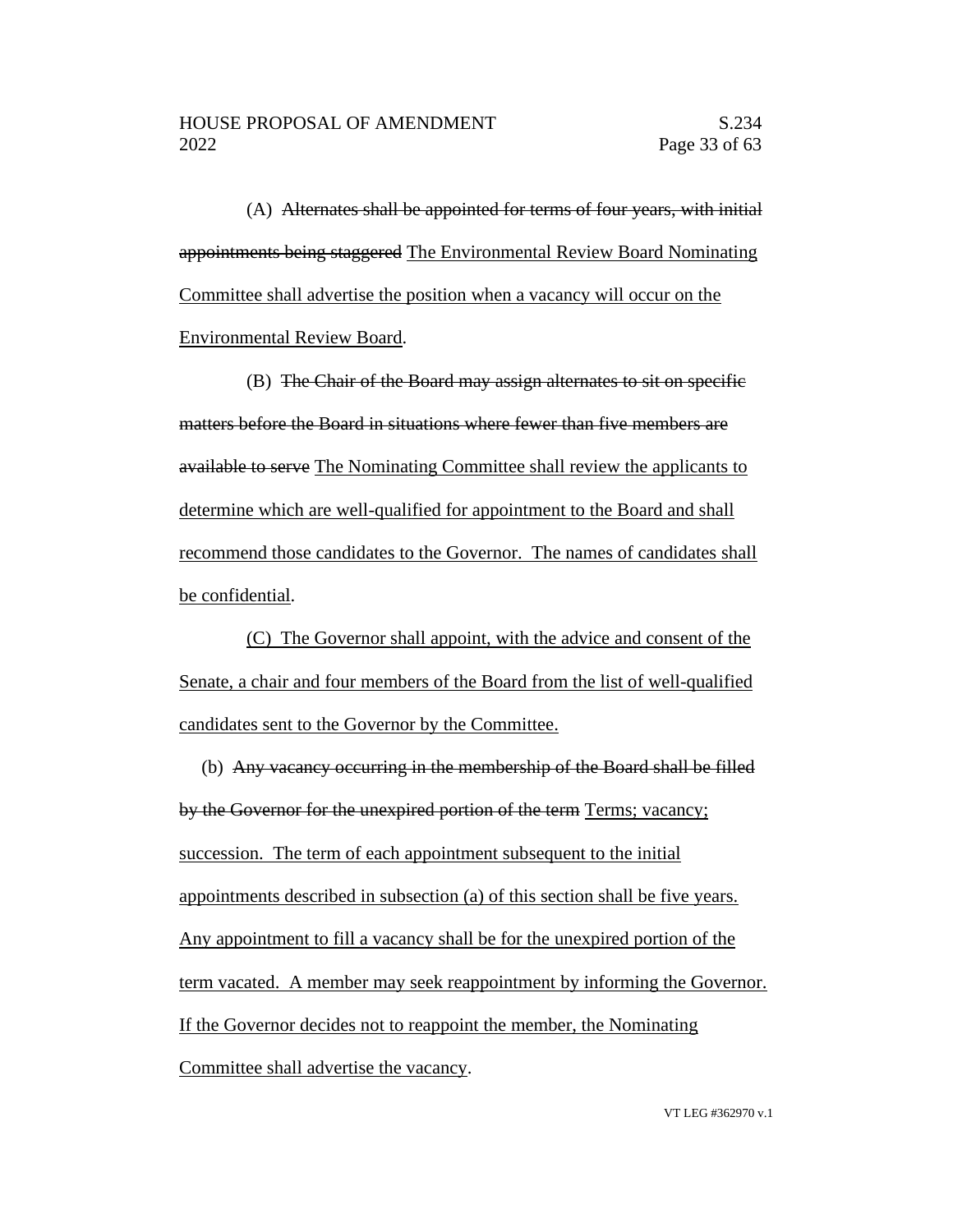(c) Removal. Notwithstanding the provisions of 3 V.S.A. § 2004, members shall only be removable for cause only, except the Chair, who shall serve at the pleasure of the Governor by the remaining members of the Board in accordance with the Vermont Administrative Procedures Act. The Board shall adopt rules pursuant to 3 V.S.A. chapter 25 to define the basis and process for removal.

(d) Disqualified members. The Chair of the Board, upon request of the Chair of a District Commission, may appoint and assign former Commission members to sit on specific Commission cases when some or all of the regular members and alternates of the District Commission are disqualified or otherwise unable to serve.

(e) Retirement from office. When a Board member who hears all or a substantial part of a case retires from office before the case is completed, the member may remain a member of the Board, at the member's discretion, for the purpose of concluding and deciding that case and signing the findings and judgments involved. A retiring Chair shall also remain a member for the purpose of certifying questions of law if a party appeals to the Supreme Court. For the service, the member shall receive a reasonable compensation to be fixed by the remaining members of the Board and necessary expenses while on official business.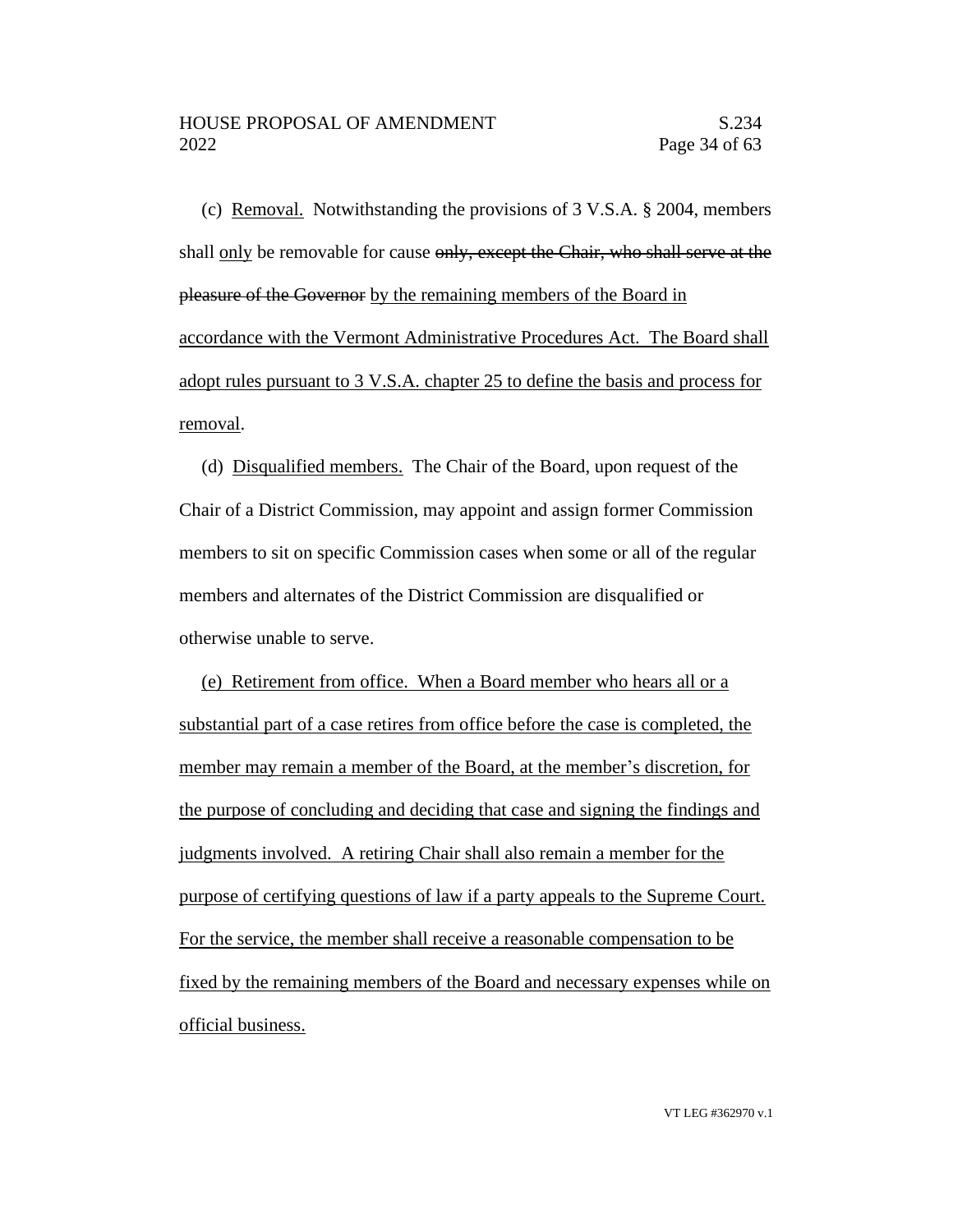Sec. 27. 10 V.S.A. § 6032 is added to read:

## § 6032. ENVIRONMENTAL REVIEW BOARD NOMINATING

### COMMITTEE

(a) Creation. The Environmental Review Board Nominating Committee is created for the purpose of assessing the qualifications of applicants for appointment to the Environmental Review Board in accordance with section 6021 of this title.

(b) Members. The Committee shall consist of seven members who shall be appointed as follows:

(1) The Governor shall appoint three members from the Executive Branch, with at least one being an employee of the Department of Human Resources.

(2) The Speaker of the House of Representatives shall appoint two members from the House of Representatives.

(3) The Senate Committee on Committees shall appoint two members from the Senate.

(c) Terms. The members of the Committee shall serve for terms of two years. Members shall serve until their successors are appointed. Members shall serve not more than three consecutive terms in any capacity. A legislative member who is appointed as a member of the Committee shall retain the position for the term appointed to the Committee even if the member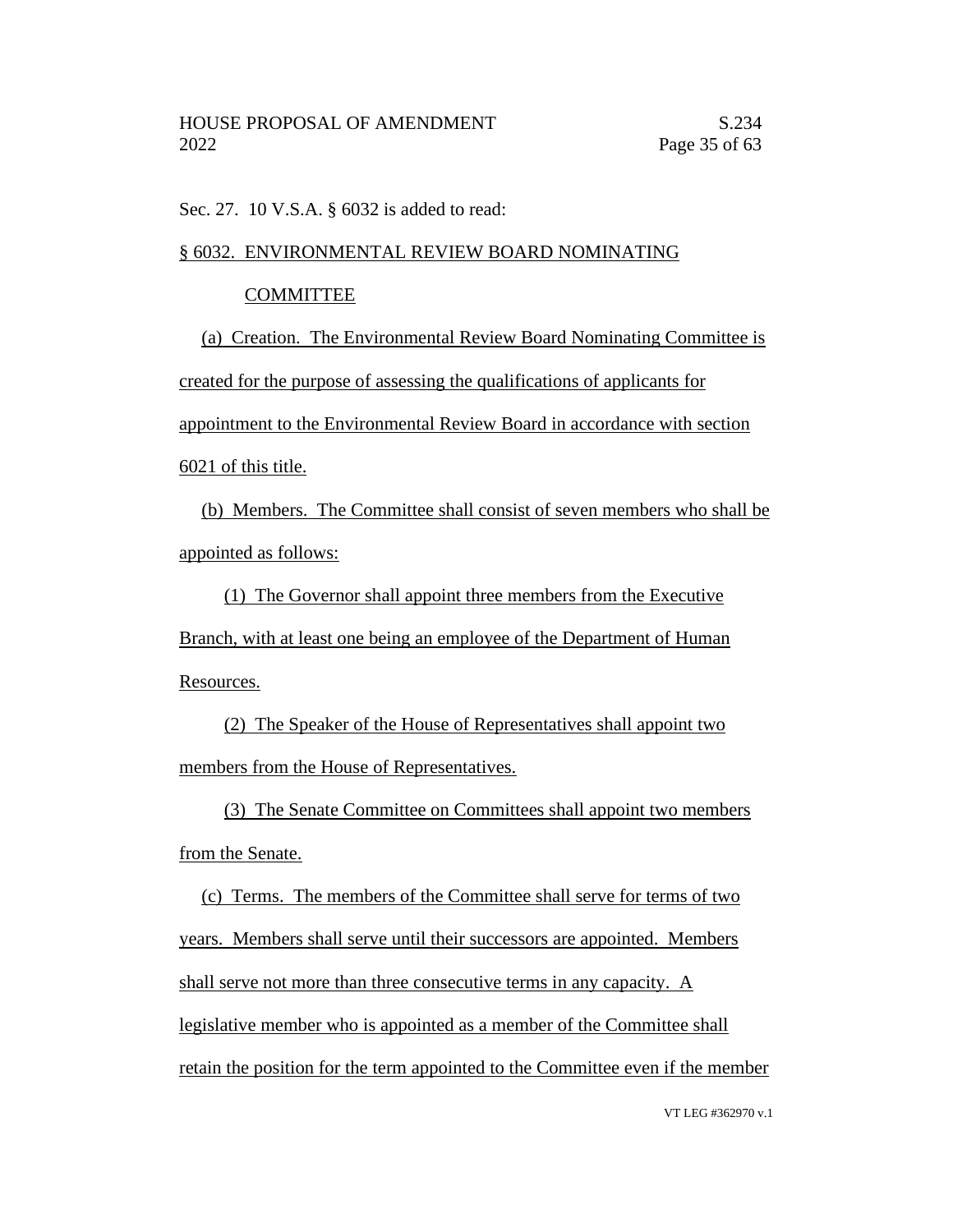is subsequently not reelected to the General Assembly during the member's term on the Committee.

(d) Chair. The members shall elect their own chair.

(e) Quorum. A quorum of the Committee shall consist of four members.

(f) Staff and services. The Committee is authorized to use the staff and services of appropriate State agencies and departments as necessary to conduct

investigations of applicants.

(g) Confidentiality. Except as provided in subsection (h) of this section,

proceedings of the Committee, including the names of candidates considered

by the Committee and information about any candidate submitted to the

Governor, shall be confidential. The provisions of 1 V.S.A. § 317(e)

(expiration of Public Records Act exemptions) shall not apply to the

exemptions or confidentiality provisions in this subsection.

(h) Public information. The following shall be public:

(1) operating procedures of the Committee;

(2) standard application forms and any other forms used by the

Committee, provided they do not contain personal information about a candidate or confidential proceedings;

(3) all proceedings of the Committee prior to the receipt of the first candidate's completed application; and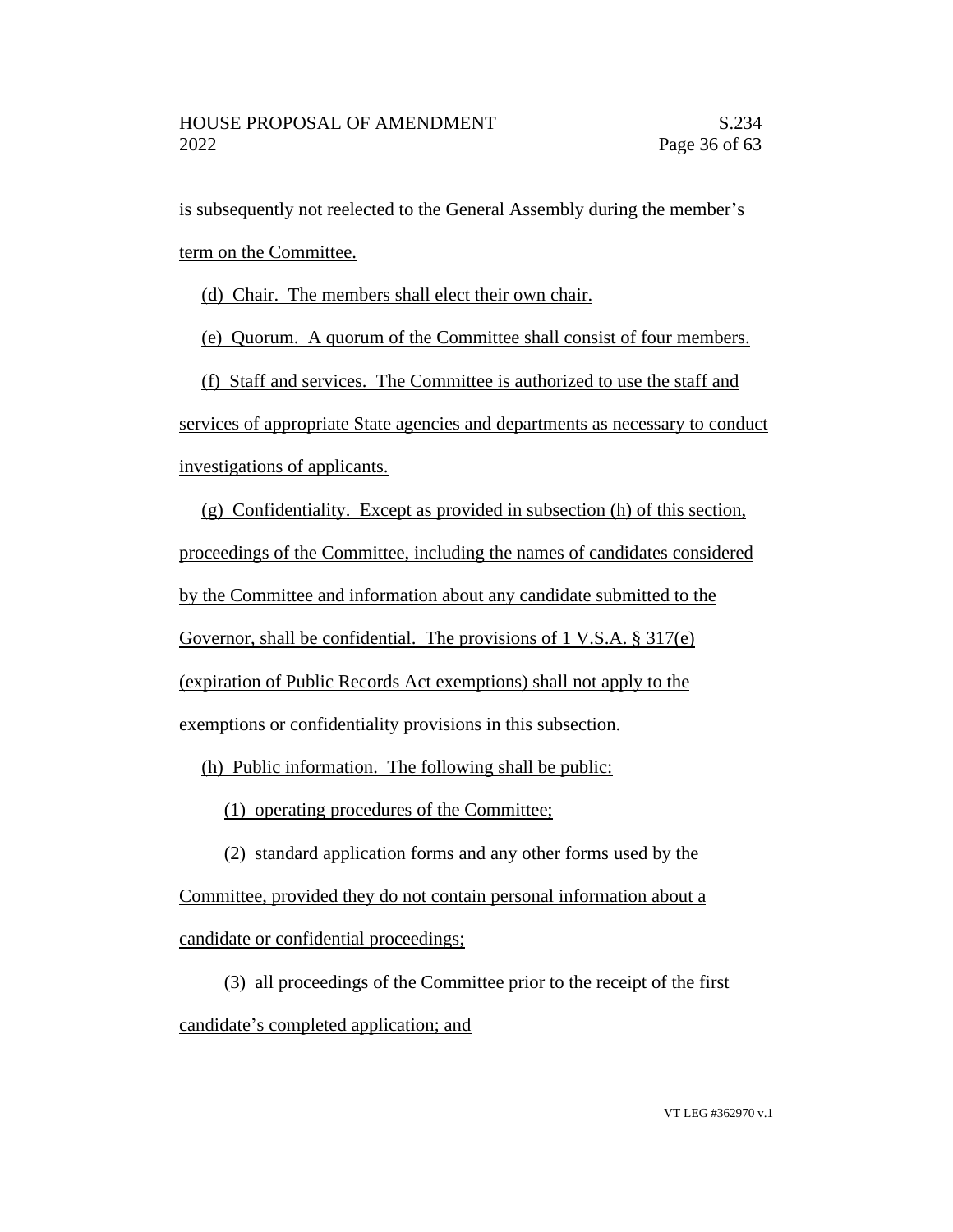(4) at the time the Committee sends the names of the candidates to the Governor, the total number of applicants for the vacancies and the total number of candidates sent to the Governor.

(i) Reimbursement. Legislative members of the Committee shall be entitled to per diem compensation and reimbursement for expenses in accordance with 2 V.S.A. § 23. Compensation and reimbursement shall be paid from the legislative appropriation.

(j) Duties.

(1) When a vacancy occurs, the Committee shall review applicants to determine which are well-qualified for the Board and submit those names to the Governor. The Committee shall submit to the Governor a summary of the qualifications and experience of each candidate whose name is submitted to the Governor, together with any further information relevant to the matter.

(2) An applicant for the position of member of the Environmental Review Board shall not be required to be an attorney. If the candidate is admitted to practice law in Vermont or practices a profession requiring licensure, certification, or other professional regulation by the State, the Committee shall submit the candidate's name to the Court Administrator or the applicable State professional regulatory entity, and that entity shall disclose to the Committee any professional disciplinary action taken or pending concerning the candidate.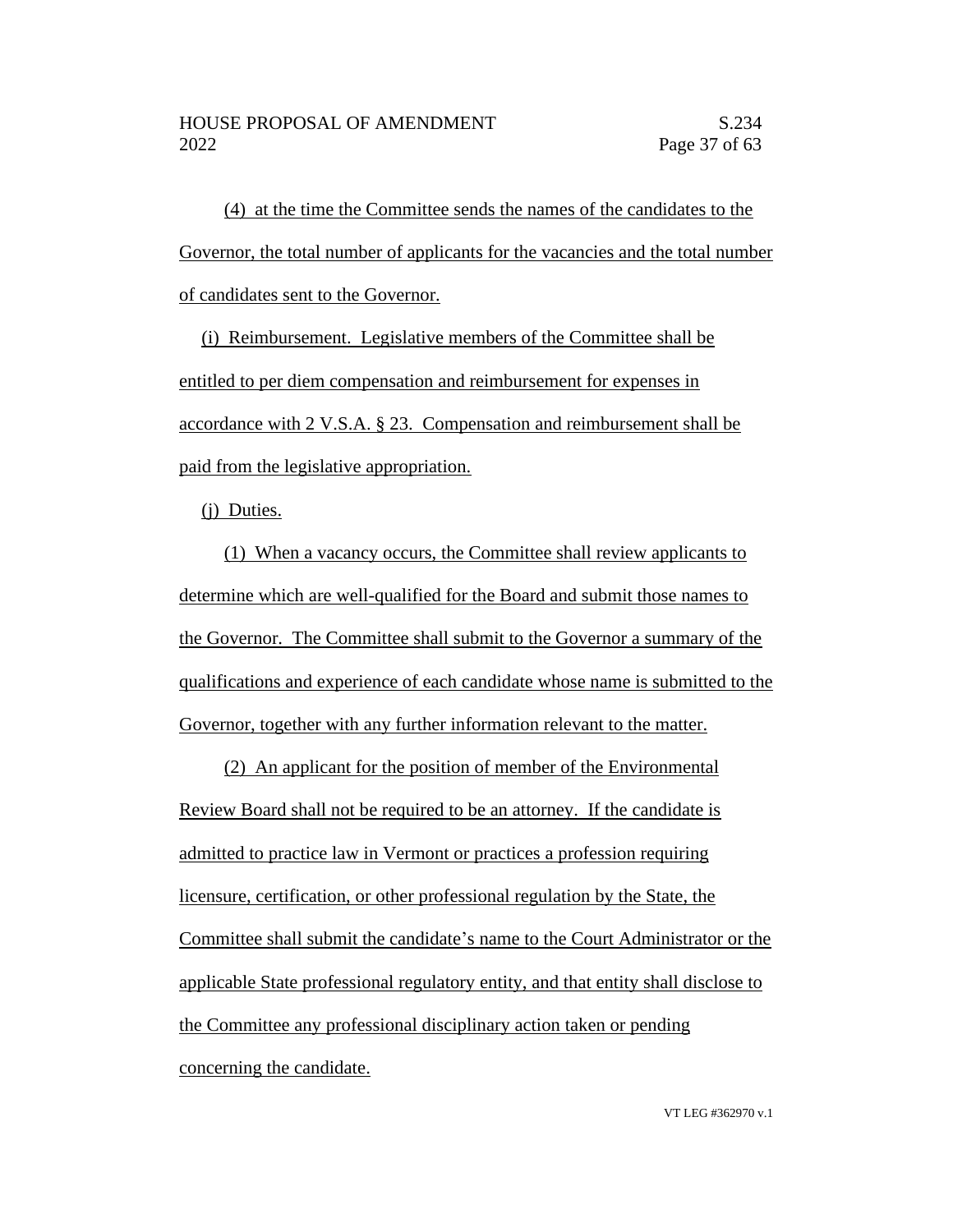(3) Candidates shall be sought who have experience, expertise, or skills relating to one or more of the following areas: environmental science, natural resources law and policy, land use planning, community planning, or environmental justice.

(4) The Committee shall ensure a candidate possesses the following attributes:

(A) Integrity. A candidate shall possess a record and reputation for excellent character and integrity.

(B) Impartiality. A candidate shall exhibit an ability to make judicial determinations in a manner free of bias.

(C) Work ethic. A candidate shall demonstrate diligence.

(D) Availability. A candidate shall have adequate time to dedicate to the position.

Sec. 28. 10 V.S.A. § 6025 is amended to read:

§ 6025. RULES

(a) The Board may adopt rules of procedure for itself and the District

Commissions. The Board shall adopt rules of procedure that govern appeals and other contested cases before it that are consistent with this chapter.

\* \* \*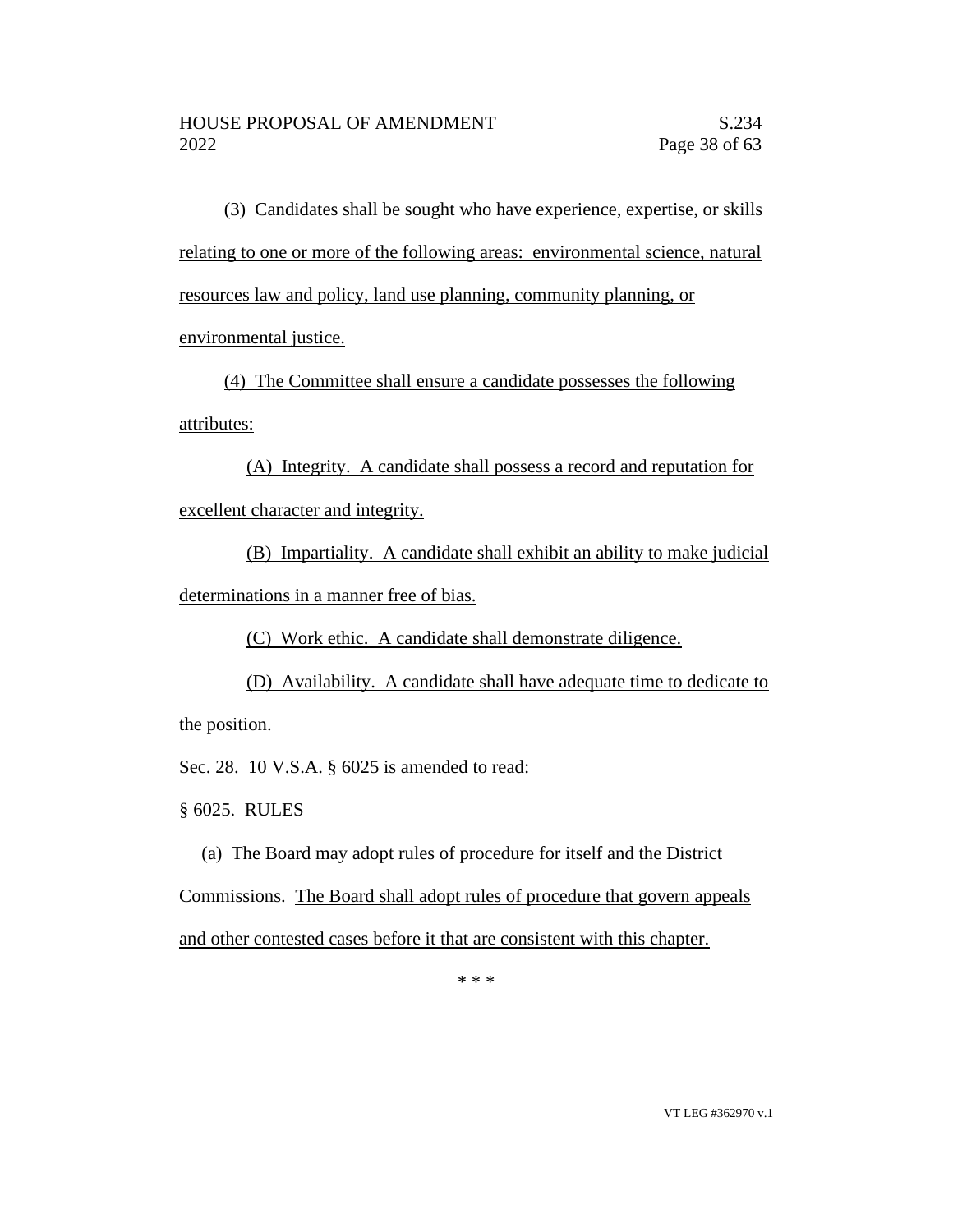Sec. 29. 10 V.S.A. § 6027 is amended to read:

§ 6027. POWERS

(a) The Board and District Commissions each shall have supervisory authority in environmental matters respecting projects within their jurisdiction and shall apply their independent judgment in determining facts and interpreting law. Each shall have the power, with respect to any matter within its jurisdiction, to:

(1) administer oaths, take depositions, subpoena and compel the attendance of witnesses, and require the production of evidence;

(2) allow parties to enter upon lands of other parties for the purposes of inspecting and investigating conditions related to the matter before the Board or Commission;

(3) enter upon lands for the purpose of conducting inspections, investigations, examinations, tests, and site evaluations as it deems necessary to verify information presented in any matter within its jurisdiction; and

(4) apply for and receive grants from the federal government and from other sources.

(b) The powers granted under this chapter are additional to any other powers which that may be granted by other legislation.

(c) The Natural Resources Board may designate or establish such regional offices as it deems necessary to implement the provisions of this chapter and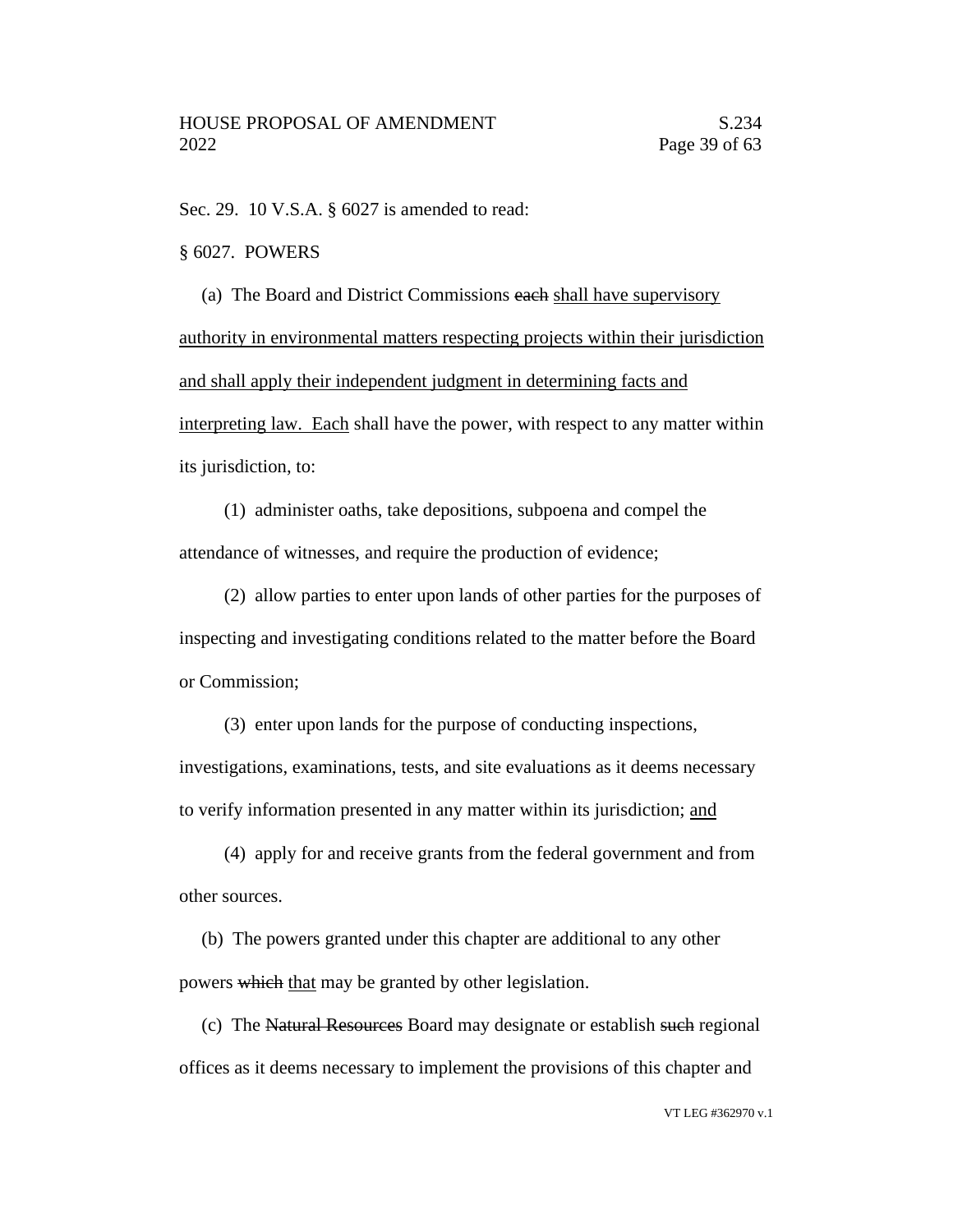the rules adopted hereunder. The Natural Resources Board may designate or require a regional planning commission to receive applications, provide administrative assistance, perform investigations, and make recommendations.

(d) At the request of a District Commission, if the Board Chair determines that the workload in the requesting district is likely to result in unreasonable delays or that the requesting District Commission is disqualified to hear a case, the Chair may authorize the District Commission of another district to sit in the requesting district to consider one or more applications.

(e) The Natural Resources Board may by rule allow joint hearings to be conducted with specified State agencies or specified municipalities.

(f) The Board shall publish its decisions online. The Board may publish online or contract to publish annotations and indices of its decisions, the decisions of the Environmental Division of the Superior Court and the Supreme Court, and the text of those decisions. The published product shall be available at a reasonable rate to the general public and at a reduced rate to libraries and governmental bodies within the State.

(g) The Natural Resources Board shall manage the process by which land use permits are issued under section 6086 of this title, may initiate enforcement on related matters under the provisions of chapters 201 and 211 of this title, and may petition the Environmental Division initiate and hear petitions for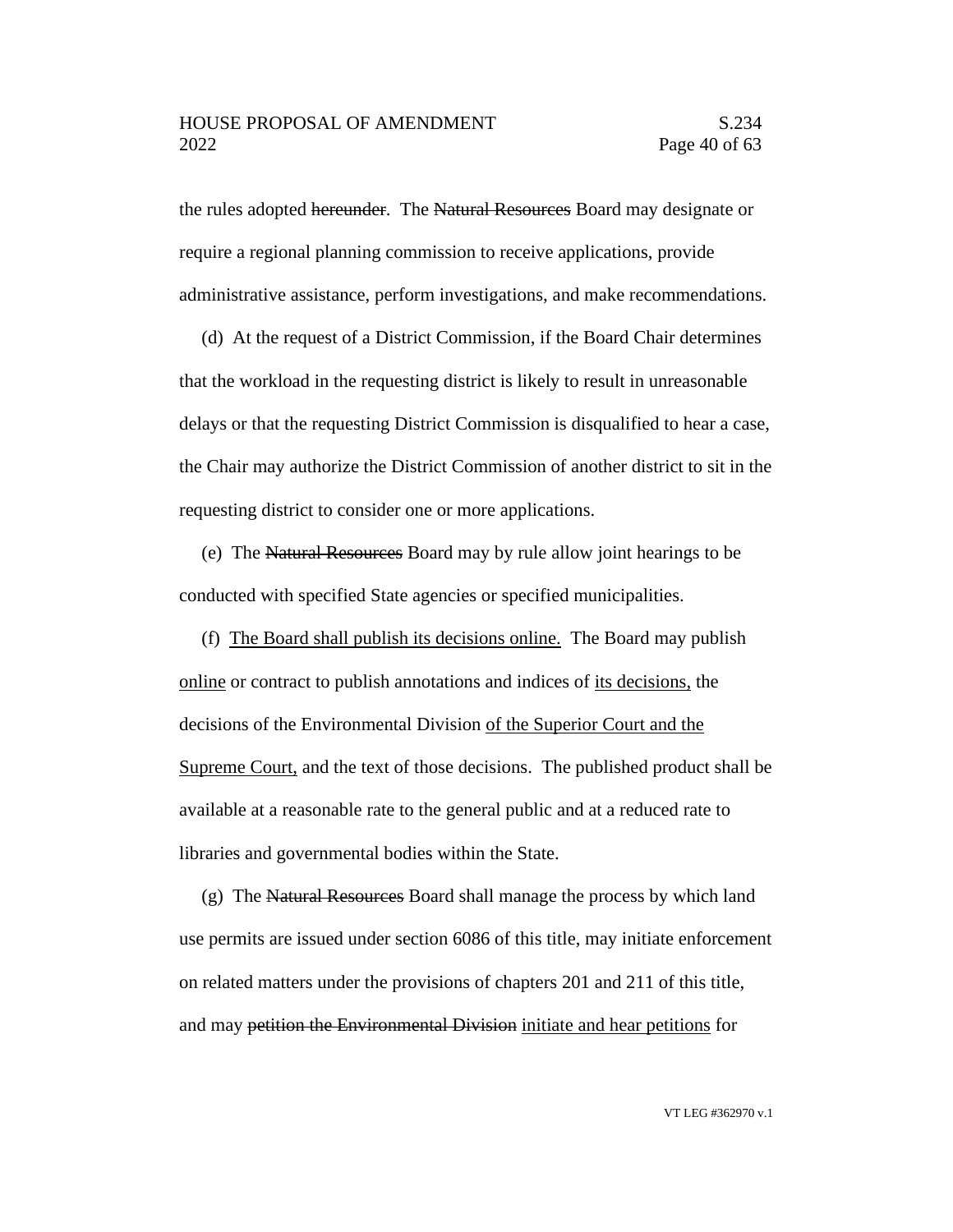revocation of land use permits issued under this chapter. Grounds for revocation are:

(1) noncompliance with this chapter, rules adopted under this chapter, or an order that is issued that relates to this chapter;

(2) noncompliance with any permit or permit condition;

(3) failure to disclose all relevant and material facts in the application or during the permitting process;

(4) misrepresentation of any relevant and material fact at any time;

(5) failure to pay a penalty or other sums owed pursuant to, or other failure to comply with, court order, stipulation agreement, schedule of compliance, or other order issued under Vermont statutes and related to the permit; or

(6) failure to provide certification of construction costs, as required under subsection 6083a(a) of this title, or failure to pay supplemental fees as required under that section.

(h) The Natural Resources Board may hear appeals of fee refund requests under section 6083a of this title. The Board shall hear appeals of decisions made by District Commissions and district coordinators.

(i) The Chair, subject to the direction of the Board, shall have general charge of the offices and employees of the Board and the offices and employees of the District Commissions.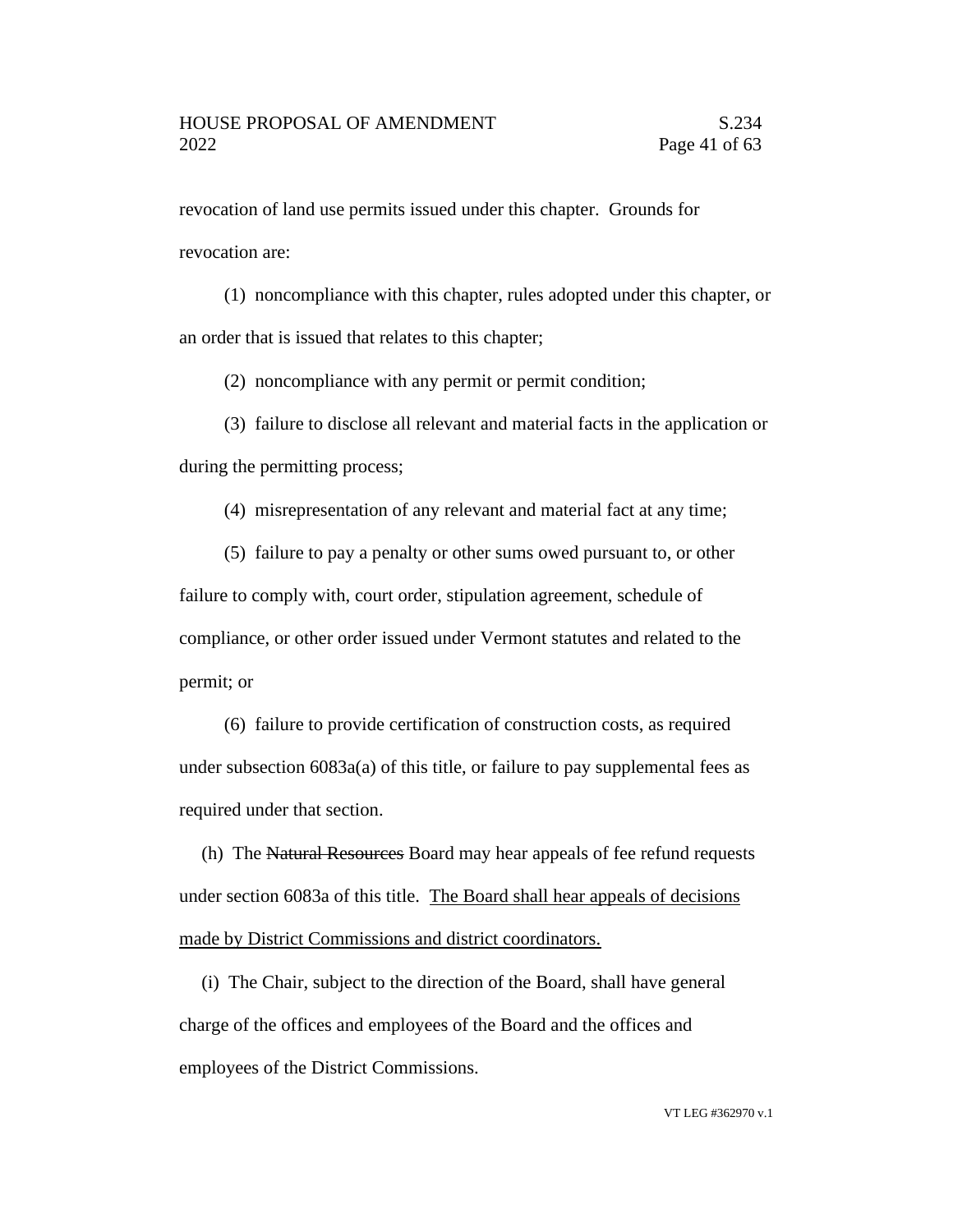(j) The Natural Resources Board may participate as a party in all matters before the Environmental Division that relate to land use permits issued under this chapter. [Repealed.]

\* \* \*

Sec. 30. 10 V.S.A. § 6022 is amended to read:

§ 6022. PERSONNEL

(a) Regular personnel. The Board may appoint legal counsel, scientists, engineers, experts, investigators, temporary employees, and administrative personnel as it finds necessary in carrying out its duties, unless the Governor shall otherwise provide in providing personnel to assist the District Commissions and in investigating matters within its jurisdiction.

(b) Executive Director. The Board shall appoint an Executive Director. The Director shall be a full-time State employee, shall be exempt from the State classified system, and shall serve at the pleasure of the Board. The Director shall be responsible for:

(1) supervising and administering the operation and implementation of this chapter and the rules adopted by the Board as directed by the Board;

(2) assisting the Board in its duties and administering the requirements of this chapter;

(3) employing such staff as may be required to carry out the functions of the Board; and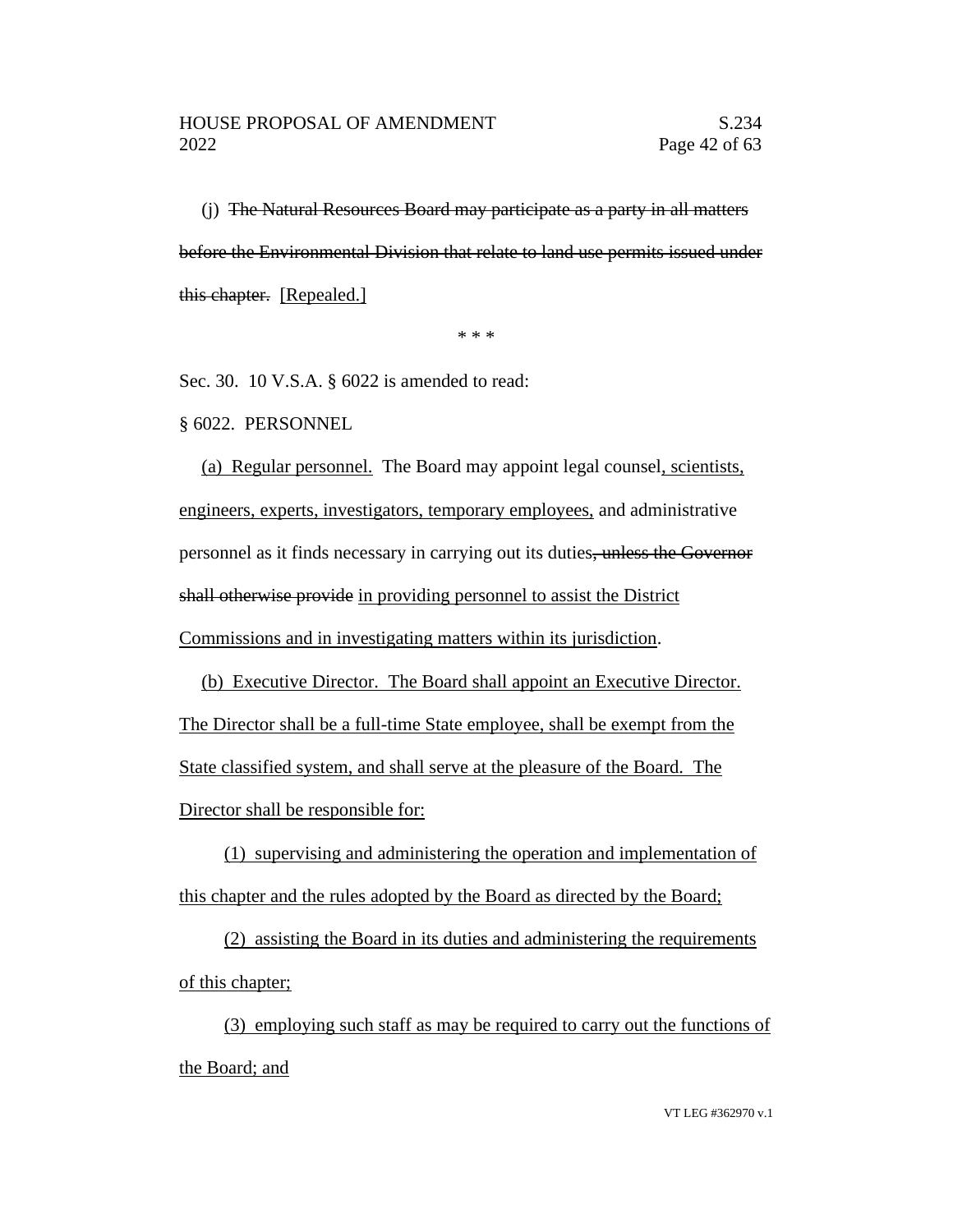(4) preparing an annual budget for submission to the Board. Sec. 31. 10 V.S.A. § 6084 is amended to read: § 6084. NOTICE OF APPLICATION; HEARINGS; COMMENCEMENT OF REVIEW

(a)  $\Theta$  in or before the date of Upon the filing of an application with the District Commission, the applicant District Commission shall send, by electronic means, notice and a copy of the initial application to the owner of the land if the applicant is not the owner; the municipality in which the land is located; the municipal and regional planning commissions for the municipality in which the land is located; the Vermont Agency of Natural Resources; and any adjacent Vermont municipality and municipal and regional planning commission if the land is located on a municipal or regional boundary. The applicant shall furnish to the District Commission the names of those furnished notice by affidavit, and shall post send by electronic means a copy of the notice in to the town clerk's office of the town or towns in which the project lies. The town clerk shall post the notice in the town office. The applicant shall also provide a list of adjoining landowners to the District Commission. Upon request and for good cause, the District Commission may authorize the applicant to provide a partial list of adjoining landowners in accordance with Board rules.

\* \* \*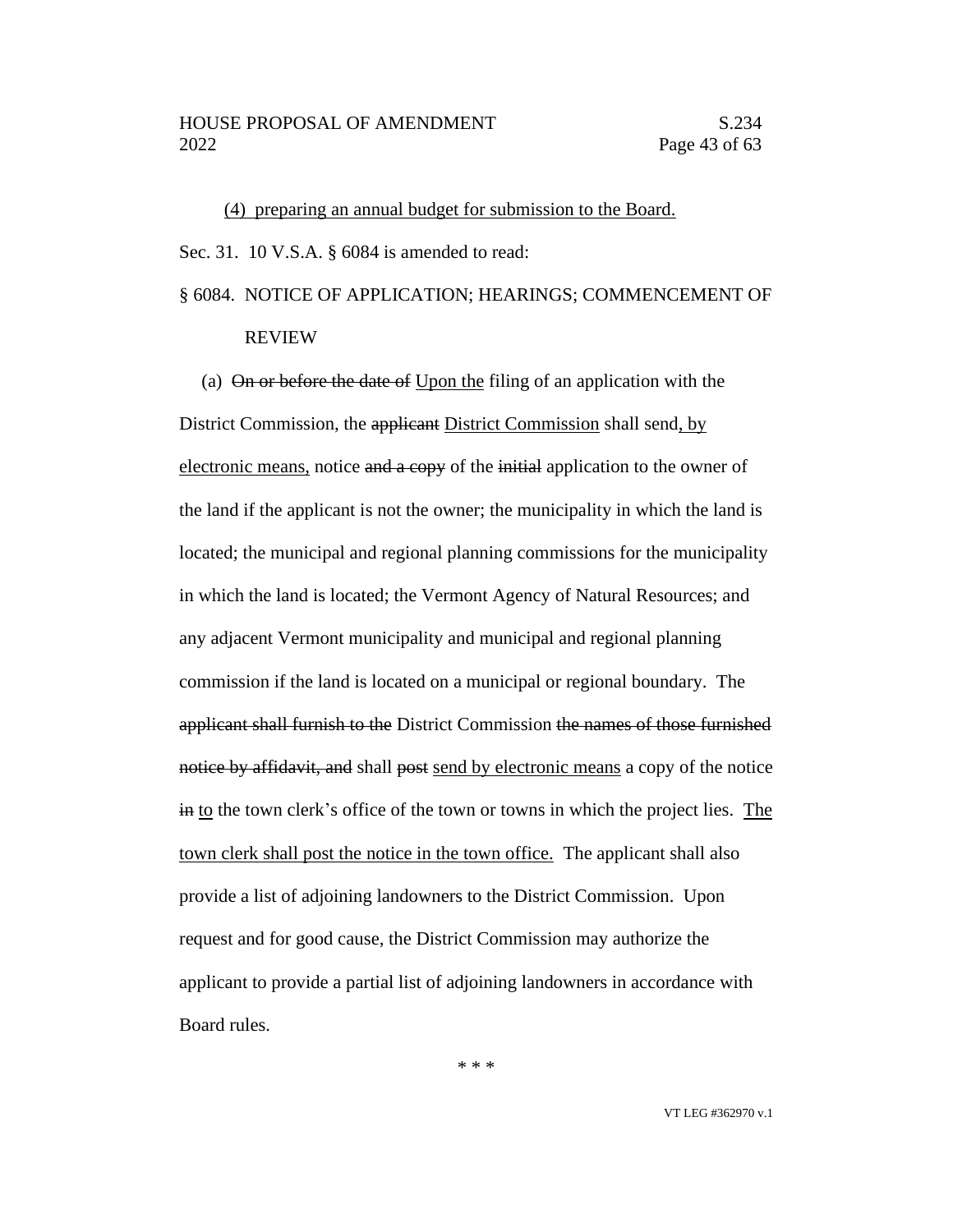# HOUSE PROPOSAL OF AMENDMENT S.234 2022 Page 44 of 63

(e) Any notice for a major or minor application, as required by this section, shall also be published by the District Commission in a local newspaper generally circulating in the area where the development or subdivision is located and on the Board's website not more than ten days after receipt of a complete application.

\* \* \*

Sec. 32. 10 V.S.A. § 6086(f) is amended to read:

(f) Prior to any appeal of a permit issued by a District Commission, any aggrieved party may file a request for a stay of construction with the District Commission together with a declaration of intent to appeal the permit. The stay request shall be automatically granted for seven days upon receipt and notice to all parties and pending a ruling on the merits of the stay request pursuant to Board rules. The automatic stay shall not extend beyond the 30 day appeal period unless a valid appeal has been filed with the Environmental Division Board. The automatic stay may be granted only once under this subsection during the 30-day appeal period. Following appeal of the District Commission decision, any stay request must be filed with the Environmental Division pursuant to the provisions of chapter 220 of this title Board. A District Commission shall not stay construction authorized by a permit processed under the Board's minor application procedures.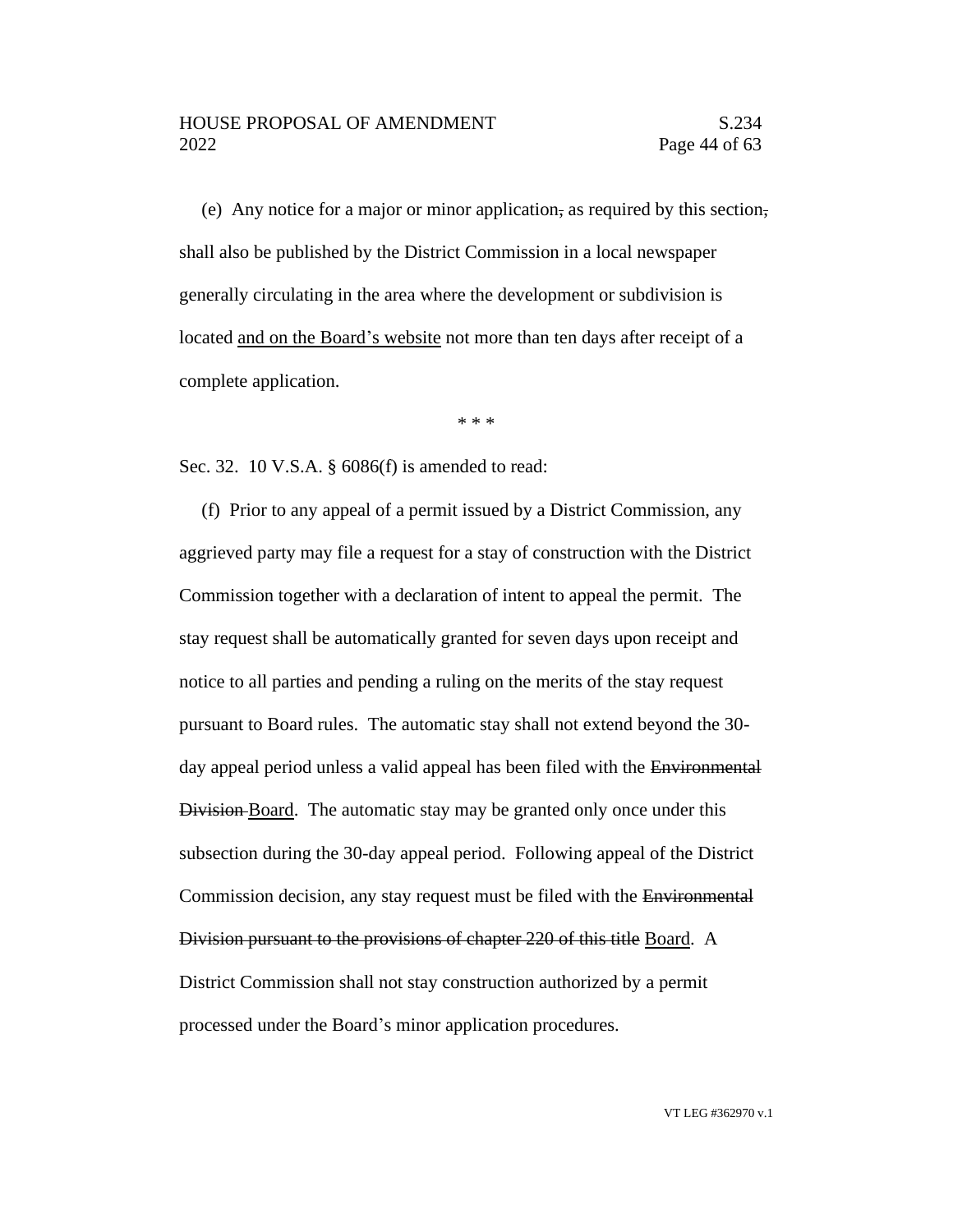Sec. 33. 10 V.S.A. § 6089 is amended to read:

#### § 6089. APPEALS

Appeals of any act or decision of a District Commission under this chapter or a district coordinator under subsection 6007(c) of this title shall be made to the Environmental Division in accordance with chapter 220 of this title. For the purpose of this section, a decision of the Chair of a District Commission under section 6001e of this title on whether action has been taken to circumvent the requirements of this chapter shall be considered an act or decision of the District Commission.

(a)(1) An appeal of any act or decision of a District Commission shall be to the Board and shall be accompanied by a fee prescribed by section 6083a of this title.

(2) Participation before District Commission. A person shall not appeal an act or decision that was made by a District Commission unless the person was granted party status by the District Commission pursuant to subdivision  $6085(c)(1)(E)$  of this title, participated in the proceedings before the District Commission, and retained party status at the end of the District Commission proceedings. In addition, the person may only appeal those issues under the criteria with respect to which the person was granted party status. However, notwithstanding these limitations, a person may appeal an act or decision of the District Commission if the Board determines that: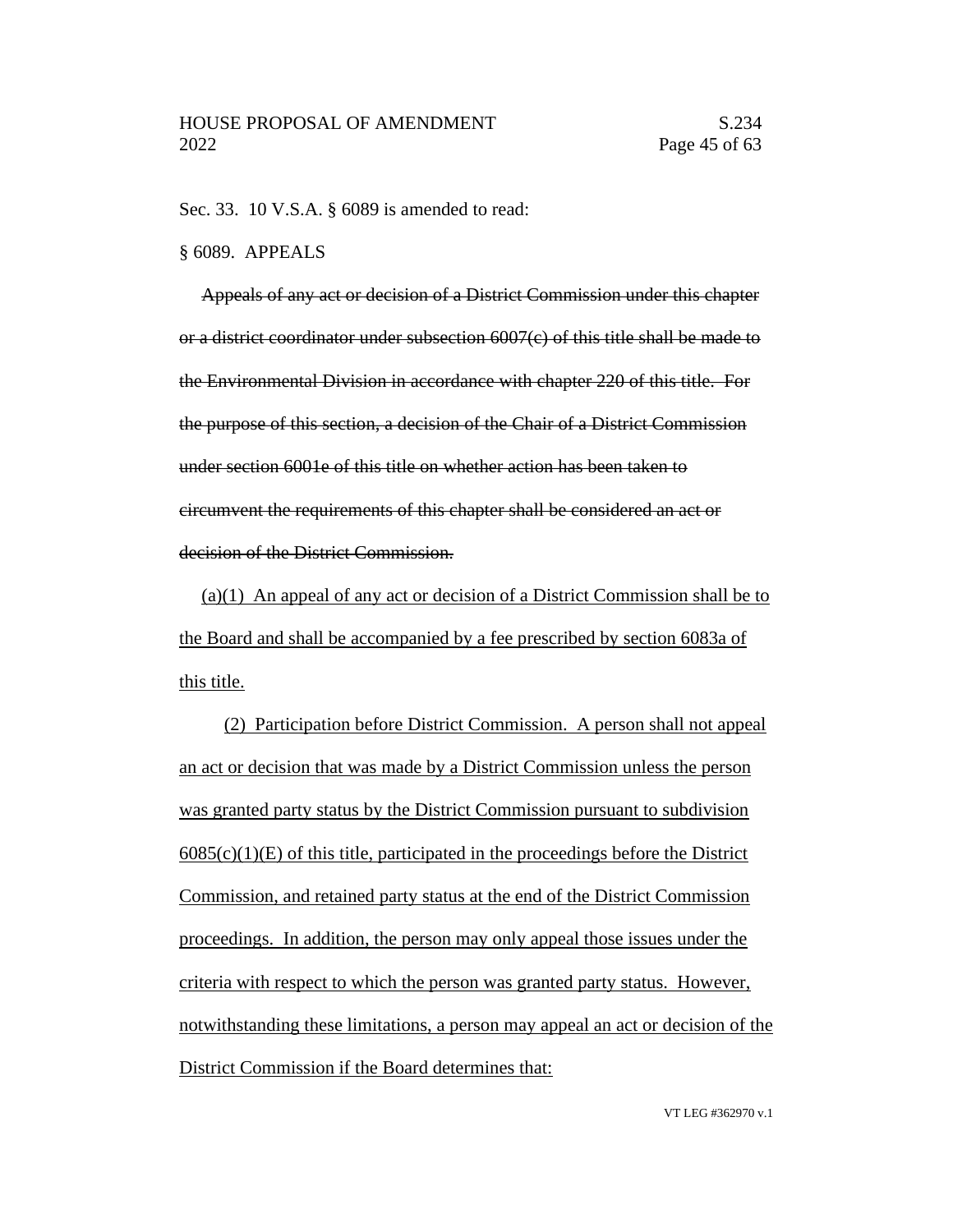(A) there was a procedural defect that prevented the person from obtaining party status or participating in the proceeding;

(B) the decision being appealed is the grant or denial of party status; or

(C) some other condition exists that would result in manifest injustice if the person's right to appeal was disallowed.

(3) An appellant to the Board, under this section, shall file with the notice of appeal a statement of the issues to be addressed in the appeal, a summary of the evidence that will be presented, and a preliminary list of witnesses who will testify on behalf of the appellant.

(4) The Board shall hold a de novo hearing on all findings requested by any party that files an appeal or cross appeal, according to the rules of the Board. The hearing shall be held in the municipality where the project subject to the appeal is located, if possible, or as close as possible.

(5) Notice of appeal shall be filed with the Board within 30 days following the act or decision by the District Commission. The Board shall notify the parties who had party status before the District Commission of the filing of any appeal.

(6) Prehearing discovery.

(A) A party may obtain discovery of expert witnesses who may provide testimony relevant to the appeal. Expert witness prefiled testimony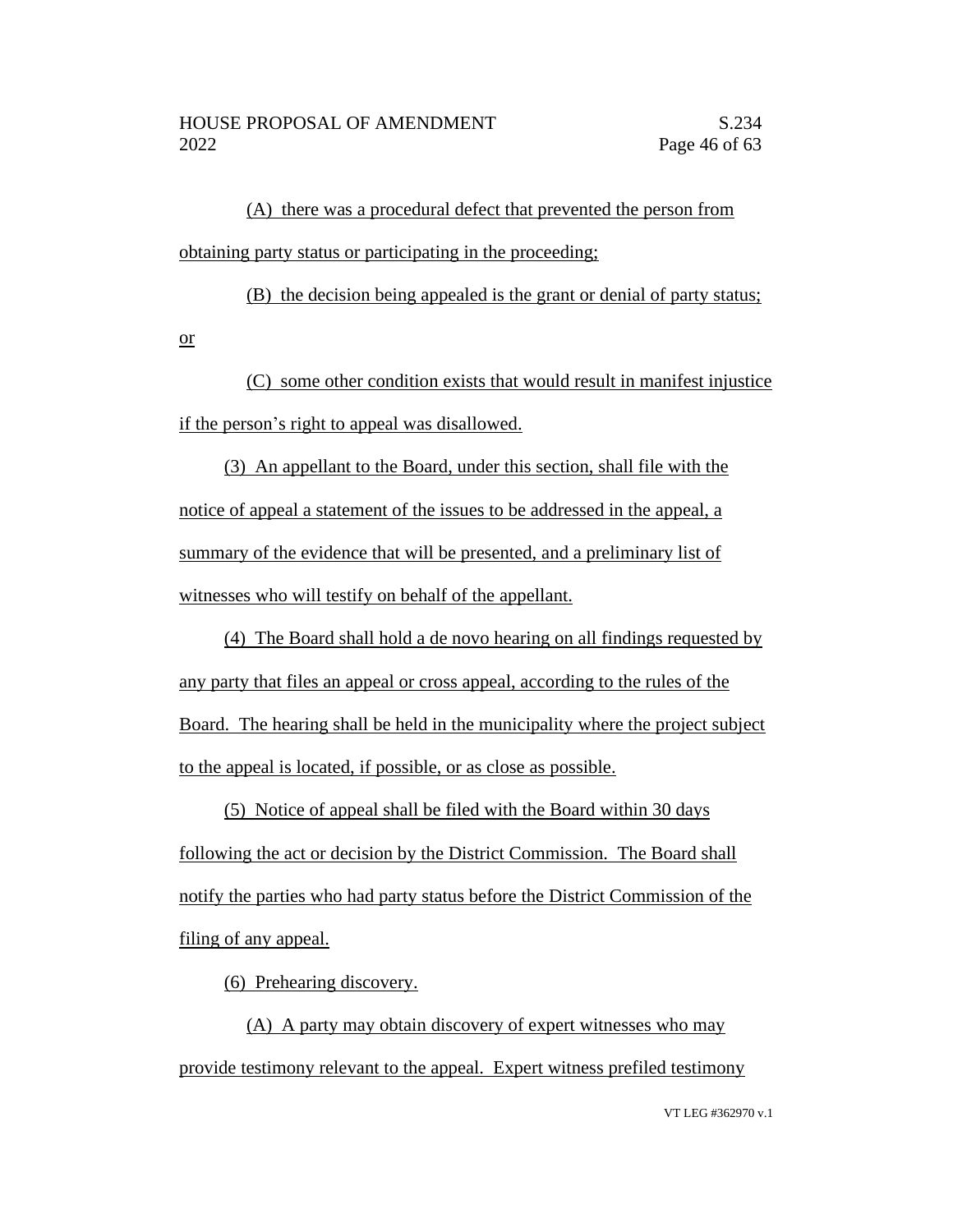shall be in accordance with the Vermont Rules of Evidence. The use of discovery for experts shall comply with the requirements in the Vermont Rules of Civil Procedure 26–37.

(B) Interrogatories served on nonexpert witnesses shall be limited to discovery of the identity of witnesses and a summary of each witness' testimony, except by order of the Board for cause shown. Interrogatories served on expert witnesses shall be in accordance with the Vermont Rules of Civil Procedure.

(C) Parties may submit requests to produce and requests to enter upon land pursuant to the Vermont Rule of Civil Procedure 34.

(D) Parties may not take depositions of witnesses, except by order of the Board for cause shown.

(E) The Board may require a party to supplement, as necessary, any prehearing testimony that is provided.

(b) Prior decisions of the former Environmental Board, Water Resources Board, Waste Facilities Panel, and Environmental Division of the Superior Court shall be given the same weight and consideration as prior decisions of the Environmental Review Board.

(c) An appeal from a decision of the Board under subsection (a) of this section shall be to the Supreme Court by a party as set forth in subsection  $6085(c)$  of this title.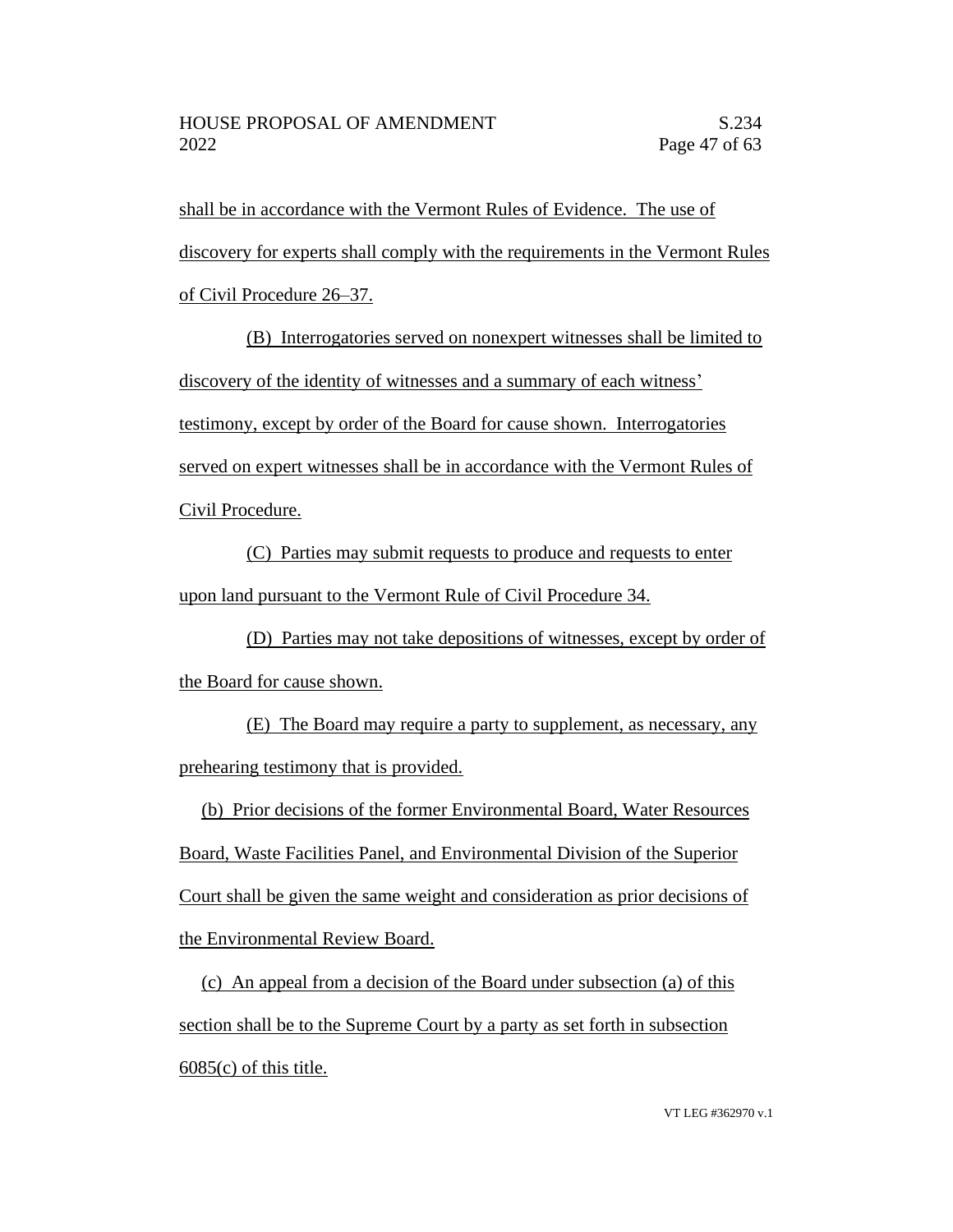(d) No objection that has not been raised before the Board may be considered by the Supreme Court, unless the failure or neglect to urge such objection shall be excused because of extraordinary circumstances.

(e) An appeal of a decision by the Board shall be allowed pursuant to 3 V.S.A. § 815, including the unreasonableness or insufficiency of the conditions attached to a permit. An appeal from the District Commission shall be allowed for any reason, except no appeal shall be allowed when an application has been granted and no hearing was requested.

(f) Precedent from the former Environmental Board and of the Environmental Review Board that interpret Act 250 shall be provided the same deference by the Supreme Court as precedents accorded to other Executive Branch agencies charged with administering their enabling act. On appeal to the Supreme Court from the Environmental Review Board, decisions of the Environmental Review Board interpreting this act also shall be accorded that deference.

(g) Upon appeal to the Supreme Court, the Board's findings of fact shall be accepted unless clearly erroneous.

(h) Completion of case. A case shall be deemed completed when the Board enters a final decision even though that decision is appealed to the Supreme Court and remanded by that Court.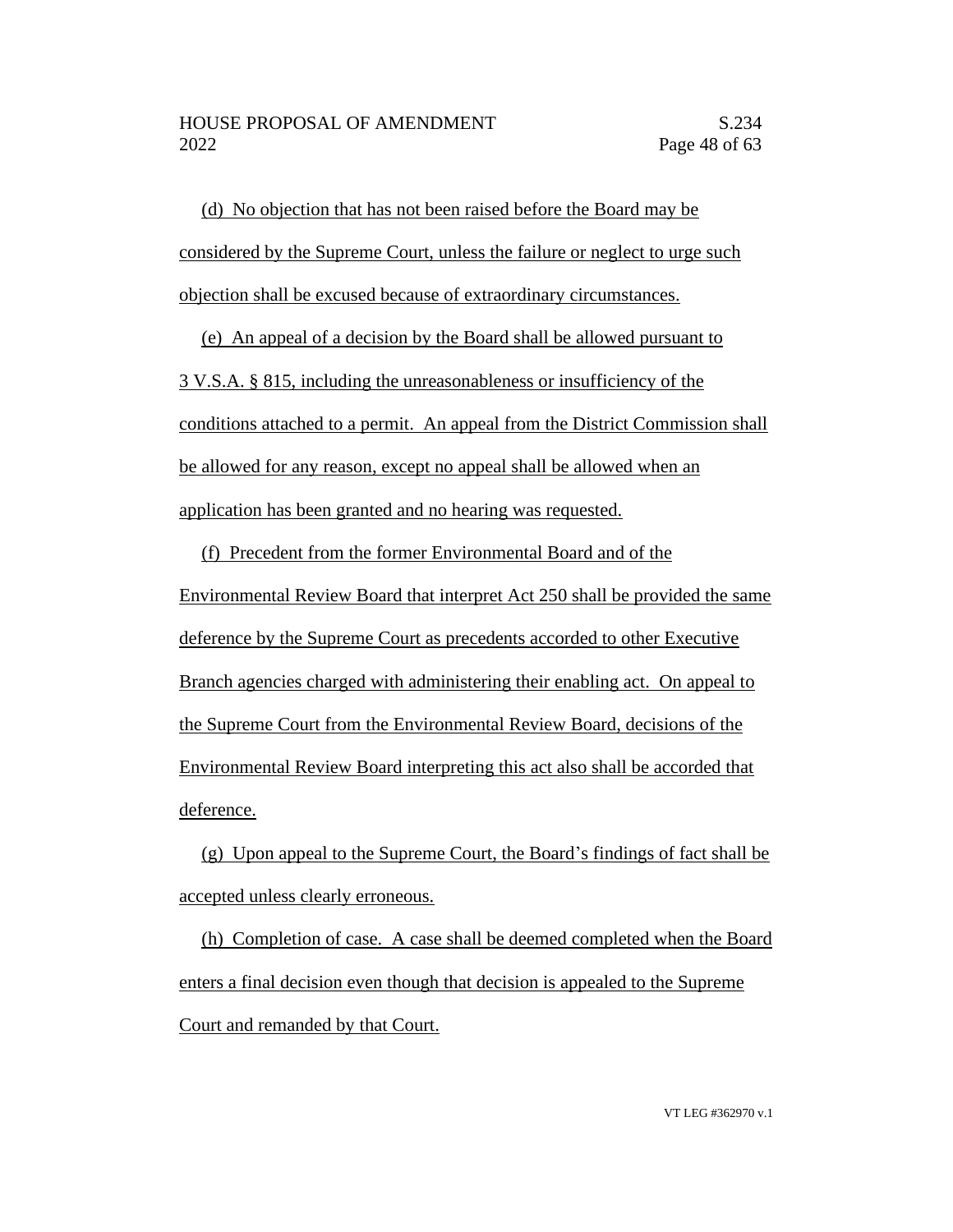(i) Court of record; jurisdiction. The Board shall have the powers of a court of record in the determination and adjudication of all matters within its jurisdiction. It may initiate proceedings on any matter within its jurisdiction. It may render judgments and enforce the same by any suitable process issuable by courts in this State. An order issued by the Board on any matter within its jurisdiction shall have the effect of a judicial order. The Board's jurisdiction shall include:

(1) the issuance of declaratory rulings on the applicability of this chapter and rules or orders issued under this chapter, pursuant to 3 V.S.A. § 808; and

(2) the issuance of decisions on appeals pursuant to sections 6007 and 6089 of this title.

Sec. 34. 10 V.S.A. § 6007 is amended to read:

§ 6007. ACT 250 DISCLOSURE STATEMENT; JURISDICTIONAL DETERMINATION

\* \* \*

(c) With respect to the partition or division of land, or with respect to an activity that might or might not constitute development, any person may submit to the district coordinator an "Act 250 Disclosure Statement" and other information required by the rules of the Board and may request a jurisdictional opinion from the district coordinator concerning the applicability of this chapter. If a requestor wishes a final determination to be rendered on the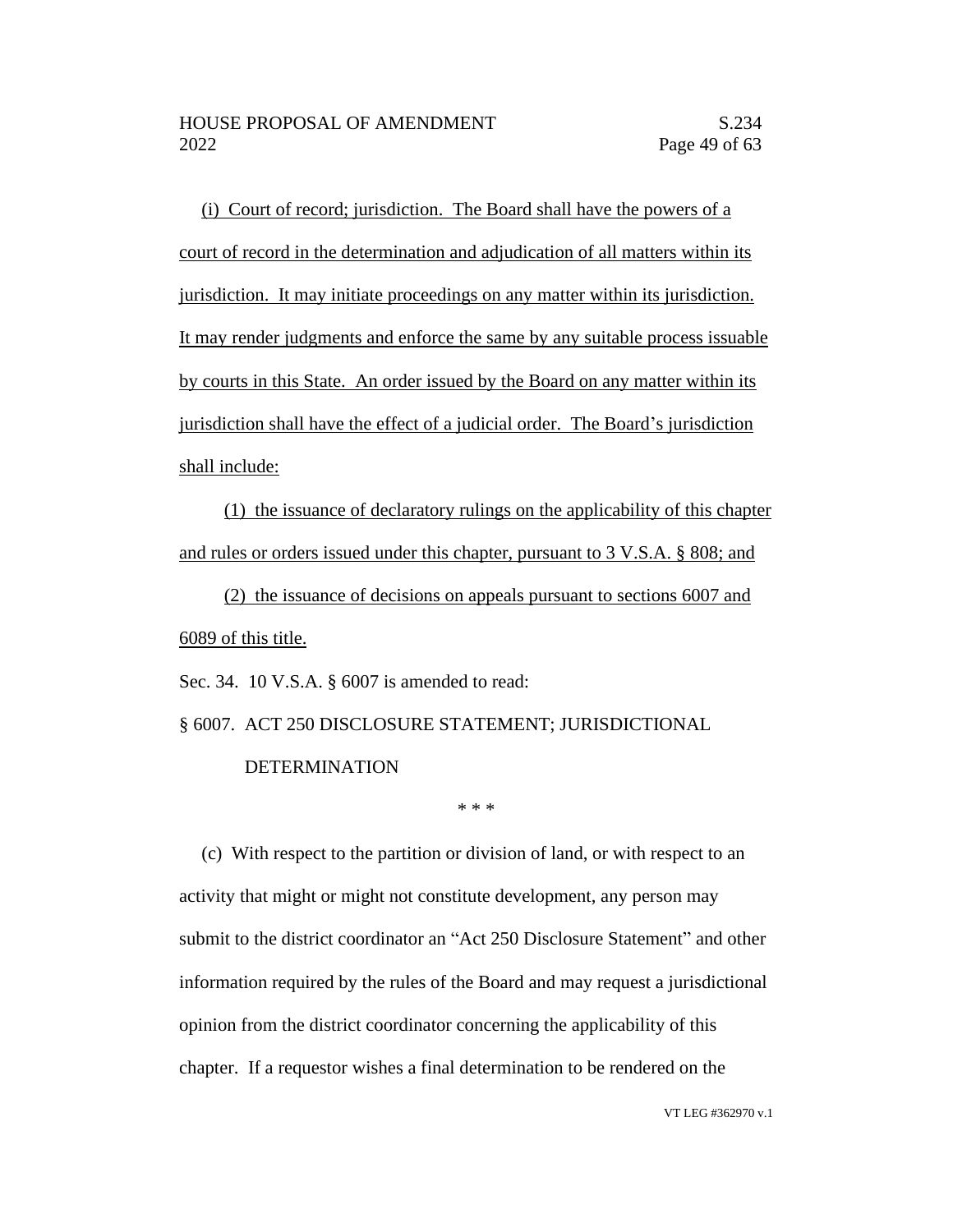# HOUSE PROPOSAL OF AMENDMENT S.234 2022 Page 50 of 63

question, the district coordinator, at the expense of the requestor and in accordance with rules of the Board, shall publish notice of the issuance of the opinion in a local newspaper generally circulating in the area where the land that is the subject of the opinion is located and shall serve the opinion on all persons listed in subdivisions  $6085(c)(1)(A)$  through (D) of this title. In addition, the requestor who is seeking a final determination shall consult with the district coordinator and obtain approval of a subdivision  $6085(c)(1)(E)$  list of persons who shall be notified by the district coordinator because they are adjoining property owners or other persons who would be likely to be able to demonstrate a particularized interest protected by this chapter that may be affected by an act or decision by a District Commission.

(d) A person who seeks review of a jurisdictional opinion issued by a district coordinator may bring to the Board an appeal of issues addressed in the opinion.

(1) The appellant shall provide notice of the filing of an appeal to each person entitled to notice under subdivisions  $6085(c)(1)(A)$  through (D) of this title and to each person on an approved subdivision  $6085(c)(1)(E)$  list.

(2) Failure to appeal within 30 days following the issuance of the jurisdictional opinion shall render the decision of the district coordinator under subsection (c) of this section the final determination regarding jurisdiction unless the underlying jurisdictional opinion was not properly served on persons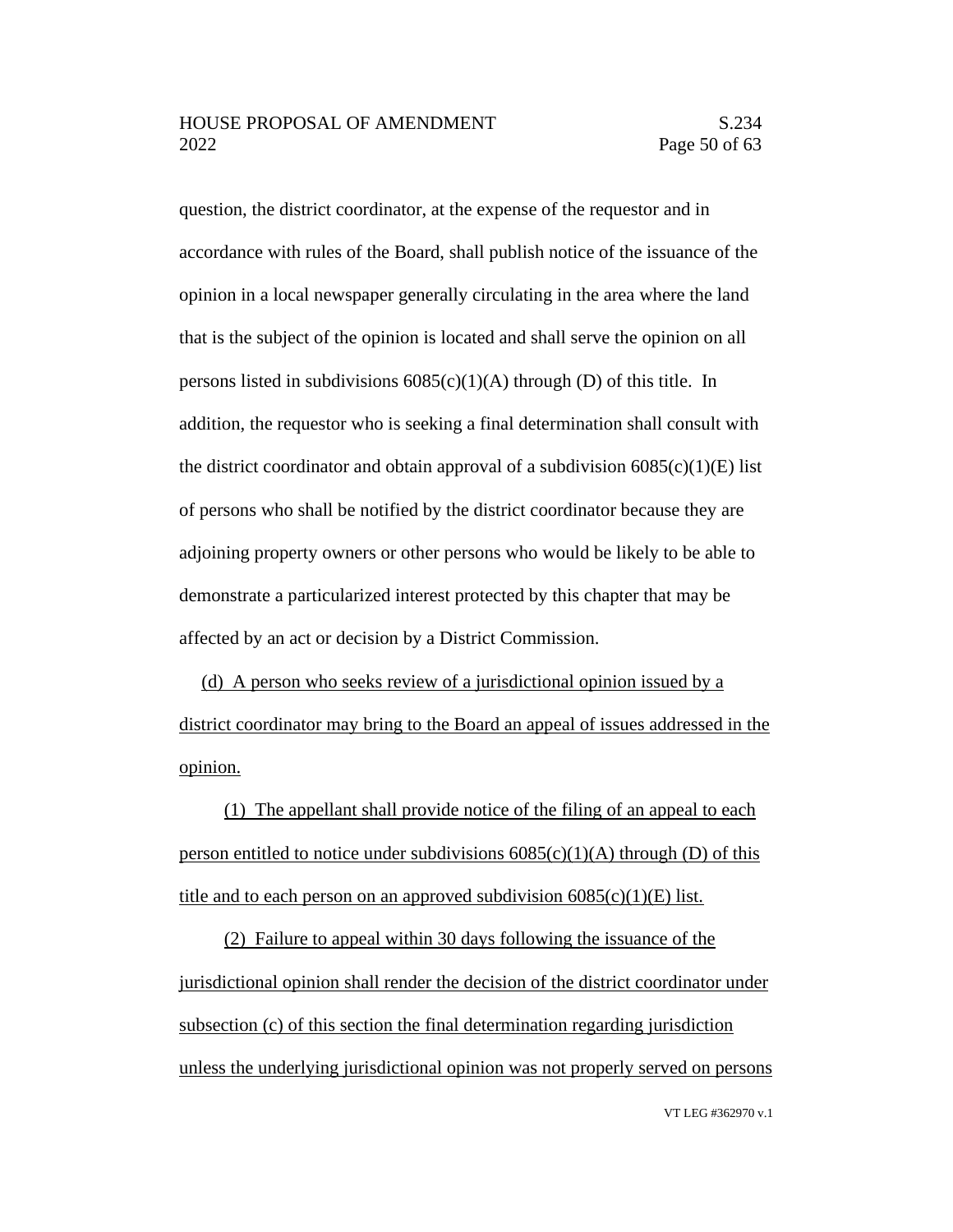listed in subdivisions  $6085(c)(1)(A)$  through (D) of this title and on persons on a subdivision  $6085(c)(1)(E)$  list approved under subsection (c) of this section. Sec. 35. 10 V.S.A. § 6083a is amended to read:

§ 6083a. ACT 250 FEES

\* \* \*

(i) All persons filing an appeal, cross appeal, or petition from a District Commission decision or jurisdictional determination shall pay a fee of \$295.00, plus publication costs.

 $***$  Appeals  $***$ 

Sec. 36. 10 V.S.A. chapter 220 is amended to read:

CHAPTER 220. CONSOLIDATED ENVIRONMENTAL APPEALS § 8501. PURPOSE

It is the purpose of this chapter to:

(1) consolidate existing appeal routes for municipal zoning and subdivision decisions and acts or decisions of the Secretary of Natural Resources, district environmental coordinators, and District Commissions, excluding enforcement actions brought pursuant to chapters 201 and 211 of this title and the adoption of rules under 3 V.S.A. chapter 25;

(2) standardize the appeal periods, the parties who may appeal these acts or decisions, and the ability to stay any act or decision upon appeal, taking into account the nature of the different programs affected;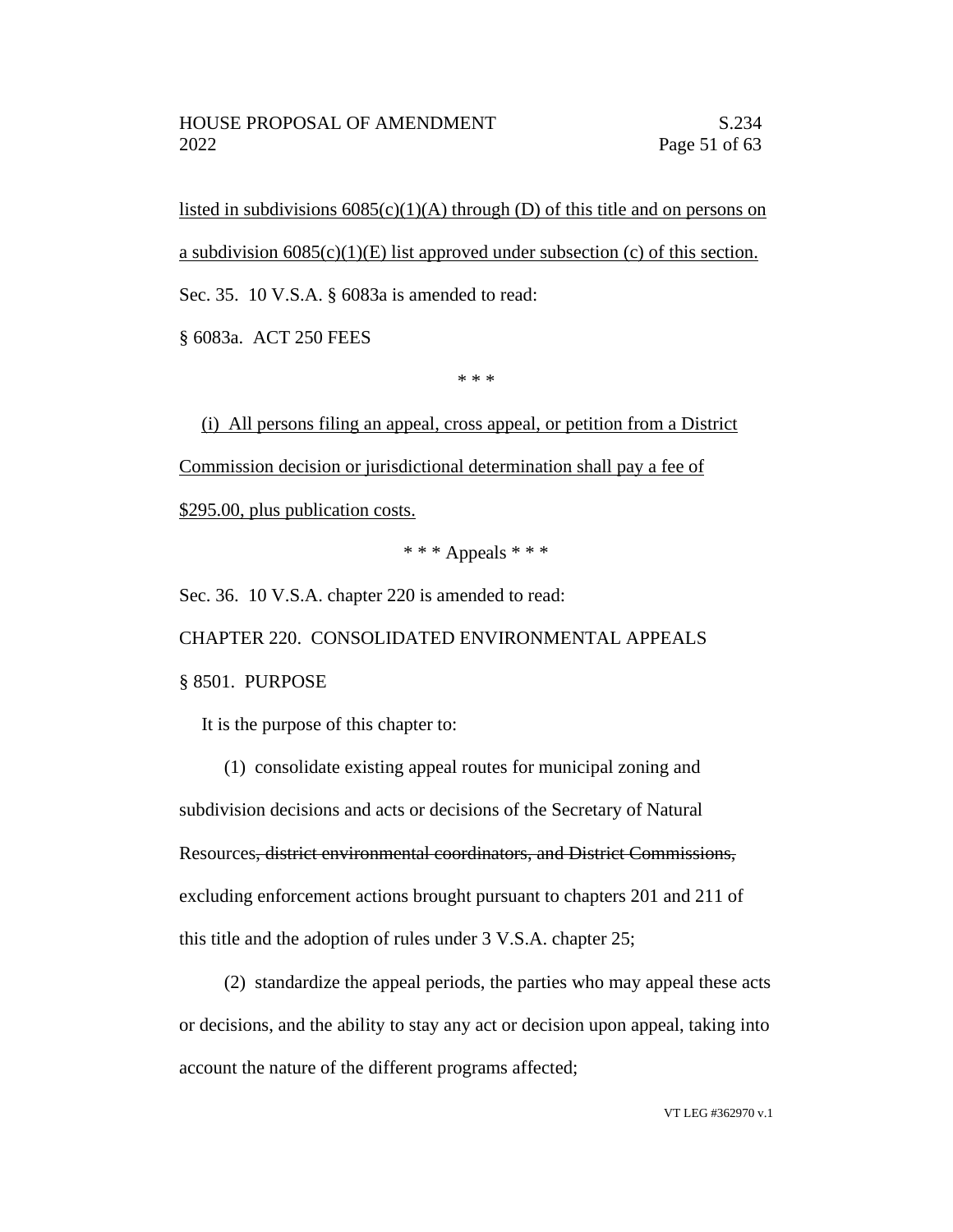(3) encourage people to get involved in the Act 250 permitting process at the initial stages of review by a District Commission by requiring participation as a prerequisite for an appeal of a District Commission decision to the Environmental Division;

(4) assure ensure that clear appeal routes exist for acts and decisions of the Secretary of Natural Resources; and

 $\left(5\right)(4)$  consolidate appeals of decisions related to renewable energy generation plants and telecommunications facilities with review under, respectively, 30 V.S.A. §§ 248 and 248a, with appeals and consolidation of proceedings pertaining to telecommunications facilities occurring only while 30 V.S.A. § 248a remains in effect.

#### § 8502. DEFINITIONS

As used in this chapter:

(1) "District Commission" means a District Environmental Commission established under chapter 151 of this title. [Repealed.]

(2) "District coordinator" means a district environmental coordinator attached to a District Commission established under chapter 151 of this title. [Repealed.]

(3) "Environmental Court" or "Environmental Division" means the Environmental Division of the Superior Court established by 4 V.S.A. § 30.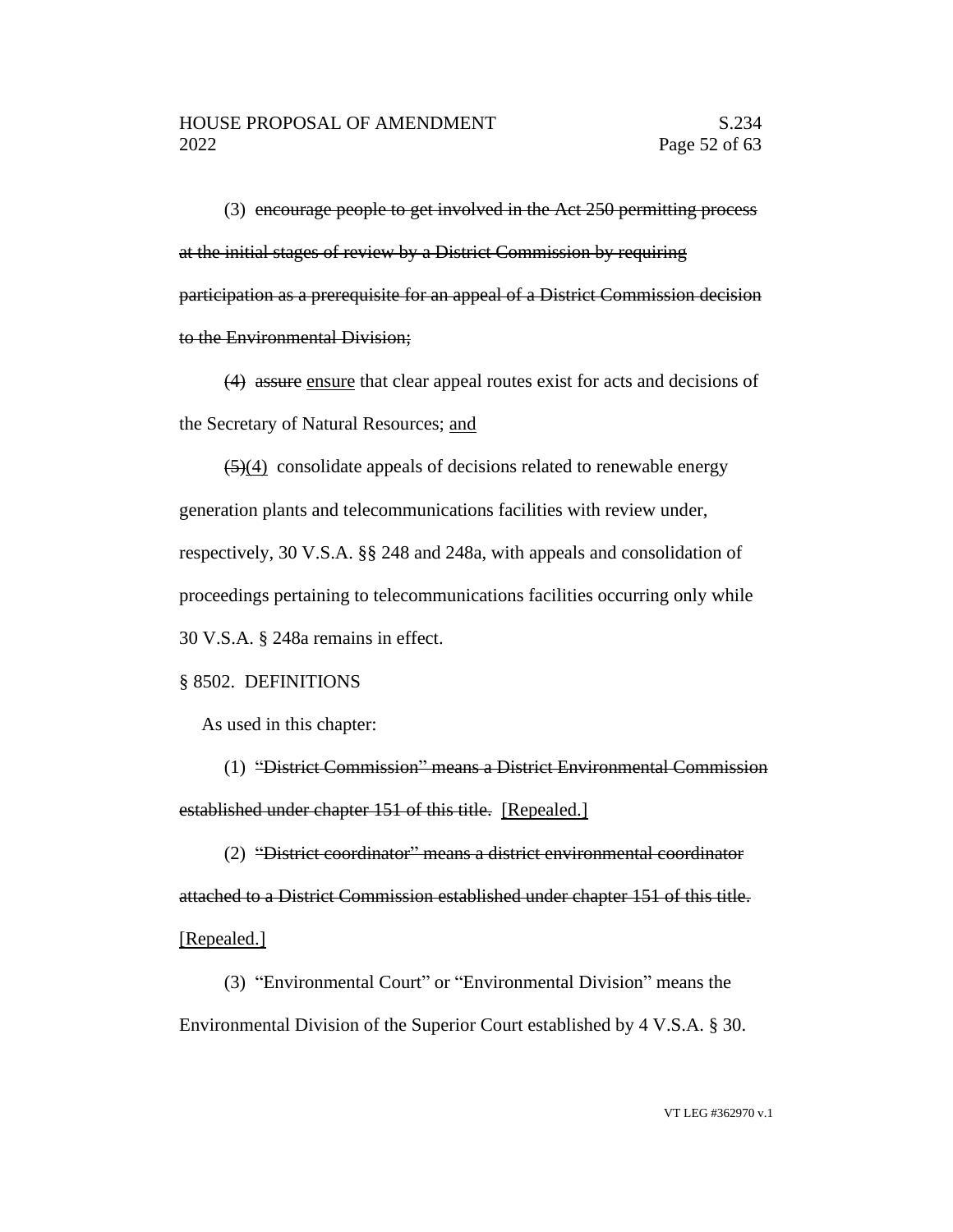(4) "Natural Resources Environmental Review Board" or "Board"

means the Board established under chapter 151 of this title.

(5) "Party by right" means the following:

(A) the applicant;

(B) the landowner, if the applicant is not the landowner;

(C) the municipality in which the project site is located and the municipal and regional planning commissions for that municipality;

(D) if the project site is located on a boundary, any Vermont municipality adjacent to that border and the municipal and regional planning commissions for that municipality;

(E) the solid waste management district in which the land is located, if the development or subdivision constitutes a facility pursuant to subdivision

6602(10) of this title;

(F) any State agency affected by the proposed project.

(6) "Person" means any individual; partnership; company; corporation; association; joint venture; trust; municipality; the State of Vermont or any agency, department, or subdivision of the State; any federal agency; or any other legal or commercial entity.

(7) "Person aggrieved" means a person who alleges an injury to a particularized interest protected by the provisions of law listed in section 8503 of this title, attributable to an act or decision by a district coordinator, District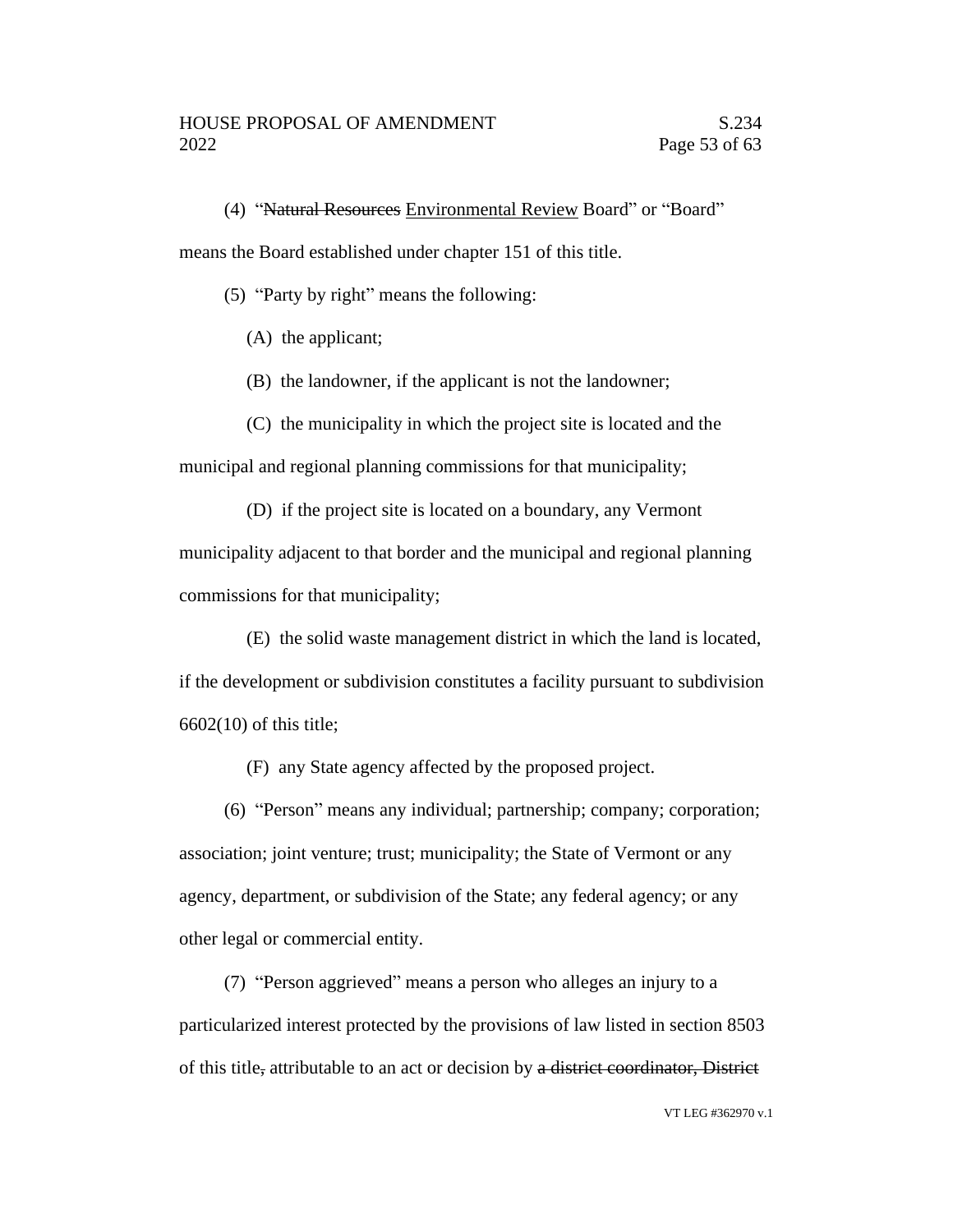Commission, the Secretary, or the Environmental Division that can be redressed by the Environmental Division or the Supreme Court.

(8) "Secretary" means the Secretary of Natural Resources or the Secretary's duly authorized representative. As used in this chapter, "Secretary" shall also mean the Commissioner of Environmental Conservation, the Commissioner of Forests, Parks and Recreation, and the Commissioner of Fish and Wildlife, with respect to those statutes that refer to the authority of that commissioner or department.

### § 8503. APPLICABILITY

(a) This chapter shall govern all appeals of an act or decision of the Secretary, excluding enforcement actions under chapters 201 and 211 of this title and rulemaking, under the following authorities and under the rules adopted under those authorities:

\* \* \*

# (b) This chapter shall govern:

(1) all appeals from an act or decision of a District Commission under chapter 151 of this title, excluding appeals of application fee refund requests;

(2) appeals from an act or decision of a district coordinator under subsection 6007(c) of this title;

(3) appeals from findings of fact and conclusions of law issued by the Natural Resources Board in its review of a designated growth center for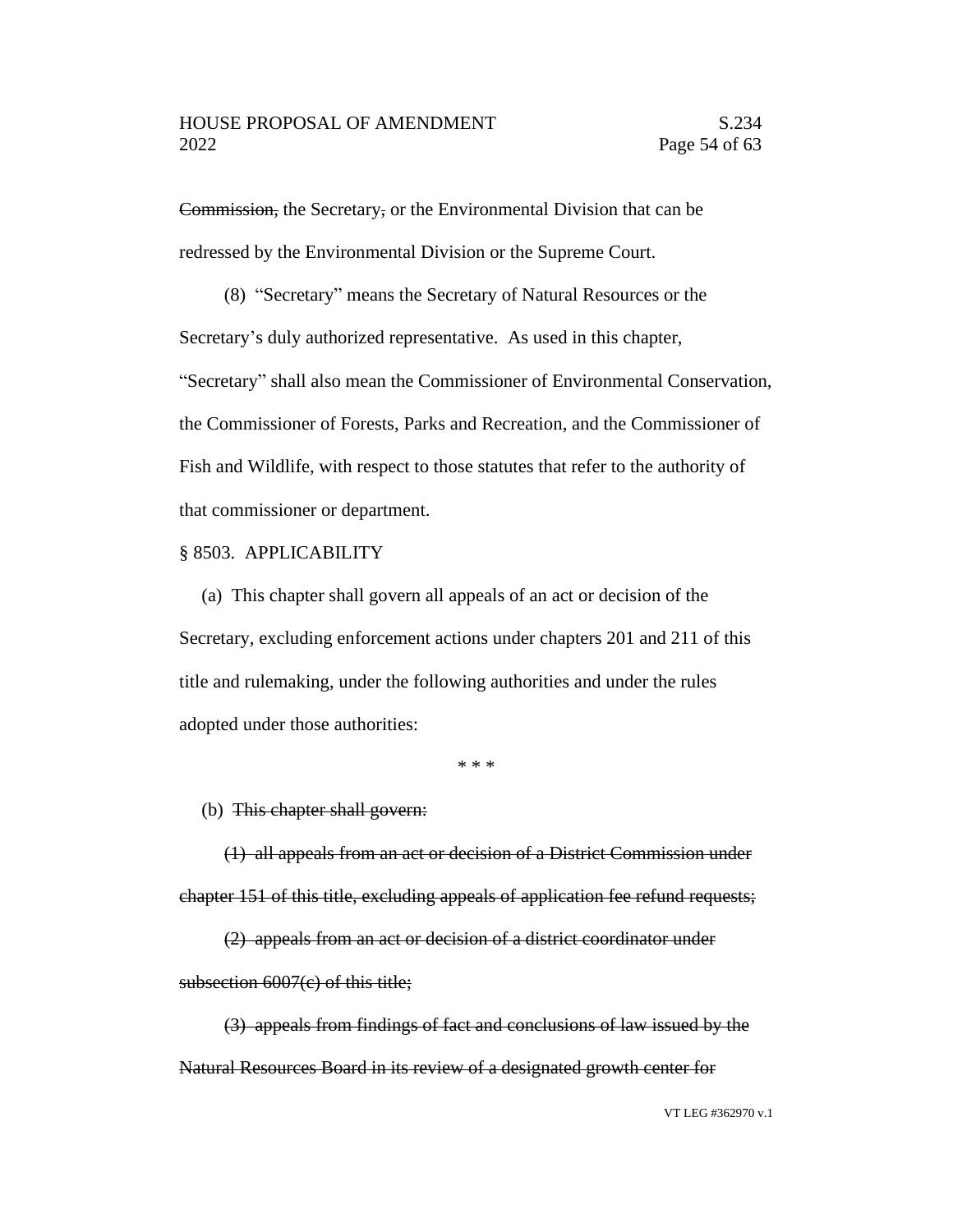conformance with the criteria of subsection 6086(a) of this title, pursuant to authority granted at 24 V.S.A. § 2793c(f). [Repealed.]

(c) This chapter shall govern all appeals arising under 24 V.S.A.

chapter 117, the planning and zoning chapter.

(d) This chapter shall govern all appeals from an act or decision of the Environmental Division under this chapter.

(e) This chapter shall not govern appeals from rulemaking decisions by the Natural Resources Environmental Review Board under chapter 151 of this title or enforcement actions under chapters 201 and 211 of this title.

(f) This chapter shall govern all appeals of acts or decisions of the legislative body of a municipality arising under 24 V.S.A. chapter 61, subchapter 10, relating to the municipal certificate of approved location for salvage yards.

(g) This chapter shall govern all appeals of an act or decision of the Secretary of Natural Resources that a solid waste implementation plan for a municipality proposed under 24 V.S.A. § 2202a conforms with the State Solid Waste Implementation Plan adopted pursuant to section 6604 of this title.

#### § 8504. APPEALS TO THE ENVIRONMENTAL DIVISION

(a) Act 250 and Agency appeals. Within 30 days of the date of following the act or decision, any person aggrieved by an act or decision of the Secretary, a District Commission, or a district coordinator under the provisions of law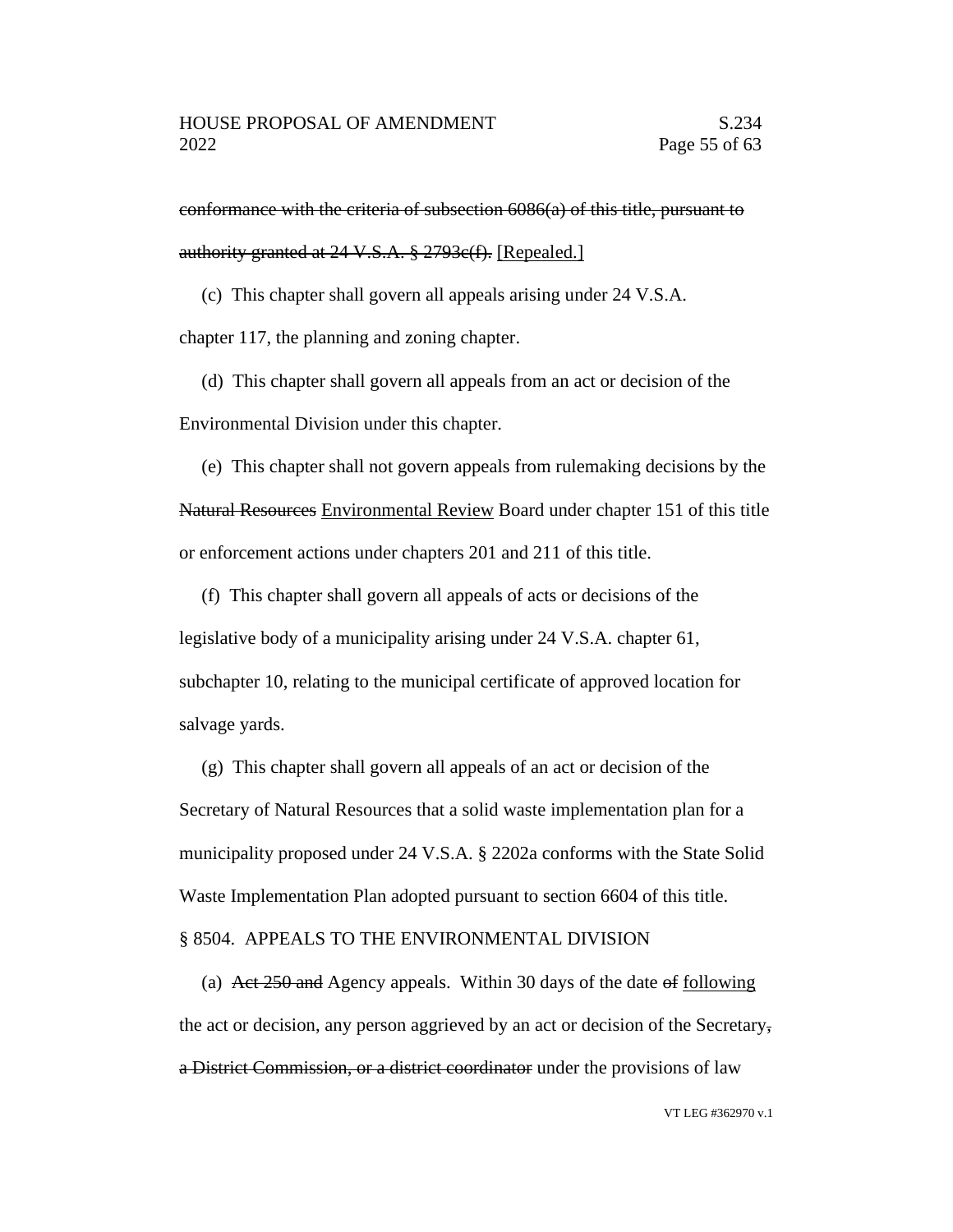listed in section 8503 of this title, or any party by right, may appeal to the Environmental Division, except for an act or decision of the Secretary under subdivision 6086b(3)(E) of this title or governed by section 8506 of this title.

\* \* \*

(c) Notice of the filing of an appeal.

(1) Upon filing an appeal from an act or decision of the District Commission, the appellant shall notify all parties who had party status as of the end of the District Commission proceeding, all friends of the Commission, and the Natural Resources Board that an appeal is being filed. In addition, the appellant shall publish notice not more than 10 days after providing notice as required under this subsection, at the appellant's expense, in a newspaper of general circulation in the area of the project that is the subject of the decision. [Repealed.]

\* \* \*

(d) Requirement to participate before the District Commission or the Secretary.

(1) Participation before District Commission. An aggrieved person shall not appeal an act or decision that was made by a District Commission unless the person was granted party status by the District Commission pursuant to subdivision  $6085(c)(1)(E)$  of this title, participated in the proceedings before the District Commission, and retained party status at the end of the District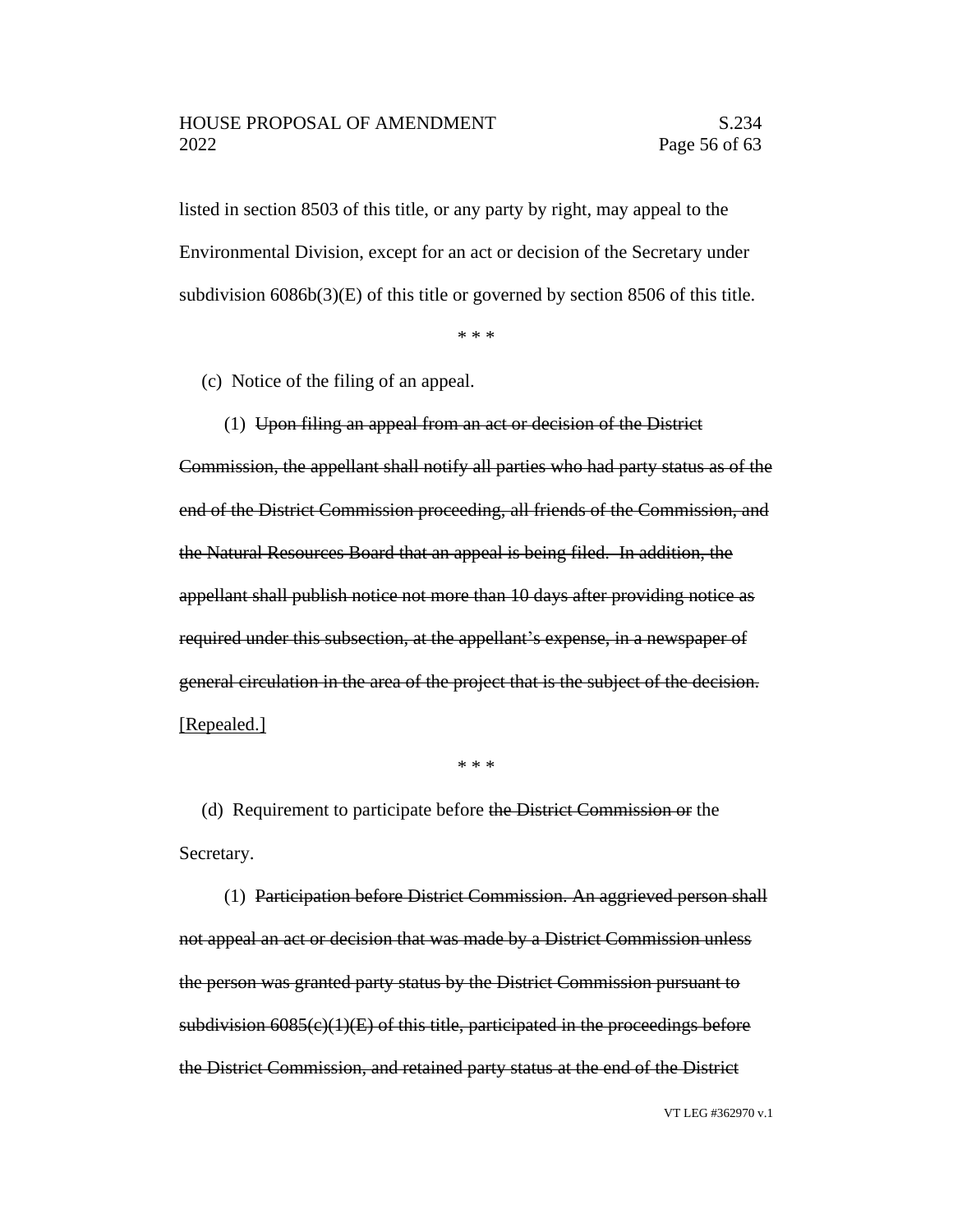Commission proceedings. In addition, the person may only appeal those issues under the criteria with respect to which the person was granted party status. However, notwithstanding these limitations, an aggrieved person may appeal an act or decision of the District Commission if the Environmental judge determines that:

(A) there was a procedural defect that prevented the person from obtaining party status or participating in the proceeding;

(B) the decision being appealed is the grant or denial of party status;

(C) some other condition exists that would result in manifest injustice if the person's right to appeal was disallowed. [Repealed.]

(2) Participation before the Secretary.

or

\* \* \*

(e) Act 250 jurisdictional determinations by a district coordinator.

(1) The appellant shall provide notice of the filing of an appeal to each person entitled to notice under subdivisions  $6085(c)(1)(A)$  through (D) of this title, to each person on an approved subdivision  $6085(c)(1)(E)$  list, and to the Natural Resources Board.

(2) Failure to appeal within the time required under subsection (a) of this section shall render the decision of the district coordinator under subsection 6007(c) of this title the final determination regarding jurisdiction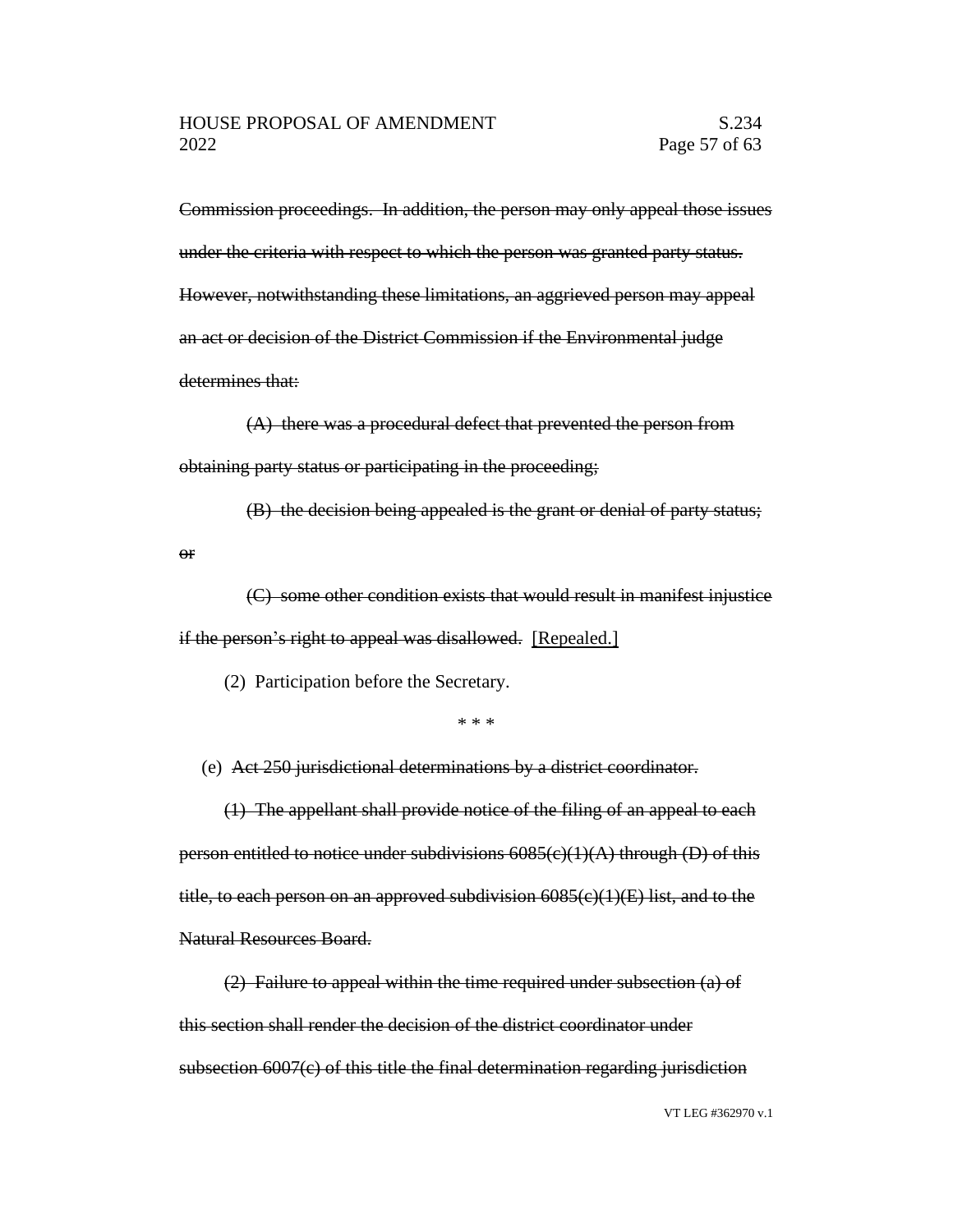under chapter 151 of this title unless the underlying jurisdictional opinion was not properly served on persons listed in subdivisions  $6085(c)(1)(A)$  through (D) of this title and on persons on a subdivision 6085(c)(1)(E) list approved under subsection 6007(c) of this title. [Repealed.]

\* \* \*

(g) Consolidated appeals. The Environmental Division may consolidate or coordinate different appeals where those appeals all relate to the same project.

\* \* \*

(i) Deference to Agency technical determinations. In the adjudication of appeals relating to land use permits under chapter 151 of this title, technical determinations of the Secretary shall be accorded the same deference as they are accorded by a District Commission under subsection 6086(d) of this title. [Repealed.]

\* \* \*

(k) Limitations on appeals. Notwithstanding any other provision of this section:,

(1) there shall be no appeal from a District Commission decision when the Commission has issued a permit and no hearing was requested or held, or no motion to alter was filed following the issuance of an administrative amendment;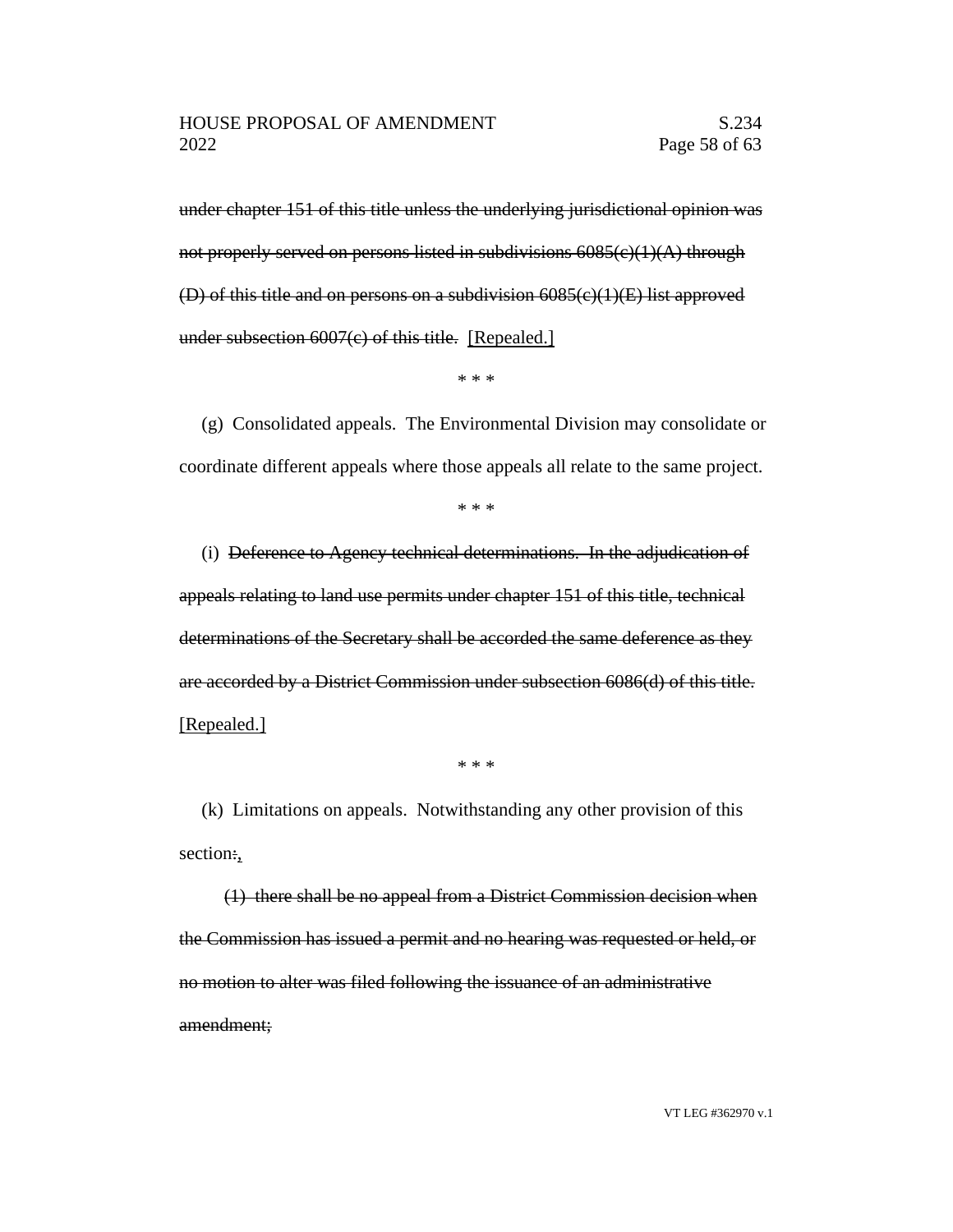(2) a municipal decision regarding whether a particular application qualifies for a recorded hearing under 24 V.S.A. § 4471(b) shall not be subject to appeal;

(3) if a District Commission issues a partial decision under subsection 6086(b) of this title, any appeal of that decision must be taken within 30 days of the date of that decision.

(l) Representation. The Secretary may represent the Agency of Natural Resources in all appeals under this section. The Chair of the Natural Resources Board may represent the Board in any appeal under this section, unless the Board directs otherwise. If more than one State agency, other than the Board, either appeals or seeks to intervene in an appeal under this section, only the Attorney General may represent the interests of those agencies of the State in the appeal.

(m) Precedent. Prior decisions of the Environmental Board, Water Resources Board, and Waste Facilities Panel shall be given the same weight and consideration as prior decisions of the Environmental Division.

(n) Intervention. Any person may intervene in a pending appeal if that person:

(1) appeared as a party in the action appealed from and retained party status;

(2) is a party by right;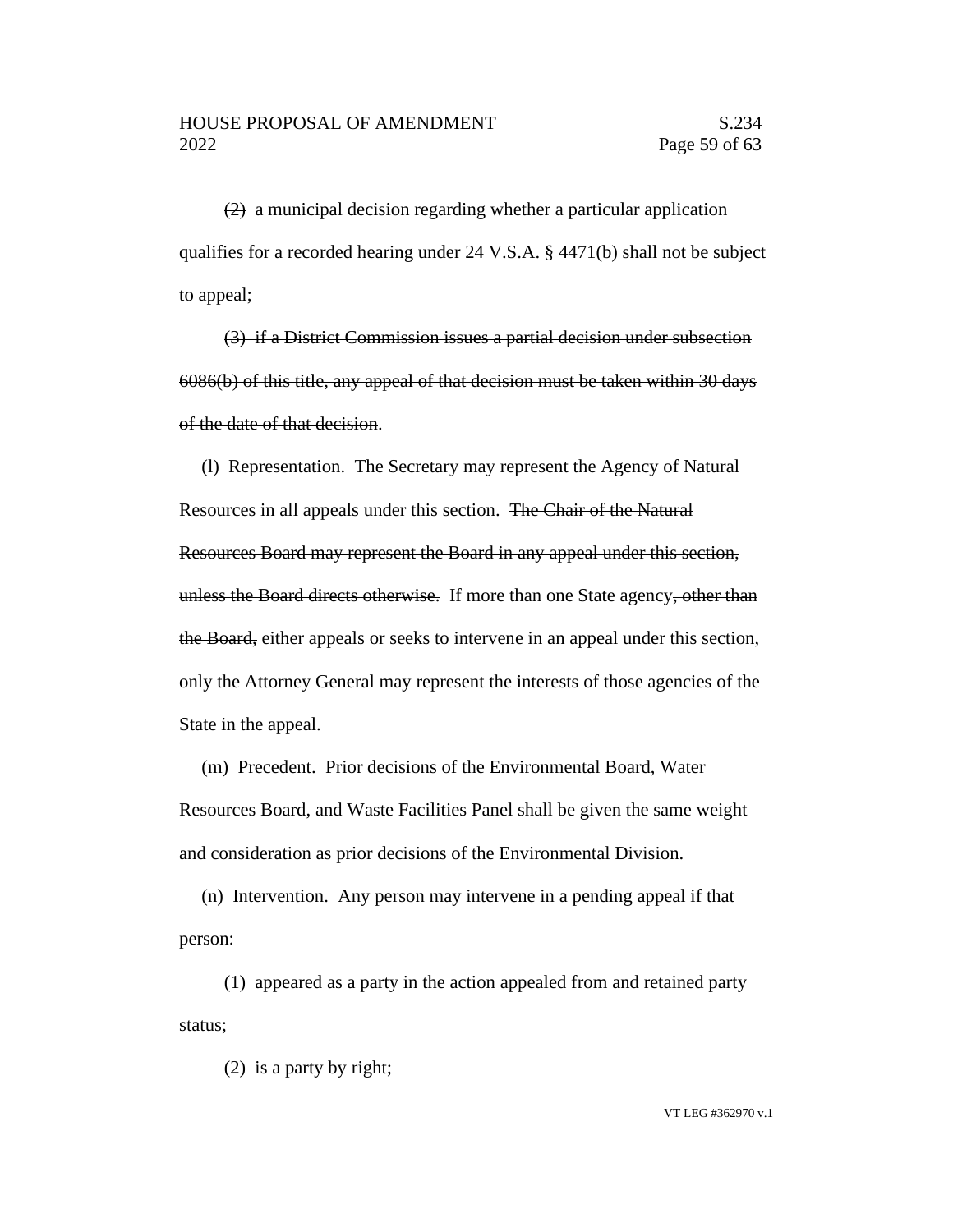(3) is the Natural Resources Board; [Repealed.]

(4) is a person aggrieved, as defined in this chapter;

(5) qualifies as an "interested person," as established in 24 V.S.A.

§ 4465, with respect to appeals under 24 V.S.A. chapter 117; or

(6) meets the standard for intervention established in the Vermont Rules of Civil Procedure.

(o) With respect to review of an act or decision of the Secretary pursuant to 3 V.S.A. § 2809, the Division may reverse the act or decision or amend an allocation of costs to an applicant only if the Division determines that the act, decision, or allocation was arbitrary, capricious, or an abuse of discretion. In the absence of such a determination, the Division shall require the applicant to pay the Secretary all costs assessed pursuant to 3 V.S.A. § 2809.

(p) Administrative record. The Secretary shall certify the administrative record as defined in chapter 170 of this title and shall transfer a certified copy of that record to the Environmental Division when:

(1) there is an appeal of an act or decision of the Secretary that is based on that record; or

(2) there is an appeal of a decision of a District Commission, and the applicant used a decision of the Secretary based on that record to create a presumption under a criterion of subsection 6086(a) of this title that is at issue in the appeal.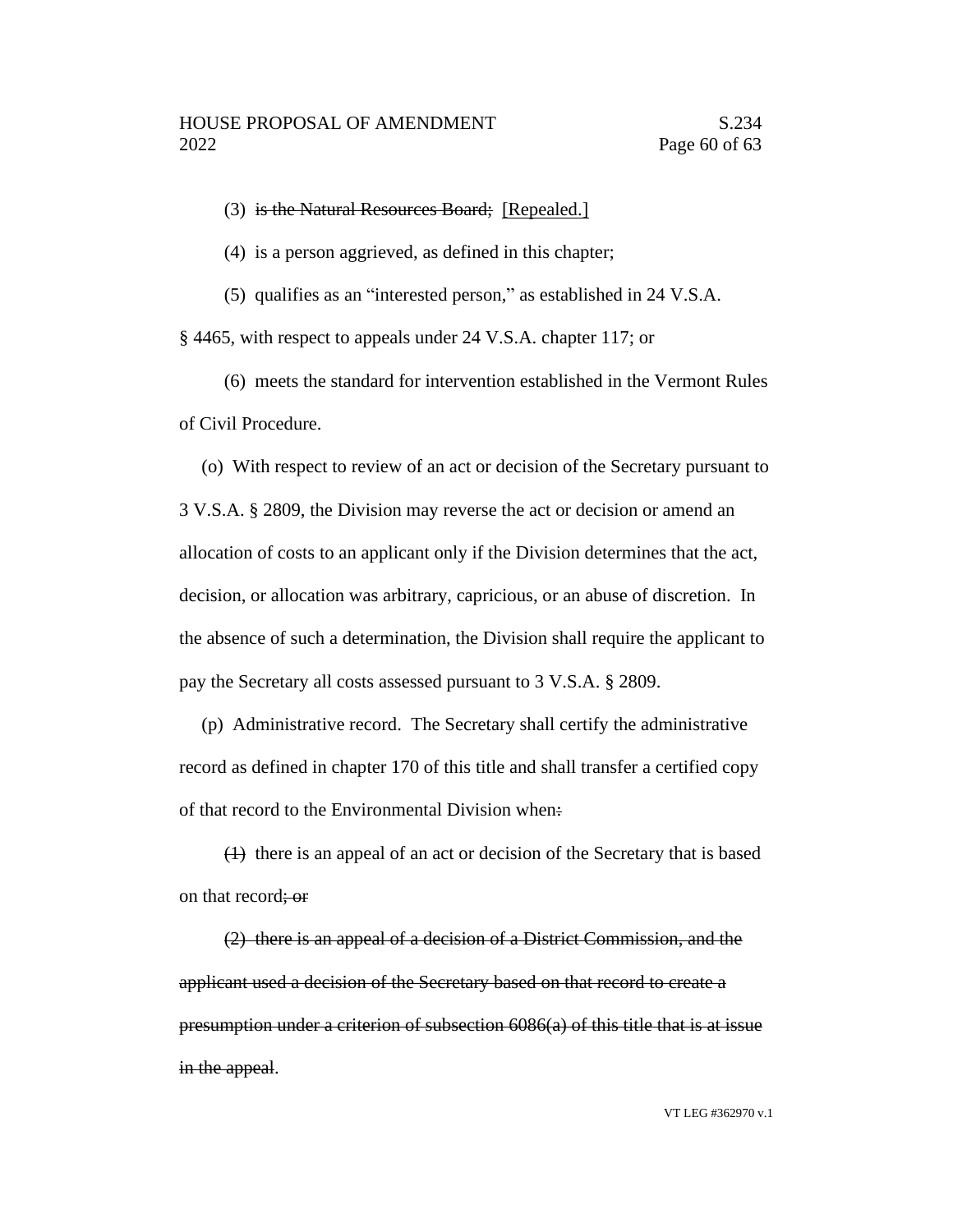# § 8505. APPEALS TO THE SUPREME COURT

(a) Any person aggrieved by a decision of the Environmental Division pursuant to this subchapter, any party by right, or any person aggrieved by a decision of the Environmental Review Board may appeal to the Supreme Court within 30 days of following the date of the entry of the order or judgment appealed from, provided that:

(1) the person was a party to the proceeding before the Environmental Division; or

(2) the decision being appealed is the denial of party status; or

(3) the Supreme Court determines that:

(A) there was a procedural defect that prevented the person from

participating in the proceeding; or

(B) some other condition exists that would result in manifest injustice

if the person's right to appeal were disallowed.

\* \* \*

\* \* \* Environmental Division \* \* \*

Sec. 37. 4 V.S.A. § 34 is amended to read:

## § 34. JURISDICTION; ENVIRONMENTAL DIVISION

The Environmental Division shall have:

(1) jurisdiction of matters arising under 10 V.S.A. chapters 201 and 220;

and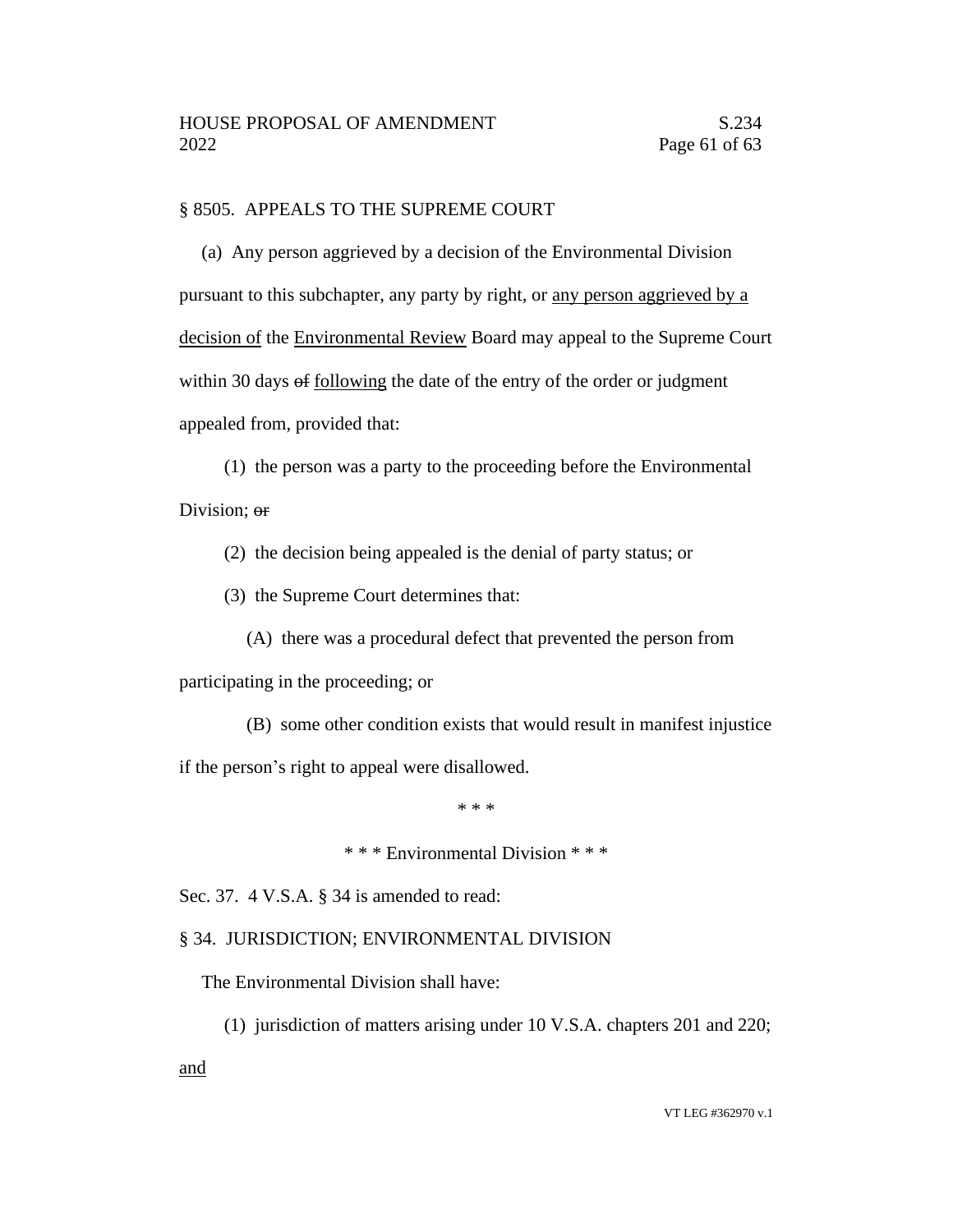(2) jurisdiction of matters arising under 24 V.S.A. chapter 61,

subchapter 12 and 24 V.S.A. chapter 117; and

(3) original jurisdiction to revoke permits under 10 V.S.A. chapter 151.

\* \* \* Appropriation; Transition; Revision Authority \* \* \*

Sec. 38. ENVIRONMENTAL REVIEW BOARD POSITIONS;

# APPROPRIATION

(a) The following new positions are created at the Environmental Review Board for the purposes of carrying out this act:

(1) one Staff Attorney 1; and

(2) four half-time Environmental Review Board members.

(b) The sum of \$384,000.00 is appropriated to the Environmental Review

Board from the General Fund in fiscal year 2023 for the positions established in subsection (a) of this section and for additional operating costs required to implement the appeals process established in this act.

Sec. 39. NATURAL RESOURCES BOARD TRANSITION

(a) The Governor shall appoint the members of Environmental Review Board on or before July 1, 2023, and the terms of any Natural Resources Board member not appointed consistent with the requirements of 10 V.S.A.  $§ 6021(a)(1)(A)$  or (B) shall expire on that day.

(b) As of July 1, 2023, all appropriations and employee positions of the Natural Resources Board are transferred to the Environmental Review Board.